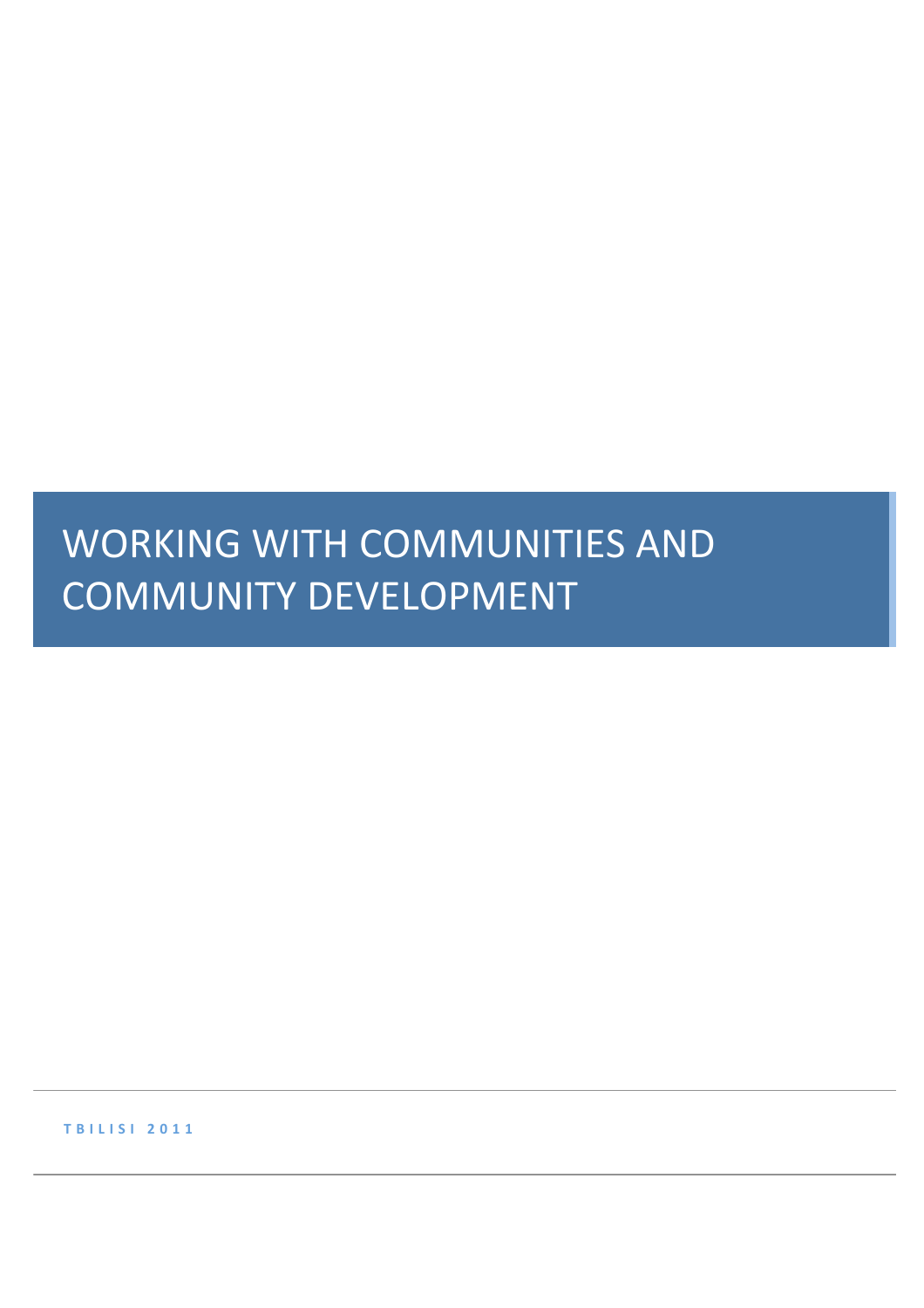# CONTENTS

| Introduction                                                                                                      | 3                       |
|-------------------------------------------------------------------------------------------------------------------|-------------------------|
| <b>Adult Education for Community Development</b><br><b>ADULT EDUCATION ASSOCIATION OF GEORGIA</b>                 | $\overline{\mathbf{4}}$ |
| The Power is in Unity<br><b>BIOLOGICAL FARMING ASSOCIATION "ELKANA"</b>                                           | 10 <sup>°</sup>         |
| <b>Cooperation for Changes</b><br><b>CAUCASIAN HOUSE</b>                                                          | 22                      |
| <b>Community Development and Working with Communities</b><br><b>CENN - CAUCASUS ENVIRONMENTAL NGO NETWORK</b>     | 30                      |
| Working with Communities - The Way to Development<br>THE CENTRE FOR STRATEGIC RESEARCH AND DEVELOPMENT OF GEORGIA | 35                      |
| <b>Community Development</b><br><b>CENTRE FOR TRAINING AND CONSULTANCY</b>                                        | 45                      |
| The Leader - Image of Community<br><b>CIVIL SOCIETY INSTITUTE</b>                                                 | 51                      |
| <b>Community Development</b><br><b>IDP WOMEN ASSOCIATION "TANKHMOBA"</b>                                          | 55                      |
| <b>Community Development - First Steps of RHEA</b><br><b>RHEA UNION</b>                                           | 63                      |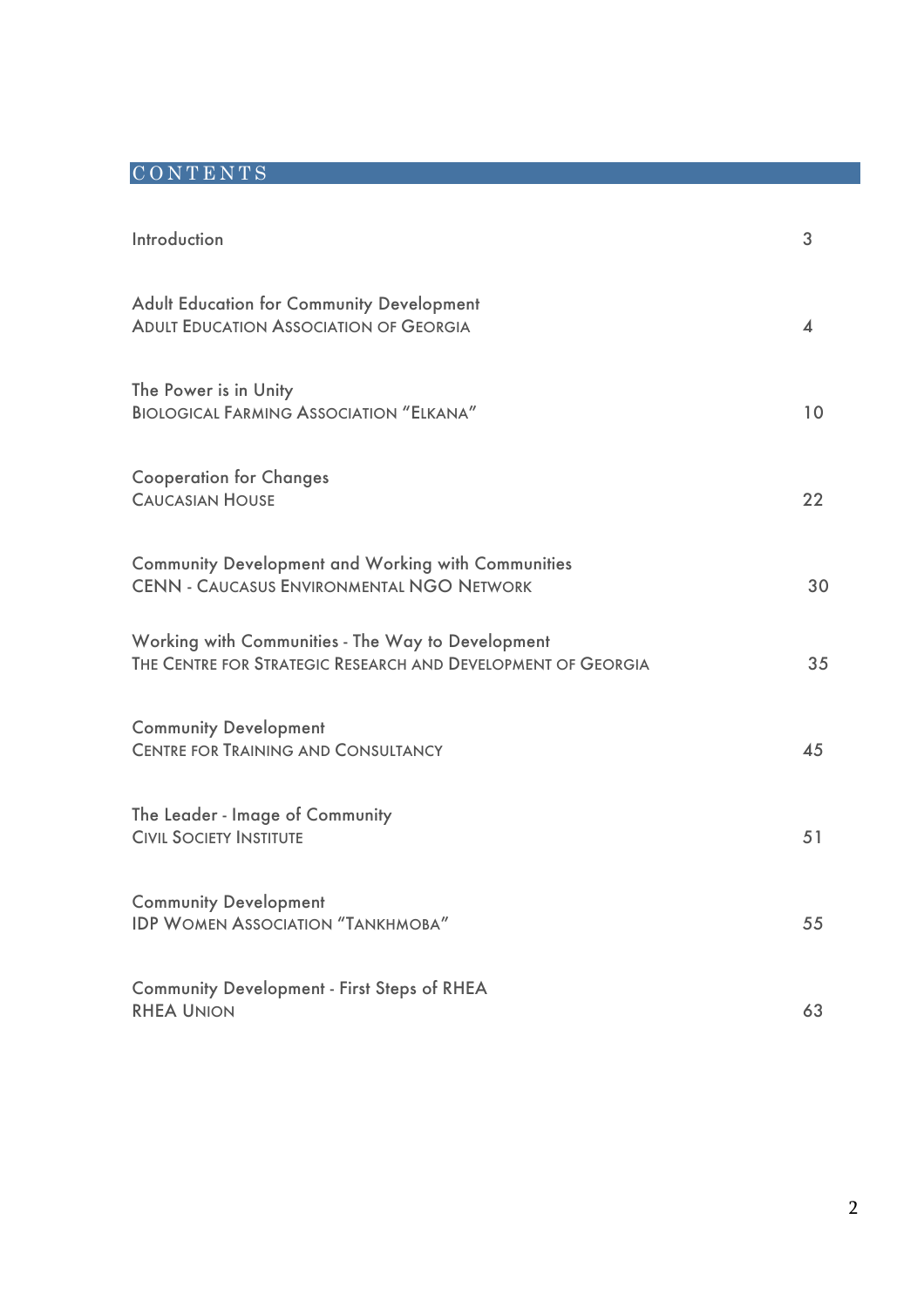#### **Introduction**

On 12-13 May 2010, a workshop for ten Georgian non-governmental organisations working on community development projects was held in Sighnaghi. The workshop participants discussed almost all fundamental issues, which arise during implementation of development projects, such as criteria for selecting communities (regions); basic approaches to working with communities; definition of a developed community and criteria used to measure community development; culture of collaboration and trust as a social capital in regions of Georgia.

Apart from theoretical and methodological expertise, the participating organisations have a long experience of work in the field of community development. The present publication has been prepared with a view to generalising and consolidating the existing experience.

The publication contains nine articles prepared by practitioners. Each of them includes methodology of working with communities, specific approaches, and successful and unsuccessful cases of community development. While giving a general definition of community and a developed community, authors of articles refer to a concept, mutually agreed at the Sighnaghi workshop. However, each organisation specifies its own general interpretation on the basis of own strategies and specific objectives.

*Community is a group of people living in a defined geographical area, sharing the same socio-economic and cultural conditions, having similar interests, problems and needs.* 

Basic indicators of a developed community are:

- *existence of a civil group within a community;*
- *community has a vision oriented to development and innovation; community has a clear direction;*
- *community realises its own rights and needs and advocates them;*
- *community is able to define problems and to respond to them.*

Articles given in the publication will allow the interested readers to find out more about history of community development projects implemented in Georgia, diverse methodology used in this field, standard mistakes and negative outcomes, and above all about positive results of development.

By common agreement of authors of articles, names of villages, where the projects have been implemented, are not given in this publication. Letter "N" will be used instead.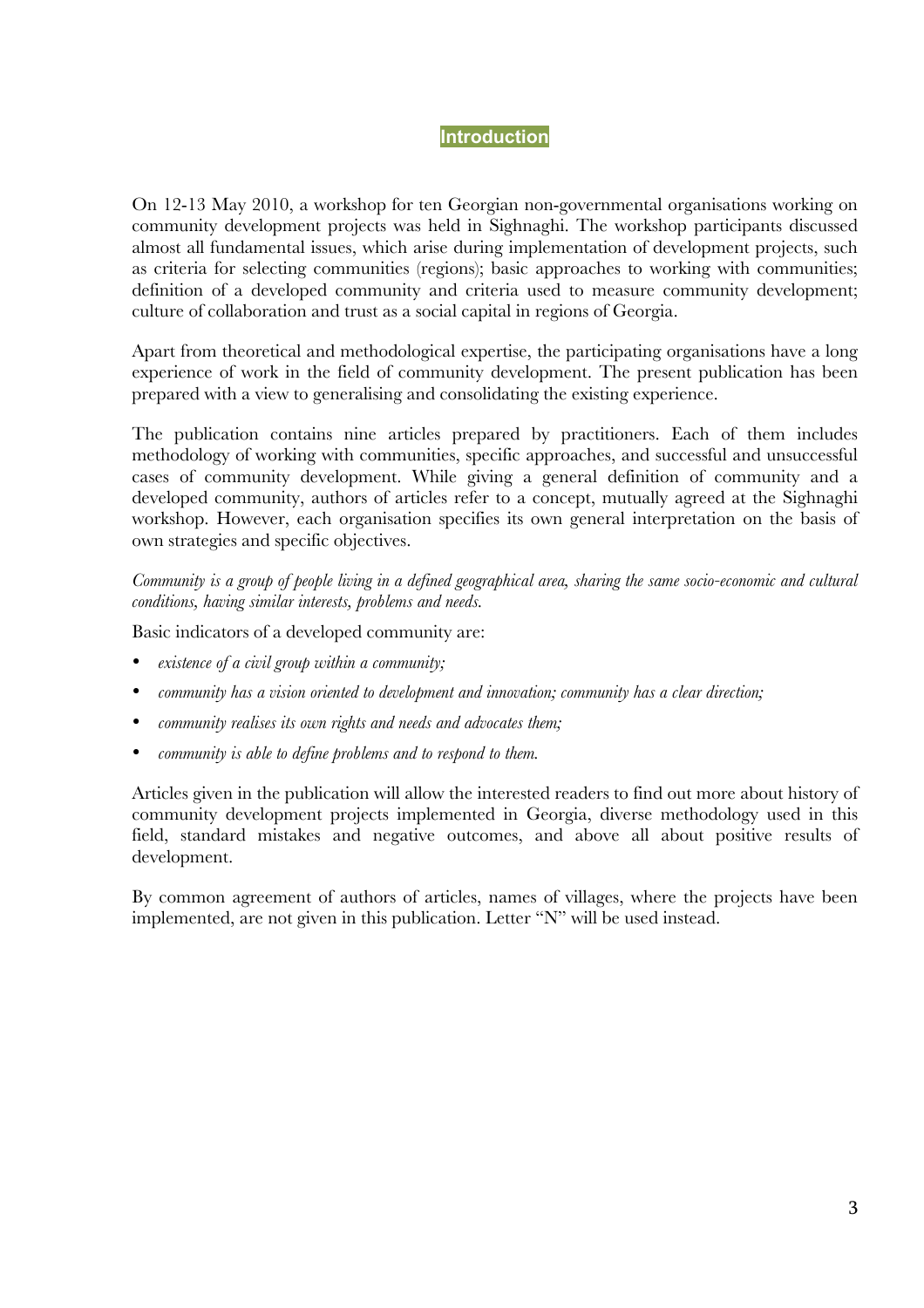# **Adult Education for Community Development Adult Education Association of Georgia**

# **1. Preface**

Adult Education Association of Georgia (AEAG) was founded in 2004, based on the lifelong learning idea, joining together organisations and experts working in the field of adult education. The Association believes that **lifelong learning** is a phenomenon, bringing a new degree of goodness not only into the life and progress of a specific person or community but one big community, i.e. the entire society.

AEAG's mission is to contribute to creation and development of relevant adult education system in Georgia, which corresponds to the Georgian reality and local challenges and creates equal access for all irrespective of their age, gender, domicile, occupation, ethnicity and religion.

For that end, AEAG works in the following strategic directions:

- intensive propaganda campaign and lobbying of principles and concepts of lifelong learning (LLL);
- supporting the development of all types of adult education institutions aiming at improvement of adult education infrastructure;
- building a strong civil network of adult education providers and professionals, capable of meeting the challenges facing LLL system in Georgia; support and capacity development of organisations and their members.

The Association has been working for seven years as a civic union of organisations and experts working in the field of adult education. Currently AEAG has more than 50 members, including organisations and legal persons. The Association has its member organisation in almost every region of Georgia. It also cooperates with community organisations operating in the country, offering adult education programmes to the population. It has to be noted that AEAG is regarded as the only professional association in Georgia, providing services to its members.

As for the Association's member community organisations, they facilitate accessibility of education for everyone through their activities and development of various skills and capabilities, which serves to community development. Learning takes place in a comfortable and non-formal environment. Special attention is paid to those, whose education is not prioritised by schools, vocational or higher education institutions.

Ever since the founding, the Association's aim was to build a **network of community organisations**, combining the great majority of community adult education centres of Georgia. AEAG is still working according to this principle: it strives to promote and support the idea of community adult education and LLL strategy. In this regard, it has to be highlighted that an important document, entitled **Adult Education Strategy in the Context of Lifelong**  Learning was elaborated in 2009 on basis of memorandum of cooperation signed between AEAG and the Ministry of Education and Science of Georgia. According to this strategy, providing the possibility of lifelong learning to citizens is one of the most important preconditions for the successful development of the country. It is obvious that in the 21st century success without the knowledge-based economy is unimaginable.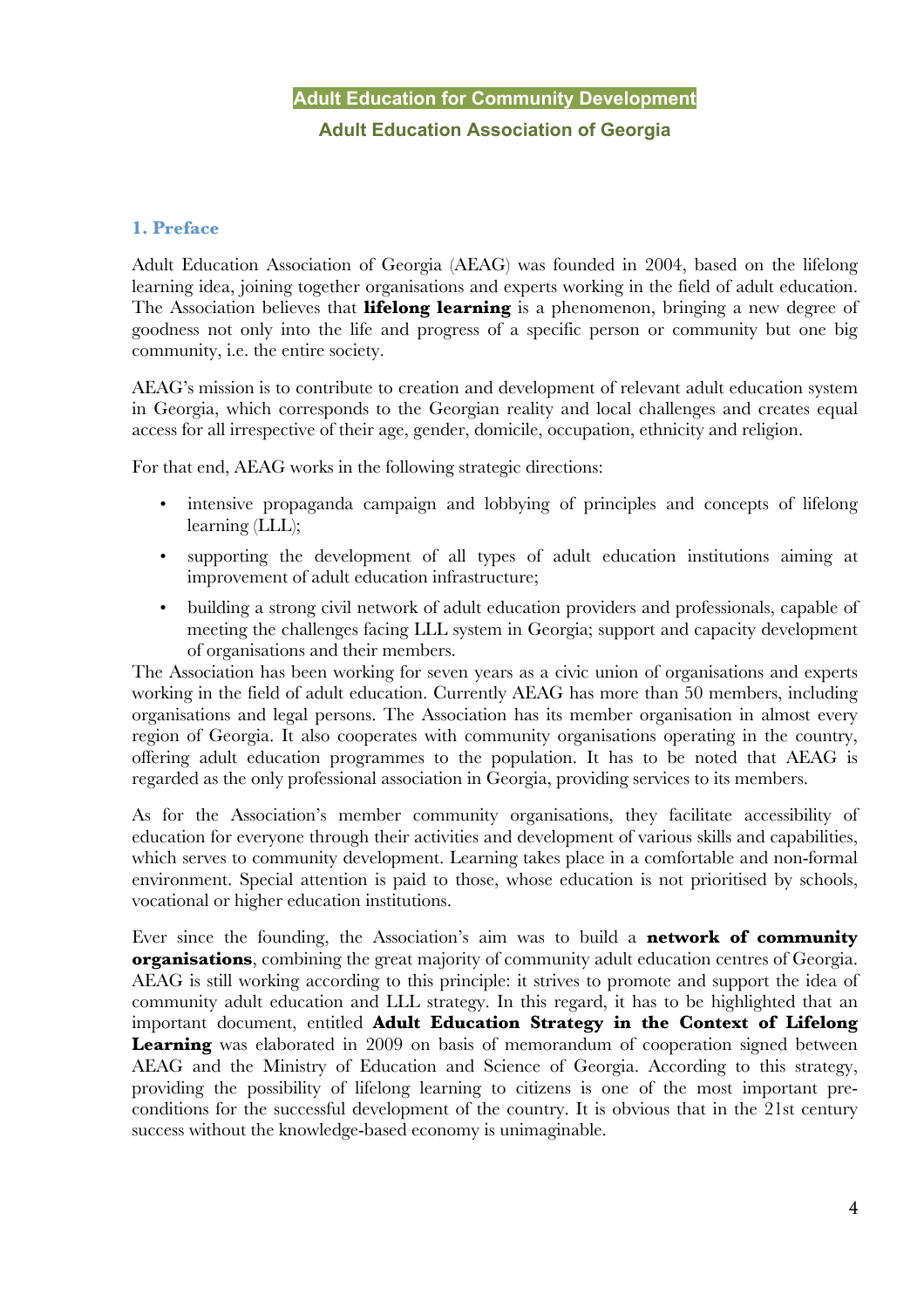For development of the idea and encouragement of professionals working in the field, the Association established the Anastasia Tumanishvili (Georgian female adult educator) Memorial Award in 2010. The "Anastasia" prize is given annually to an individual and an organisation for developing the Lifelong Learning idea and for outstanding contribution to adult education. Anastasia Tumanishvili (1849-1932), a noble Georgian lady believed that **"development of a fundamental educational system is one of the pre-conditions for the nation's progress, which requires making the education accessible for everyone"**. The first awards went to Lexo Khubulava and TASO Foundation.

Lexo Khubulava is well known as a founder and director of Jobs.GE LLC, offering vacancy, training, exchange programme, grant and tender announcements. Jobs.GE integrates the largest opt-in mailing list in Georgia, making the entire service the most efficient and functional distribution channel on the local market, serving job-seekers and persons willing to acquire additional knowledge.

TASO Foundation supports action groups and organisations, established by women, and facilitates the improvement of their status, bearing in mind the need for development of female movements and current processes taking place in the country. The foundation provides assistance to persons in their self-actualisation, who need the public support regardless their age.

# **2. Approach. Vision. Target group**

According to the Association's mission, aim, structure and priority of activities, community has two distinct meanings in the present article.

Firstly, community is a group of people, living within a shared geographical location. However, at the same time, body of certain organisational units and individuals working in the field of adult education is regarded as community. While in the first case community refers to the city/village population, in the second instance community is a union of groups with shared goals and problems.

The approach recognised by AEAG suggests that **non-formal education** shall provide learning experience for adults so that they may be able to fully participate in society. We also share the notion that the important education needs largely flow from adults' personal, family, economic, political and social needs. In a broad sense it means that an educational need is a learning deficiency that must be remedied in order to fill the gap between an individual's present status and a higher status that is desired or required.

In our view, educational needs stress learning and behavioural changes in people. These learning and behavioural changes may include cognitive growth, the upgrading or acquisition of skills, and the changing of attitudes and values.

In community development, we support the idea that the focus of educational needs is on learning related to social change, since we believe that adult education efforts are directed towards community development.

AEAG shares the **vision** that the adult educator can help the homeless person, but he/she cannot provide housing for the homeless. A homeless person has a need for housing but also it is essential to learn how to access housing provided by public and private agencies. The adult educator may work in connection with other professionals and make referrals, but the adult educator's role is to impact the educational needs of clients, not to serve immediate survival needs, since it is a well-known fact that a hungry man does not so much need a fish but a fishing pole. In our case, adult education is the very fishing pole.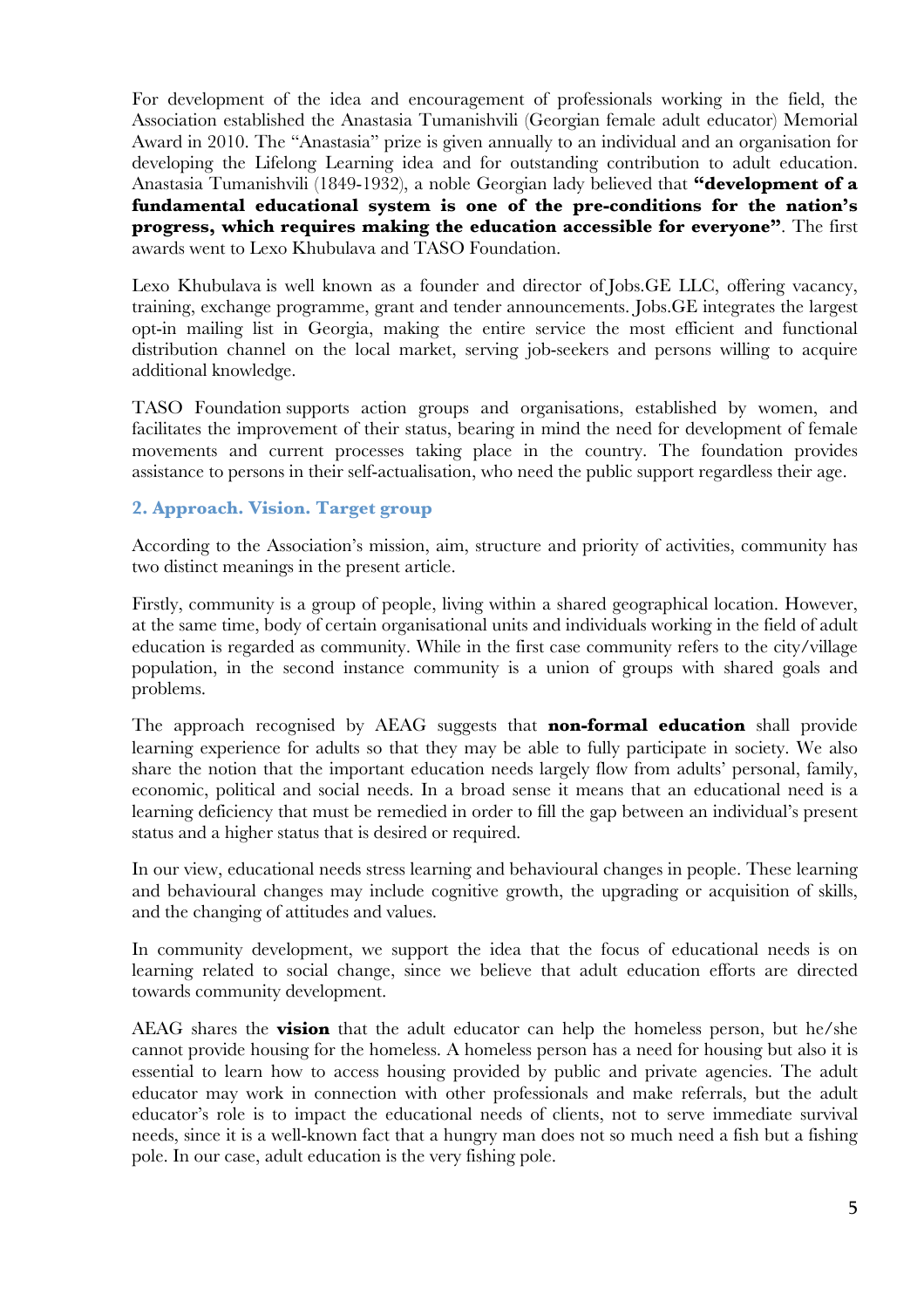While selecting adults as a target group, it is necessary to give a definition: the person reaching the age of 15, who is considered by the state as the economically active member of population is regarded as an adult. In the system of formal education in Georgia, the citizen at this age finishes compulsory basic education (9th grade of the secondary school).

# **3. Experience**

Experience of work with both types of community described above is based on our vision and approach. AEAG is implementing projects both for the community comprised of the Association members, and communities located in specific geographical areas.

# **3.1. Development of the Association's activities**

In Georgia, it is necessary to strengthen **professional capabilities** in order to achieve adult education for community development, improvement of its infrastructure and efficient provision of education. In this regard, the Association seeks to elaborate various types of documents. In 2010, a policy paper on Employment and Adult Education Municipal Programmes in Georgia was prepared. This document shall serve as an instrument to strengthen professional capabilities of AEAG members.

Aim of the present article is to promote non-formal education in Georgia and to highlight the role and responsibilities of local self-governments. It is targeted at high ranking officials of local government's legislative and executive bodies, as well as governmental/non-governmental organisations and experts working on the issues related to development of self-governments, and in the field of adult and other types of education.

The document consists of three parts. The first part is dedicated to the role of self-governments in the field of adult education and the analysis of policy, legislation and practice. It discusses adult education related issues mentioned in various policy and strategy papers of Georgia; legal base for self-government competences regarding adult education; experience of self-government bodies in supporting adult education. The second part reviews experiences of Germany and Finland in the field of adult education. The third part provides recommendations.

The small-scale grant programme (EUR 10,000) entitled **"Innovation in Adult Education"**, initiated for the Association members, serves to professional capability development on the challenging way to building and development of adult education system.

The programme has been implementing for tow years now, which prioritises regional NGOs.

In 2010, within the grant programme framework, four projects were funded by the Association and 5 projects in 2011. The experience gained during the programme implementation has shown that it is extremely important to fund small-scale projects, directed towards development and lobbying of adult education in the country and, on the other hand, to strengthening the Association as a community.

Within the 2010 grant programme, a project was implemented in town N, aiming at attraction of the self-government's interest in local adult education, at awareness-raising and lobbying.

The project envisaged a vigorous awareness-raising campaign, targeted at legislative and executive bodies of a local municipality, on community adult education at national and regional levels. In this regard, meetings were held with staff of the municipality's educational resource centre and representatives of public school administrations; students (11th and 12th graders) of public schools located within the municipality; representatives of local municipality's legislative and executive bodies. An informative meeting was also organised, attended by youth (aged 17-24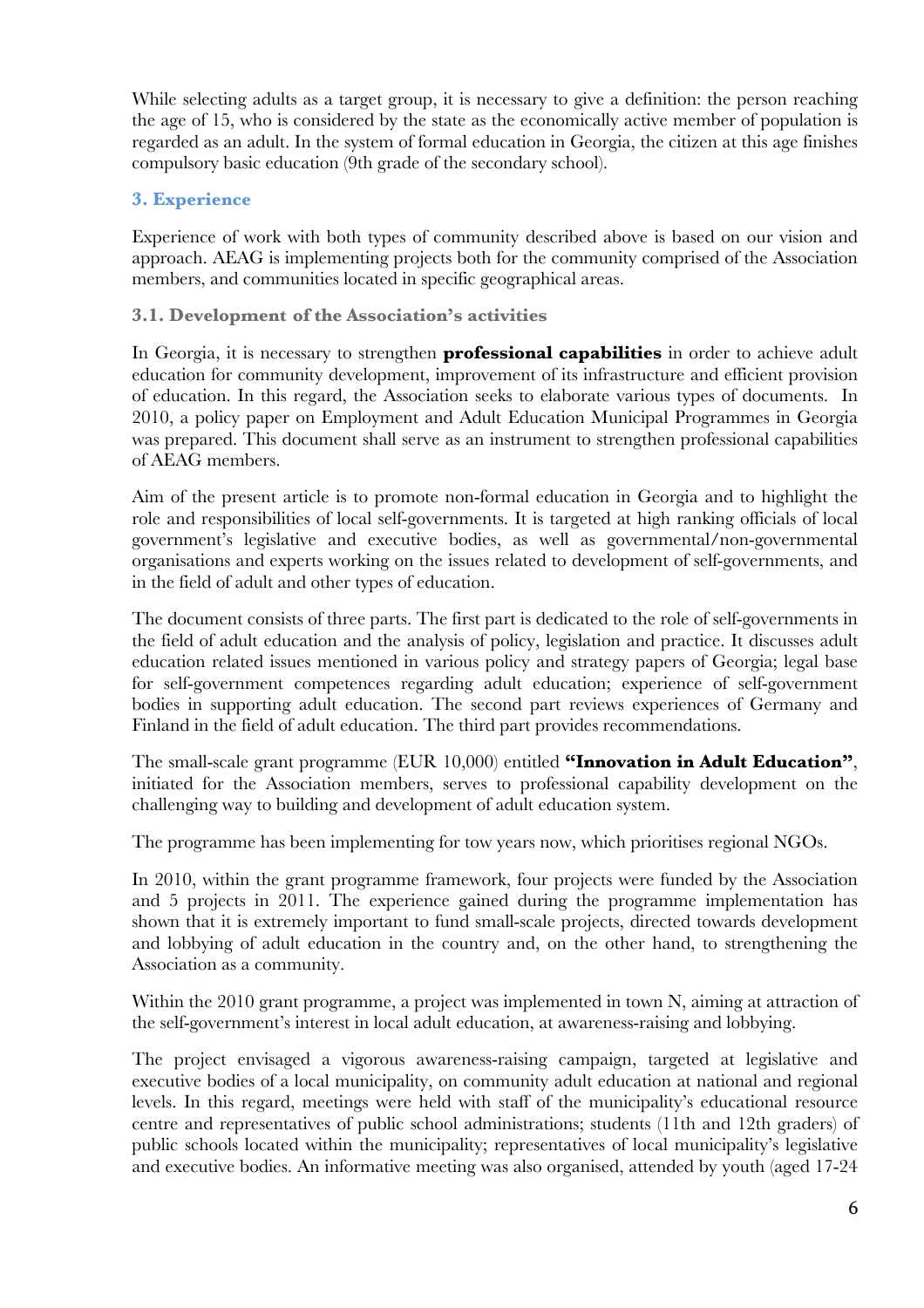years) left beyond formal education living on the territory of the municipality - potential project beneficiaries.

The municipality's legislative and executive bodies were informed about adult community education for the first time. Accordingly, it became topical to discuss the role and responsibilities of the self-government in providing accessibility of education on the municipality's territory.

The municipality's interest in problems of adults left beyond formal education has been increased. It was decided to become more active in this direction by providing various training courses to beneficiaries, in cooperation with the project implementing organisation.

Local educational institutions, educational resource centres, private and public school administrations have been informed about the community adult education programme for the first time. Their responsibility towards the school leavers and adults left beyond formal education has been increased to help them develop personal key competencies.

Majority of schools expressed readiness to cooperate with the project implementing organisation in order to plan further meetings with school leavers and offer them additional training courses, especially for those unable to continue learning at the next education level.

Municipality was willing to take responsibility for support of community adult education more efficiently by actively involving specific individuals or appropriate agencies in the process.

Young people living in the municipality learned for the first time about: community adult nonformal education; availability of non-formal education locally; possibility of being an active member of society, competitive in using new technologies, facilitating social relationships, creating equal opportunities and improving the quality of life without receiving formal education.

Within the same grant programme framework, another project was funded, which we would like to discuss as a **negative experience**. The project implemented in the region M, envisaged restoration of an old Georgian traditional activity. The basic project product should be a visual material prepared using modern technologies. This material would facilitate adult education and consultancy. Photo and video materials have been prepared, demonstrating the use of latest technologies in farming. Electronic version of virtual lessons have been developed and recorded to disks. The project result was a one-time product, without its practical use. In our view, resources allocated by the programme do not correspond to the resources required for restoration of this tradition in Georgia. In this case, ambitious goal remained unachieved.

**3.2. Development of "geographical" community**

The Association had a chance to participate in the process related to implementation of the **lifelong learning** idea, advocated and lobbied by our organisation.

In 2006-2008, AEAG in cooperation with *dvv international* had been involved in establishment of Akhalkalaki and Akhaltsikhe Adult Education Centres through the EU-funded project **"Adult Education Centres in Samtskhe-Javakheti - Chance of Integration of Ethnic Minorities"**.

Multiprofile adult education centres primarily served to civil integration of ethnic minorities. Disadvantaged groups of population were prioritised target groups as well.

Interested local population had been attending Georgian language, vocational training and civil integration programme courses during 2 years.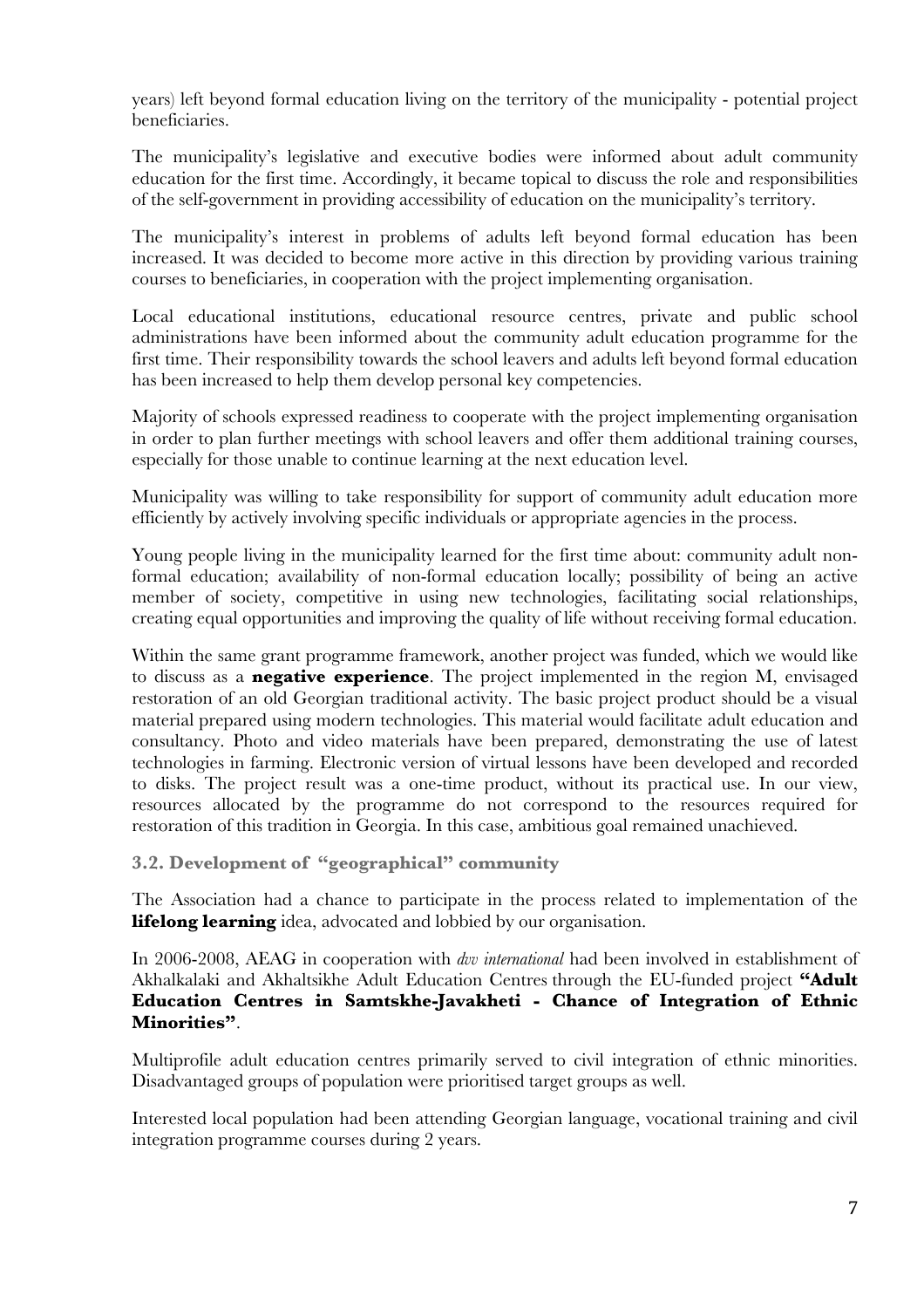It has to be noted that buildings, where the adult education centres were located, had been purchased, which ensured their sustainability.

After completion of the EU-funded project, ownership and management of adult education centres of Samtskhe-Javakheti were transferred to AEAG.

The Association's aim remains the same: to develop personal and professional skills among adolescents and adults, which would help them in self-actualisation in social, political and economic environments.

Akhaltsikhe and Akhalkalaki adult education centres have been announcing a contest for 3 years now to participate in the individual programme for personal development.

Preliminarily registered persons willing to participate in the personal development programme are interviewed. Priority is given to the unemployed, persons with low income, persons ready to start up their own business or obtain new profession and necessary personal skills. On the basis of the programme participants' skills and inclinations, individual training syllabi are developed.

Participants are able to choose the following training courses on: small business, marketing, financial management, office management, business/functional writing skills (Georgian), tourism management (tour guide), and various computer courses. The following handicraft courses are available as well: felt making, carpet knitting, sewing, and artistic woodworking. Training on project management, job-seeking techniques, effective communication and leadership are part of the personal development programme.

After choosing the desired training course, participants are interviewed. Only 10% of training fees are paid by participants and 90% is covered by the grant.

Participation in personal development programme and acquisition of new skills and key competencies, meeting the market requirements, enables the youth and adults living in the region to become more competitive in the local labour market.

AEAG believes that teaching a person how to adjust to changes is a task, determining the future. In order to achieve the development goals in a country like Georgia, it is crucial to invest in the social capital (human resources). Taking into account the aforementioned factor and the fact that about 20-25,000 school leavers do not or cannot continue education annually, services provided by Akhaltsikhe and Akhalkalaki centres can be considered as AEAG's success.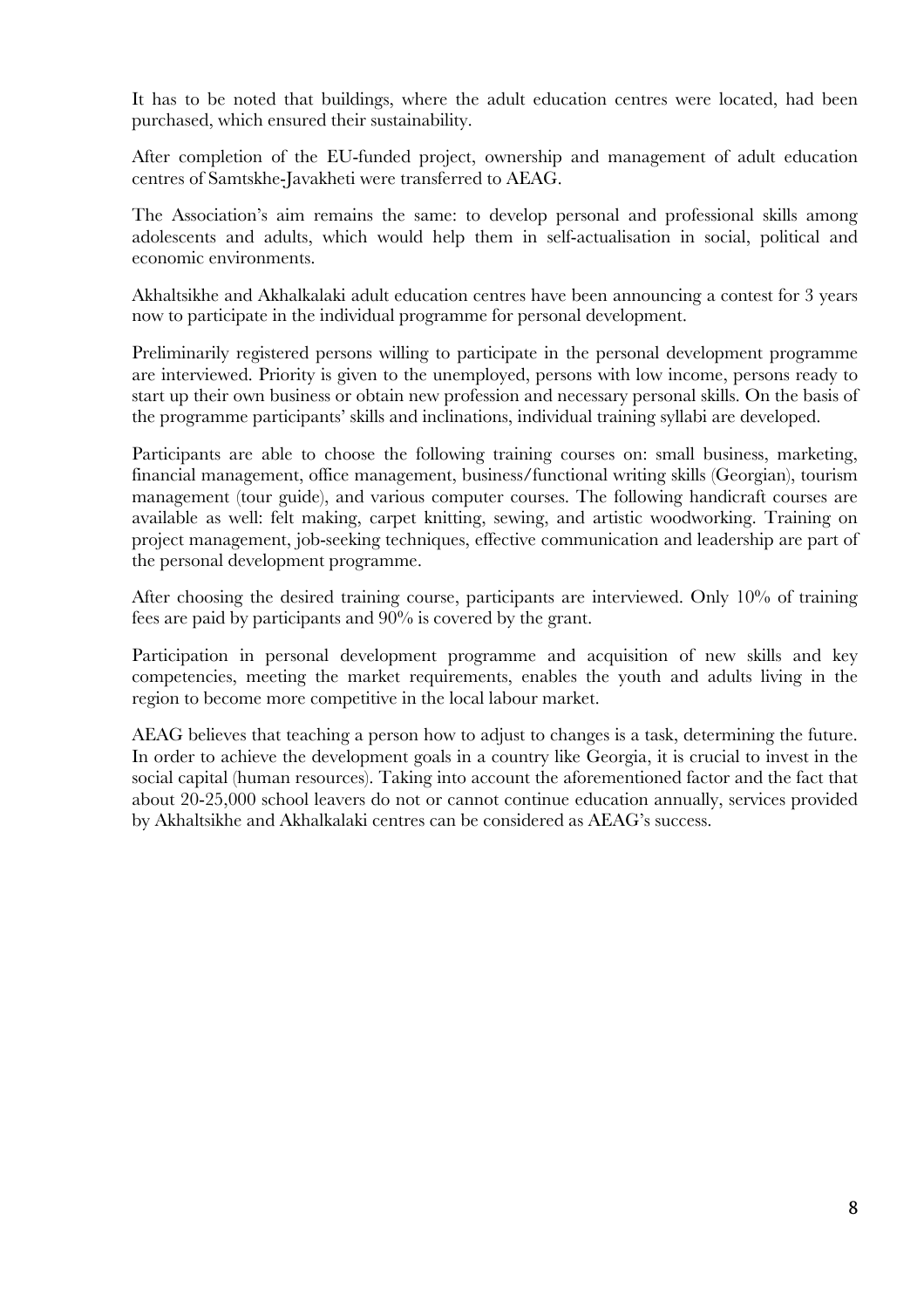#### **4. Conclusion**

One of the directions of the Association's work is to find and translate, as far as possible, into the Georgian language foreign literature, which would enrich our practice with experience. In this regard, by the end of 2010, the Association published a book **"Adult Education for Community Development"** by an American author Dr. Edwin Hamilton.

For the Association, this publication is a justification why we choose adult education for community development. As Dr. Hamilton notes, community development depends on effective social action; while effective social action requires acquisition of appropriate knowledge and skills. Other publications/researches dedicated to community development underline the role of political and economic factors. However, Dr. Hamilton creates an **educational model** for achieving changes in communities. His book focuses on the role of **non-formal education**, instead of formal. In his view, citizens have more chance for community betterment through effective adult education. Argument, which we share in this case, is based on a theoretical model, recognising motivation of many adults to change their environment; and accepting that *motivation should correspond to the information*.

*Prepared by:*

Thea Gulua Executive Director, Adult Education Association of Georgia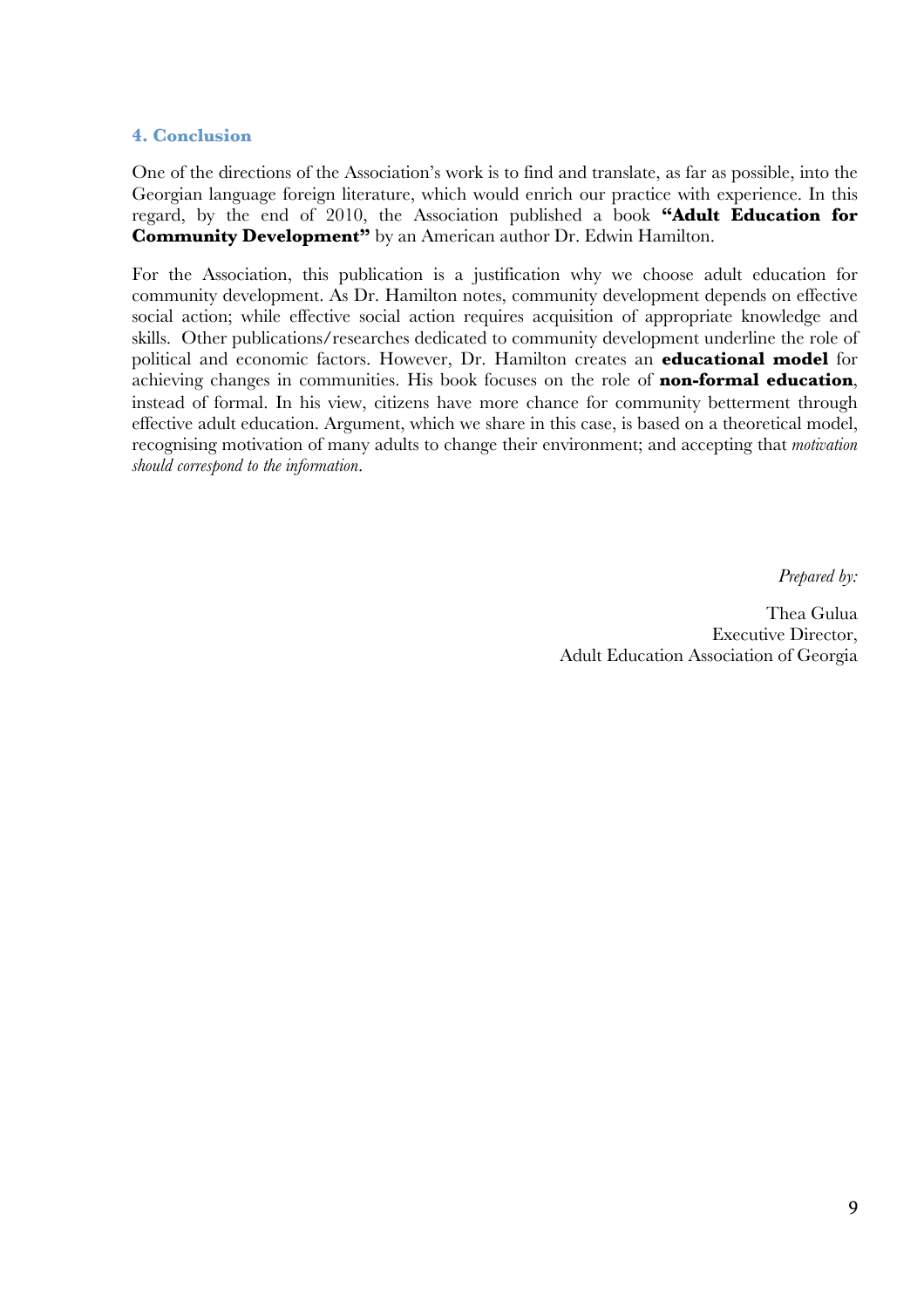#### **The Power is in Unity**

## **Biological Farming Association "Elkana"**

One of the praiseworthy properties of the human mind is that it strives to fathom the reasons of things *Vazha-Pshavela*

#### **1. Preface**

Biological Farming Association "Elkana" was established in 1994 as a Georgian nongovernmental organisation of farmers, whose aim is to support a sustainable improvement of socio-economic situation of Georgian population and environmental protection through promotion of active participation of parties involved in this sector.

The association membership is open to any citizen of Georgia interested in the development of organic farming in the country, as well as the environmental protection. Fundamental principles of the organisation are: modern thinking based on traditions of the country, active involvement of rural population in the everyday life and development of the country, morality, environmental ethics and professionalism, and participatory learning and action.

#### *Background*

In the 1990's, when the organisation began functioning, rural areas of Georgia were in rather bad condition owing to non-existence of production facilities and devastated infrastructure (roads, irrigation schemes, bridges, etc.). Furthermore, there was a complete lack of information and knowledge among rural population, as there were no state or civic institutions providing qualified advices on agricultural issues, modern technologies and promoting active participation of rural population in the country's life.

To provide optimal assistance to farmers, "Elkana" decided to establish the extension service, which has been delivering qualified consultancy to farmers in various regions of Georgia on the issues organic farming. During a close cooperation with farmers, the organisation has been researching shared problems in rural areas and, as a result, the following tendency has been identified: there were a lot of problems facing the rural areas, which could be resolved with joint efforts (group action), however without an appropriate knowledge and skills, population was unaware of its capacity and motivation, seeking outside assistance and thus feeling helpless and unprotected.

Progress and development of society is determined by the level of knowledge and skills of its members. Poverty reduction and improvement of economic situation cannot be achieved only through outside assistance. It is necessary to ensure active and conscious participation of population itself. Each person must be enabled to contribute to improvement of his/her living conditions. Promotion of active participation of population requires a task-oriented and methodic work. Reconstruction begins with understanding the problem, goal setting and capability assessment. Certainly, this process cannot be implemented by one person. It is crucial to form a group of like-minded associates, sharing a common vision and belief.

All the above-mentioned require community mobilisation and, to this effect, in 1995, "Elkana" began working towards community development, along with providing individual consultations to farmers. Two years on, department of community mobilisation and rural development was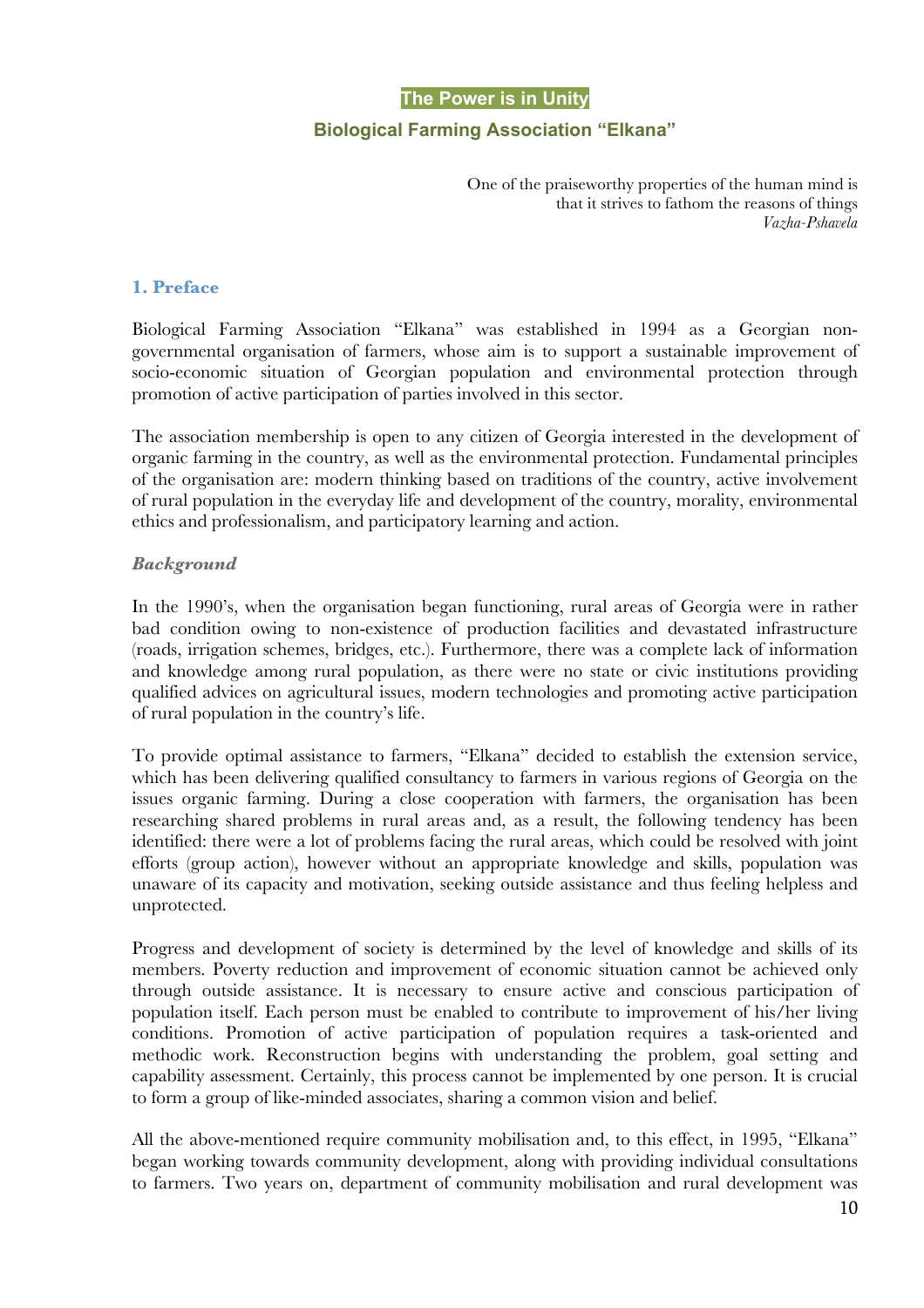established in the association. Later in 2002, community mobilisation became one of the strategic goals of the organisation. After many years of utilising proven approaches and methodologies, a newly established department (2010) of economic development continues the traditions of community mobilisation and rural development, whose aim is to mobilise farmers interested in entrepreneurship to assess their business capabilities, to prepare and implement the participatory projects/business plans.

# **2. Approaches, Vision and Target Groups**

#### *Development of approaches to working with communities*

Until the 1980's, virtually in all developing states, projects prioritising the external experts working temporarily in rural areas were considered as a momentum for the rural development. The concept of such theory was the following: *"We, the experts, possess the knowledge while local population is quite incompetent".* Accordingly, the local population was ignored and *identification of problems, decision-making and planning/implementation of specific activities had been undertaken "outside" the communities.* 

Over the years, it was revealed that efforts of "outsiders" were directed to meet the needs "identified" by external experts only and the real needs faced by communities were absolutely ignored. Selected villages had been offered a package of assistance. Such an approach puts a community into the position of a beneficiary and in this case population tends to think: "if you are willing to do something for our village, fine, do it and we'll wait and see what happens".

This tendency can partially be observed even today and in many cases it is the reason for inefficiency of certain models of economic development. Changes fastened on the population cannot ensure improvement of economic situation and are often directed to meet the economic needs of "outside" sources.

Majority of projects implemented using this approach had been unsuccessful. From the 1980's, as a result of post-mortem, the approaches were gradually changed and the old theory was replaced with a new one: *local population possesses comprehensive information about its village and region. It makes decisions, plans and implements activities. Only receiving support and assistance (facilitation) is recommended from the "outside".* 

Accordingly, the structure of participation of local population in development projects has been changed as well: information gathering was replaced with participatory research/analysis and planning, which became a basis for a new methodology, called **participatory learning and planning (PLA).** 

# *Vision of "Elkana"*

**Participatory approach** served as a basis for "Elkana" in developing its visions and approaches to working with communities.

In our view, community development is a process, ensuring the unification and mobilisation of village population for the purpose of improving the economic, social and cultural conditions. In order to involve local population in the development process, it is necessary to let them identify their own needs and capabilities, set the goals and elaborate plans for achieving them, and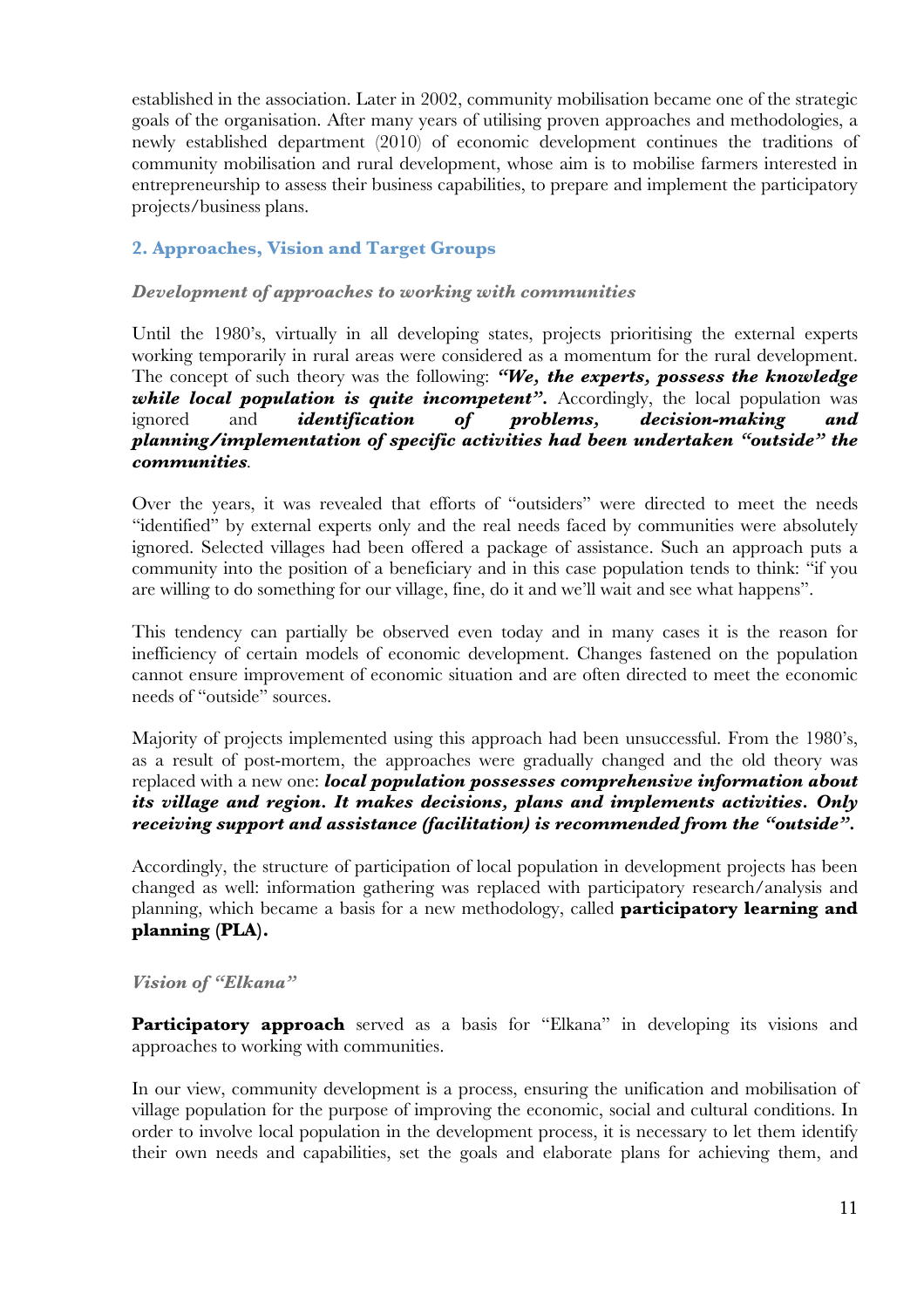actively participate in problem solving. All the above-mentioned can be obtained by using selfhelp approach, implying participatory learning and action.

Community development does not include only solving a specific problem. It is crucial that people be able to unite, to start a dialogue, to learn ways of identifying the shared problems, to make conclusions and to act jointly. During this process, new relationships arise among people; their personal properties are being changed, new skills acquired and goals shaped.

On the other hand, a motivation is needed to mobilise communities for joint actions: if community members believe that resolution of a specific task is a result of their unification and new relationships, motivation for continuing the participatory activities can be observed.

"Elkana" sees its role only to support and facilitate the community development process. Although our organisation provides financial support (50/50 funding model) to villages for solving specific problems, within the framework of small-scale projects, "Elkana's" aim is not to provide a one-time assistance only. It is very important for us to support formation of active and sustainable groups in villages, gaining appropriate knowledge and skills in order to continue a self-reliant functioning.

# *Target group*

The entire village population was identified as a target group at the initial stage of working on the community development issues. Accordingly, while discussing a community we refer to a village population, having shared interests, problems and perspectives. Thus, in many cases *community development* is a synonym of *rural development* and, therefore, the division established under our association dealing with these issues is called the department of Community Mobilisation and Rural Development.

#### *"Elkana's" approach - participatory learning and action (PLA)*

At the initial stage, the approach used by the department of community mobilisation and rural development was elaborated for working with communities and the first projects had been implemented in this direction. However, currently this methodology is widely applied in absolutely different fields of human activities. Furthermore, a geographical range has been expanded as well. Nowadays, this approach is used in more than 100 countries.

Detailed description of the methodology will not be introduced in the present article. What follows below is only a list of basic principles.

**Participatory learning and action (PLA)** implies participatory learning, analysis and planning performed through rapid rural appraisal (RRA) and participatory rural appraisal (PRA) techniques.

**Rapid rural appraisal (RRA)** can be viewed as a set of methods, enabling the rural population to obtain and analyse accurate and reliable information over a short period of time.

**Participatory rural appraisal (PRA)** as a process is based on the information obtained during the RRA and enables us to have a clear understanding of a village's condition. It also implies involvement of local population in information analysis and decision-making processes.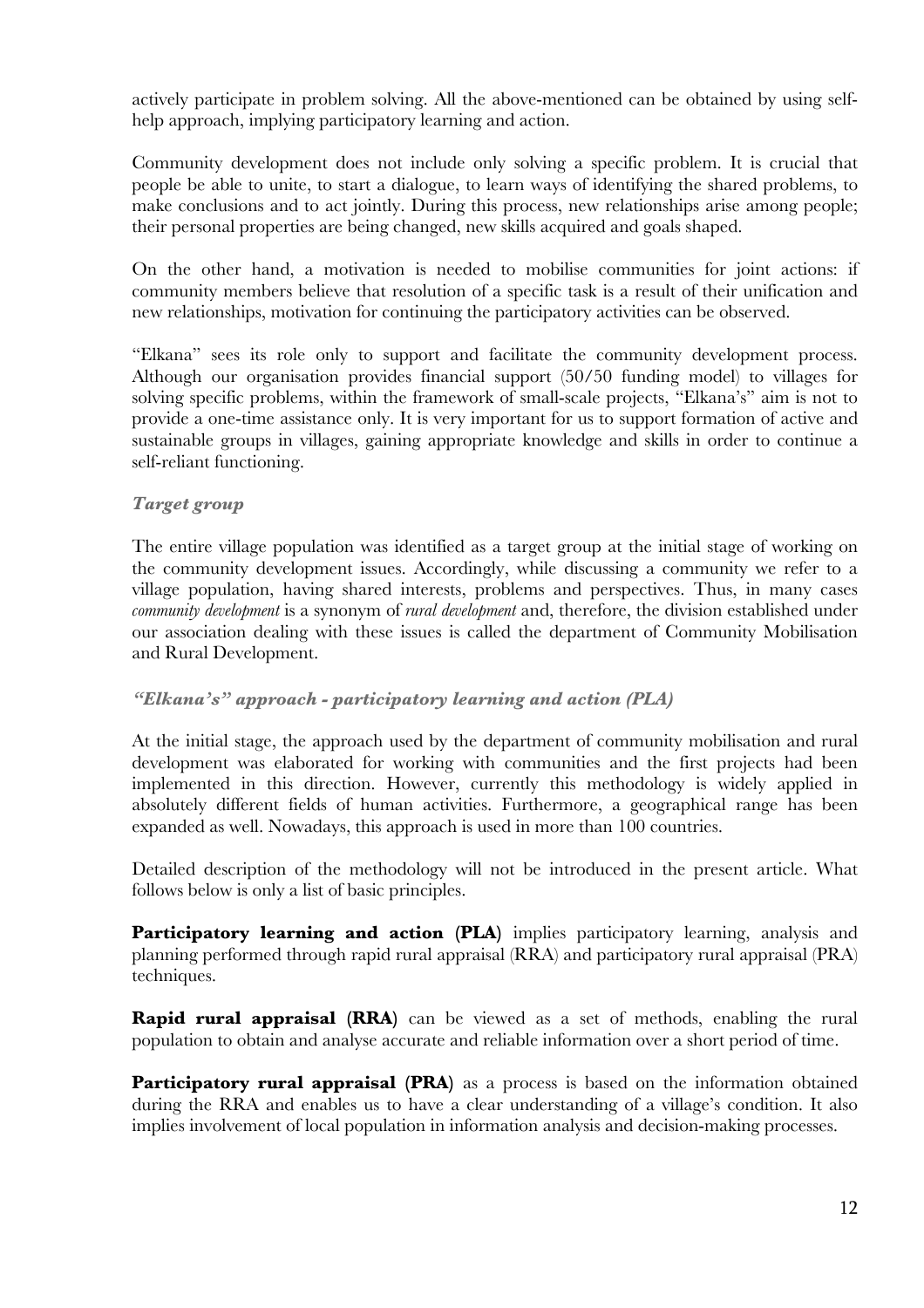Ultimately, participatory learning and action (PLA=RRA+PRA) can be explained as follows: it is a set of "continuously updated methods and approaches, which, on the one hand, is used to assess the level of readiness of communities to participate in solving their own problems, and, on the other hand, enables the communities to analyse their own experience and real situation, assess own capabilities, determine priorities, make decisions independently, and elaborate/implement action plans".

**Participatory learning and action** is a flexible process, i.e. it does not imply the strict rules and guidelines. It includes a wide range of visual methods and techniques, ensuring community relations and analysis. It is possible to adjust these methods and approaches to specific situations. They can be referred to as "three fundamentals of participation":

- **behaviour and attitude** basically meaning a professional attitude and individual approach of a facilitator (mobiliser);
- **knowledge (information and experience) sharing**  it is essential to ensure the exchange of knowledge, ideas and experience, which means a bilateral process as opposed to a unilateral flow of information (from population to a facilitator);
- **methods** special methods used between communities and facilitators, as well as among community members themselves for sharing knowledge and experience; and for analysis.

# *"Elkana's" workflow*

For working with communities, "Elkana" elaborated its own workflow, including all stages of work in rural areas:

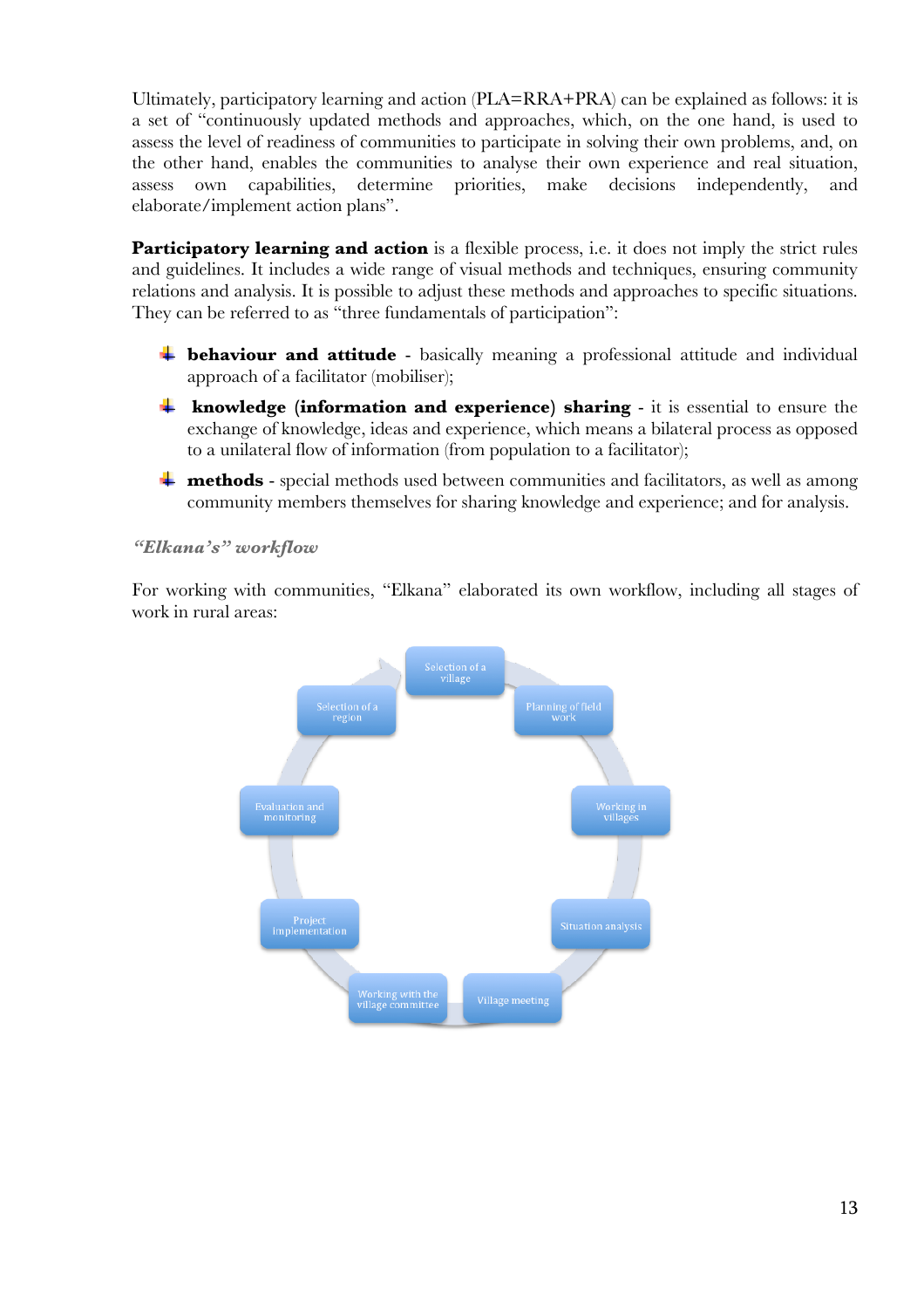# **Selection of a village**

Selection of a new village, where "Elkana's" team of mobilisers is planning to start their work is performed according to special criteria: the village must be inhabited by a maximum of 550 households, 50% of which must be permanent residents and at least 7 of them have to be members of "Elkana"; there must be no serious conflict or disagreement between neighbours. The criteria have been developed in view of practical experience and resources of "Elkana": while working with large villages, existing human resources and finances allocated from a "smallscale project fund" for specific problem solving appeared to be insufficient. Therefore, for optimal efficiency it was decided to select villages of 550 households. With regard to 50% limit, in reality this figure is lower at times, since the permanent residents include elderly people and children, who represent beneficiaries but are unable to be engaged in project implementation. Experience has also shown that non-permanent residents are less motivated and are reluctant to be involved in project activities.

On the basis of the programme interests, "Elkana" also takes into consideration the following circumstances: there must be objective conditions for shifting to organic farming; capability to cultivate old Georgian traditional crops; and potential for rural tourism development.

**Planning of field work**

After selecting a village, formation of a team of mobilisers and methods training begins. It is recommended to keep the gender balance in the team. Owing to mentality and customs of villages, in some cases male mobilisers face problems during interviews with women residents and thus female mobilisers make the communication easier.

Prior to visiting a village, team of mobilisers collects information about a region/village. Almost in all cases the information is available, however it is often dubious and outdated. Results based on the collected data are carefully double-checked locally.

# **Working in villages**

Team of mobilisers is not always welcomed and regarded with favour. There are many instances of mistrust and alienation. Therefore, communication skills of mobilisers are of great importance. In order to establish a favourable communication with local population, it is crucial to select right contact persons. Almost in all cases, "Elkana" had its member farmers as contact persons, guaranteeing success of the first contact with village population.

Team of mobilisers stays in a village for 3-7 days. The work begins with collection of information. Initially, mobilisers hold interviews with local residents and select volunteers, willing to participate in information gathering. Afterwards, collection of information is started, using a method of semi-structured interviews (meetings with population and local government representatives; village survey involving the volunteers, recording the results).

# **Situation analysis**

Obtained information needs to be summed up and analysed in order to introduce them to local population in an understandable manner. For this purpose, a diagram method is used, since a diagrammatic representation easily demonstrates basic aspects of information, problem dynamics, interactions, etc.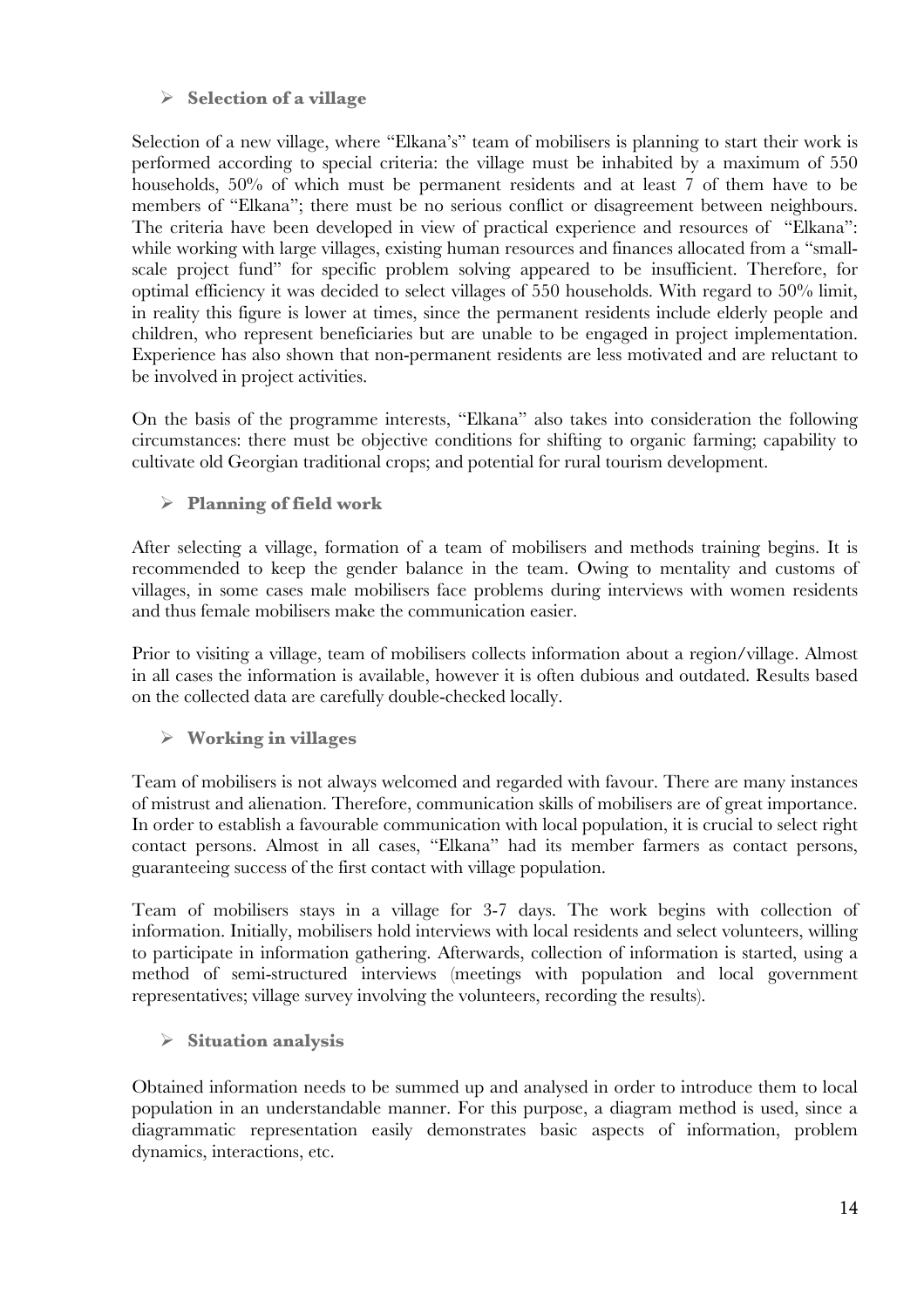# **Village meeting**

Obtained information and results from a preliminary analysis are introduced to population at the village meeting. Group of facilitators in cooperation with local volunteers prepares a meeting scenario, describing roles of all participants (who? when? what? how?). It is important to fix the date of the meeting properly, taking into consideration availability of village residents, local traditions, religious customs, and other factors.

Conducting the meeting properly and its results are one of the most important stages, since the meeting shall reveal if it is reasonable to continue working with this particular community. The number of persons attending the meeting is essential as well. Experience has shown that if the number of attendees is less than 40-50%, the meeting shall be postponed and work with the population must be continued, investigating reasons for inactivity. Only after this stage it can be decided whether to hold a meeting once again or to discontinue the work in the village.

During the meeting, the role of mobilisers is significant. Experience suggests that the mobilisers should act only as moderators and facilitators, and obtrusion of their own opinions and assumptions on population is strictly unacceptable.

When it comes to the issues under discussion at the meeting, team of mobilisers, first of all, shall introduce a situation analysis of the village. Considering the remarks and comments of the meeting participants, the information shall be verified and revised.

Afterwards, a moderator asks the participants to analyse the introduced information and to assess the village's capabilities, which would enable them to achieve some progress. Consequently, moderator assists to identify problems, preventing the village from unlocking its potential. At the next stage, on the basis of ranking, the population highlights the main problem and measures capabilities for its solving. In this regard, the population answers the questions: What shall be done? What resources are needed? What can implement the village independently and in which aspects does it need external assistance? After answering these questions, the village residents decide themselves which project shall be implemented.

It must be noted that a team of mobilisers provides comprehensive information to population at the meeting regarding our organisation and the scheme of assistance (small-scale project funds) being offered.

At the end of the meeting, local population selects the village committee members (community leaders), who will act as authorised representatives cooperating with mobilisers. This is a crucial stage for future success of the project. For this purpose, team of mobilisers, in cooperation with volunteers, defines criteria for potential committee members.

# **Working with the village committee**

Following the meeting, the mobilisers begin to work with the village committee. Certain knowledge and skills are required for the committee members in order to become community leaders and support community development process. For that reason, at the first meeting with the committee, the mobilisers elaborate a syllabus of training (goal statement, assessment of human resources, community development strategy, etc.). The village committee, at the same time, starts working on a business plan of the project identified at the meeting. Along with training, team of mobilisers assists the committee members in preparation of the business plan, providing information on needed technologies, material, potential donor organisations, etc.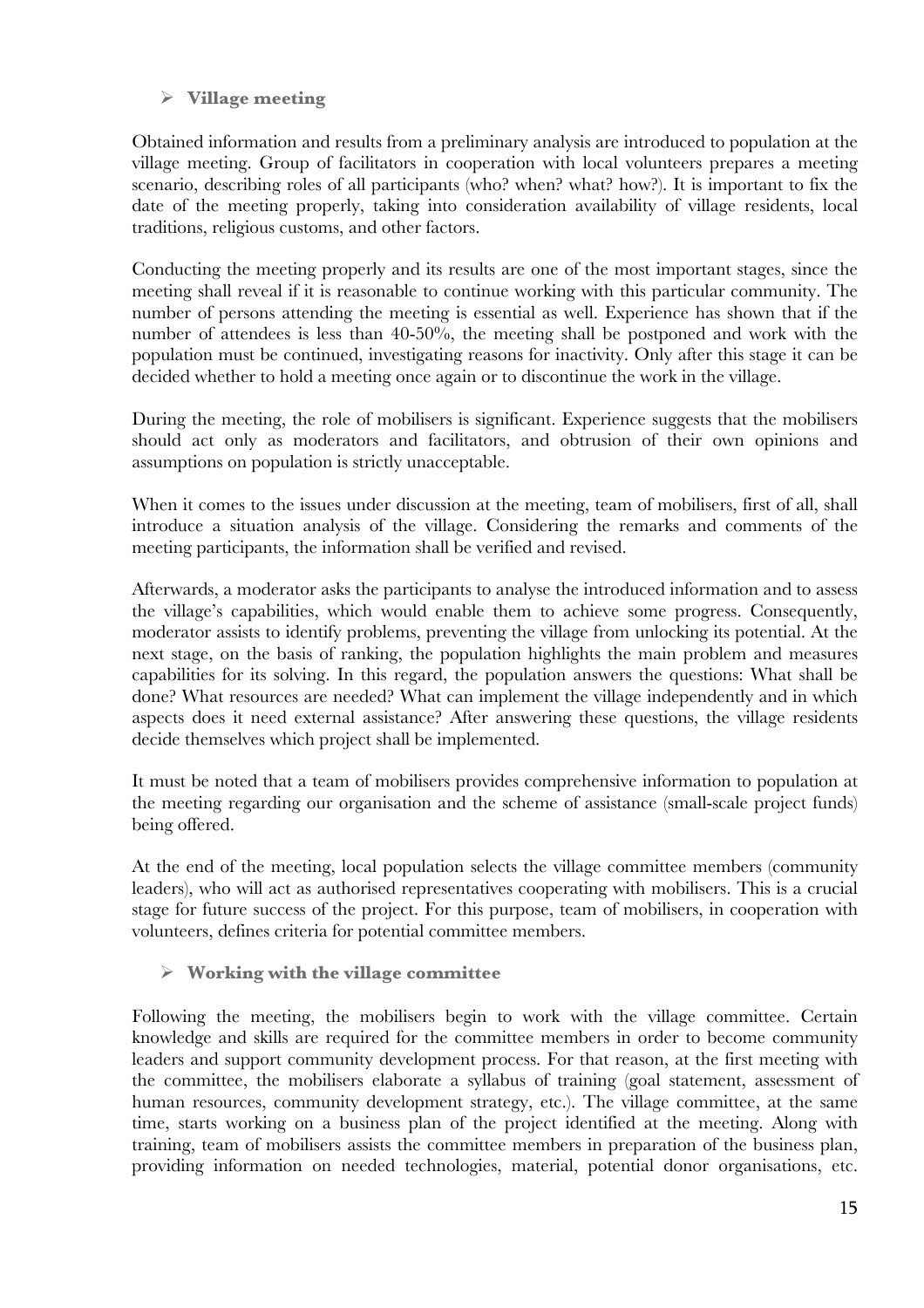When necessary, mobilisers help them collaborate with required specialists and provide accessibility of qualified consultations.

# **Project implementation**

After preparation of the business plan and review/approval of it by "Elkana", the project implementation stage begins. As mentioned above, projects are co-financed (50/50 funding model) by "Elkana's" small-scale project fund. Disbursal occurs after the community started the project implementation using its own resources. At this stage, the committee members' commitment and skills are essential, since they plan a working schedule, procure necessary materials, work towards the mobilisation of local population, etc. In some cases, it is necessary for the committee to convene the village meeting independently. At this stage, role of mobilisers is to provide active monitoring of all project activities.

# **Project evaluation**

Evaluation is carried out at the final stage of the project. The process involves all the participants, including the village population, committee and team of mobilisers. Evaluation takes place at the village meeting, according to special criteria.

The following success criteria are used for project evaluation:

- *Relevance*: project goals are relevant to a problem identified by the community and to the community development course;
- *Productivity*: quality of outcomes is relevant to expenditures made for the project implementation;
- *Cost effectiveness*: share of project outcomes affecting the achievement of the project goal; cost of the project share and quality level (efficient distribution of human and material resources)
- *Change/influence*: influence on community development level and on improvement of socioeconomic condition caused by the project implementation; skills acquired by the community (initiative, creative thinking, experience, education, etc.)
- *Number of beneficiaries*: number of persons benefited from the project (men and women)
- *Viability/sustainability*: project outcome continues to be beneficial and often contributes to other goals of community development strategy, elaborated by the village committee

With project evaluation, work on the specific project is completed. The entire process, from selection of villages to the project evaluation, takes approximately 12-18 months. However, it does not mean that relationship with villages is ended. "Elkana's" team of mobilisers continues to observe further development of communities and, when necessary, assists the village committees by providing consultations and advices during implementation of new projects.

# **3. Experience**

 "Elkana" has been working on the issues of community development for 16 years and its team of mobilisers have worked with 23 villages up to now. Certainly, not all the projects have been equally successful, nevertheless we learn from own mistakes, taking into consideration strengths and weaknesses of projects, success and failure analysis, which enable us to constantly develop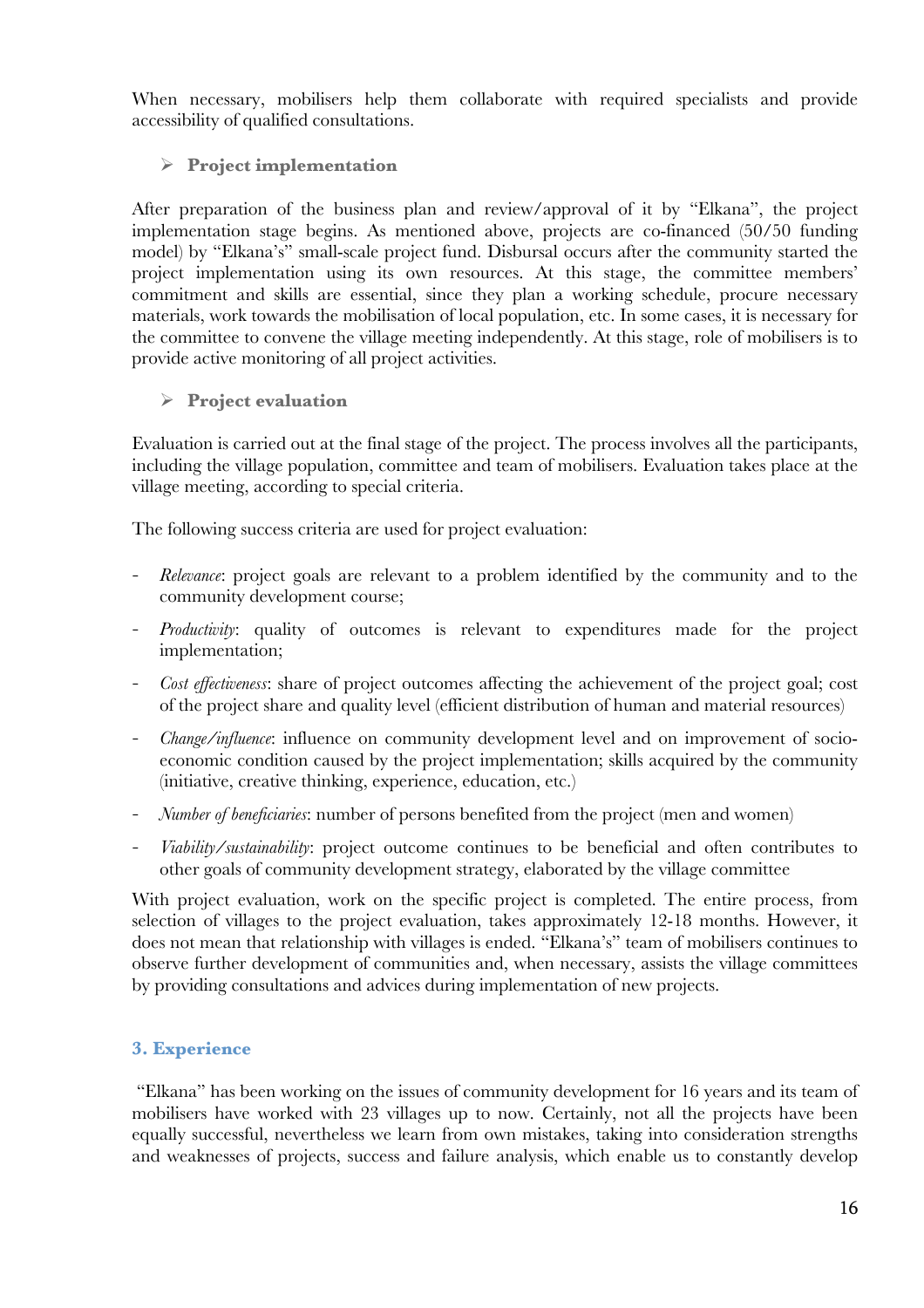approaches and criteria, adjust methodologies to Georgian reality, upgrade skills of mobilisers, etc.

It has to be noted that a pilot project implemented in 1995 proved to be completely unsuccessful, however it had revealed our weaknesses: intervention in the village was absolutely spontaneous, without any particular approach or methodology; tasks had not been defined; local population had not been informed about the project; working group had not possessed accurate and comprehensive information; etc. Following this failing attempt, mistakes were analysed in cooperation with foreign experts and the department of community mobilisation and rural development was established; approaches of participatory work with communities and a methodology were developed; etc.

For sharing successful and unsuccessful experience of our organisation, projects implemented in two villages during the same period (2003-2005) are introduced below. Both villages had similar problems - non-existence of irrigation scheme. However, the results turned out to be totally different.

**3.1. Positive experience** - irrigation scheme in village M

Village M is located about 100 km. from Tbilisi, in a region basically inhabited by ethnic minorities. The village is population by Georgians. It meets all the criteria of our organisation: there are 270 households, 90% of which are permanent residents; according to preliminary data, there were no serious conflicts observed; and a group of "Elkana's" member bio-farmers (20 persons) have been working there since 1999. Department of Community Mobilisation and Rural Development launched its work in the village M in 2003.

Beautiful nature, fertile soil and hard-working people are the village assets. However, population survey revealed that due to non-existence of an irrigation scheme, about 65-70% of local population were unable to use their resources fully and, accordingly, poorly irrigated agricultural lands provided low yielding capacity.

The village meeting was attended by 40% of population and based on the views expressed it became clear that the community understood the importance of the irrigation scheme and challenges facing the project implementation.

Action group (committee) was elected at the general meeting, who would collaborate with "Elkana's" team of mobilisers. The first training provided to leaders proved that the decision had been made correctly: the committee engaged very actively in the learning process and, at the same time, it had been working on the irrigation scheme project. It has to be highlighted that along with the committee members, 17-20 local activists had been involved in the process as well. Such a high level of activity, in our view, has to be attributed to a distinguished leader, being the man who personally contacted "Elkana" back in 1999, believing that his village would definitely benefit from shifting to organic farming. Owing to his effort, 20 fellow villagers had become "Elkana's" members.

The project's business plan was prepared in a short period, including a planning of water intake structure and a 4.5 km. irrigation scheme. It was decided that the project would be co-financed by "Elkana" and local population. The project appeared to be quite expensive and it was rather problematic for the community to raise GEL 42,000. However, this fact did not prevent the committee from acting and they applied for local government assistance.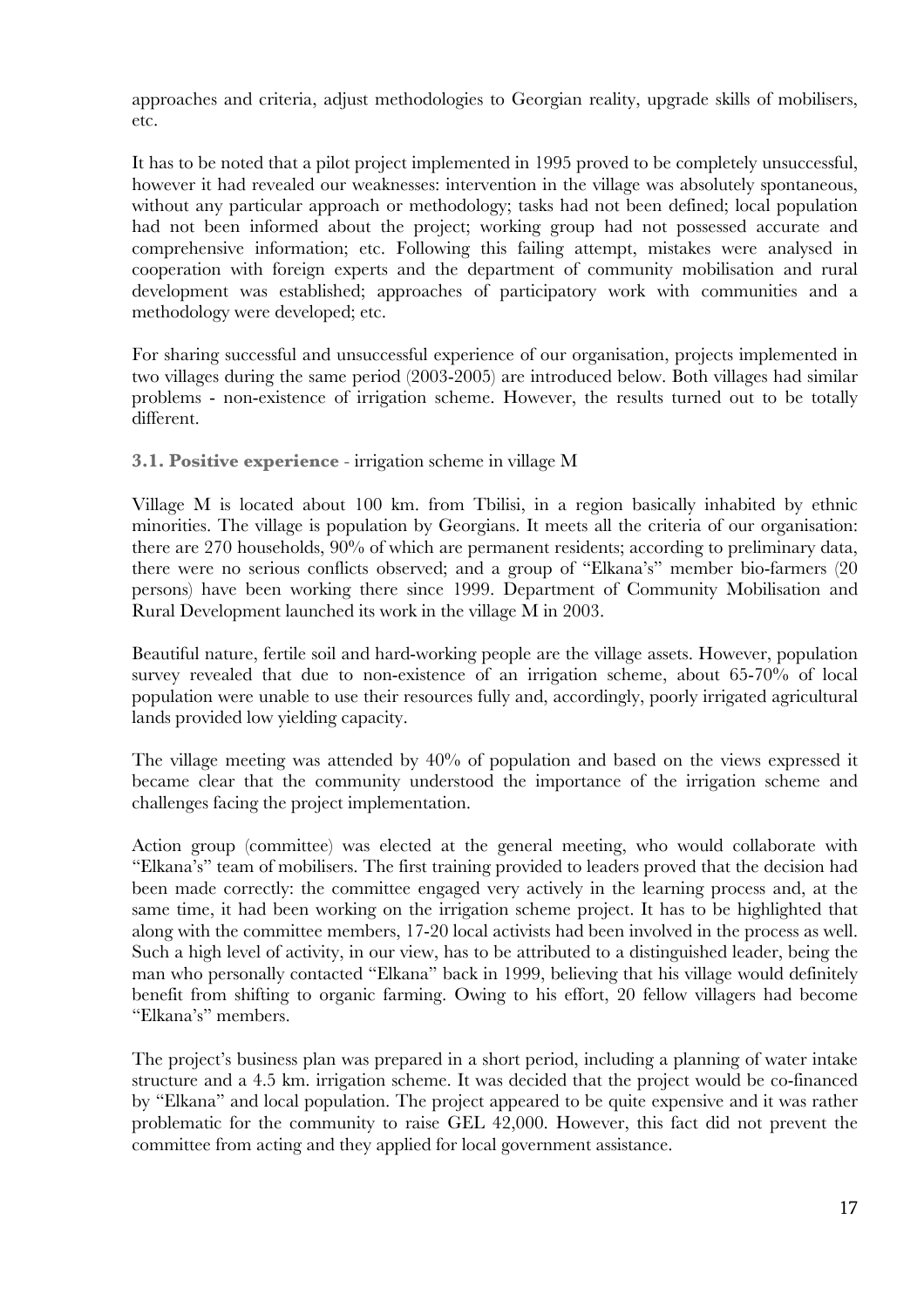Regional administration provided (on a usufruct basis) water pipes (total of 4.5 km. in length) to the village. Local population contributed to the project by manual labour and GEL 2,000. The community had been actively involved in the project implementation. On a daily basis, according to the schedule prepared by the committee, local residents offered their manual labour (digging the ground, welding, operating an excavator, etc.). After the water intake structure had been constructed, a problem arouse during installation of pipes, as the route should cross the land inhabited by neighbouring Azeris, which was not envisaged by the project. This fact caused a disputed situation. Following the consultations held with mobilisers, the village meeting was convened and it was decided to include two additional elements in the irrigation scheme for Azeris. The project was completed in December 2004. Currently, the village has the up-andrunning irrigation system, serving 250 ha. of agricultural lands cultivated by 150 residents. Implementation of the project with own resources greatly encourages the local population. After the project completion, the action group established a water supply association, who elaborated the irrigation scheduling, ensuring the scheme's uninterruptable operation. At a later stage, with the support of "Elkana's" Department of Community Mobilisation and Rural Development, new projects were implemented, aimed at installation of additional 1 km. water pipeline and rehabilitation/equipment of the water supply association's office.

Following the project completion, the CHF International began its work in the region. In the village M they found a mobilised and motivated community with active committee. This fact served as a basis for selecting the village for implementing three projects: installation of a new electric transformer, rehabilitation of the potable water pipeline, and basic works in the vegetable collection-sorting facility.

In 2007, by the initiative of the village committee, a farmers' union was established, comprised of 72 members. Later, the union became a member of "Elkana". Afterwards, the farmers began growing broccoli and with the support of "Elkana's" marketing department, in August-September 2007, the village became an exclusive supplier of this vegetable for the hypermarket Goodwill, located in Tbilisi.

As for the leader of the village committee, currently he is quite busy with fruitful activities: he works in the local government, is the head of a local farmers' union, the local programme coordinator of the UN programme in local municipality, and is involved in almost all projects and activities being carried out in the district.

#### **Reasons for success**

There were a lot of reasons for successful implementation of the project and formation of a motivated community in the village M. First of all, importance of a good leader has to be underlined. The village must take a right decision while selecting inspired, motivated, active and well-respected members of the committee.

The second point deals with education. The village had its leaders before the intervention, however their personal growth and further activity was greatly affected by training courses provided by mobilisers. As the leaders themselves admitted, they learned not only preparation of a specific project, but also acquired skills for capability assessment, holding dialogues with population and government, communication with donor organisations, and, most importantly, they learned how to make decisions independently. These factors had an immense influence on success of post-project activities.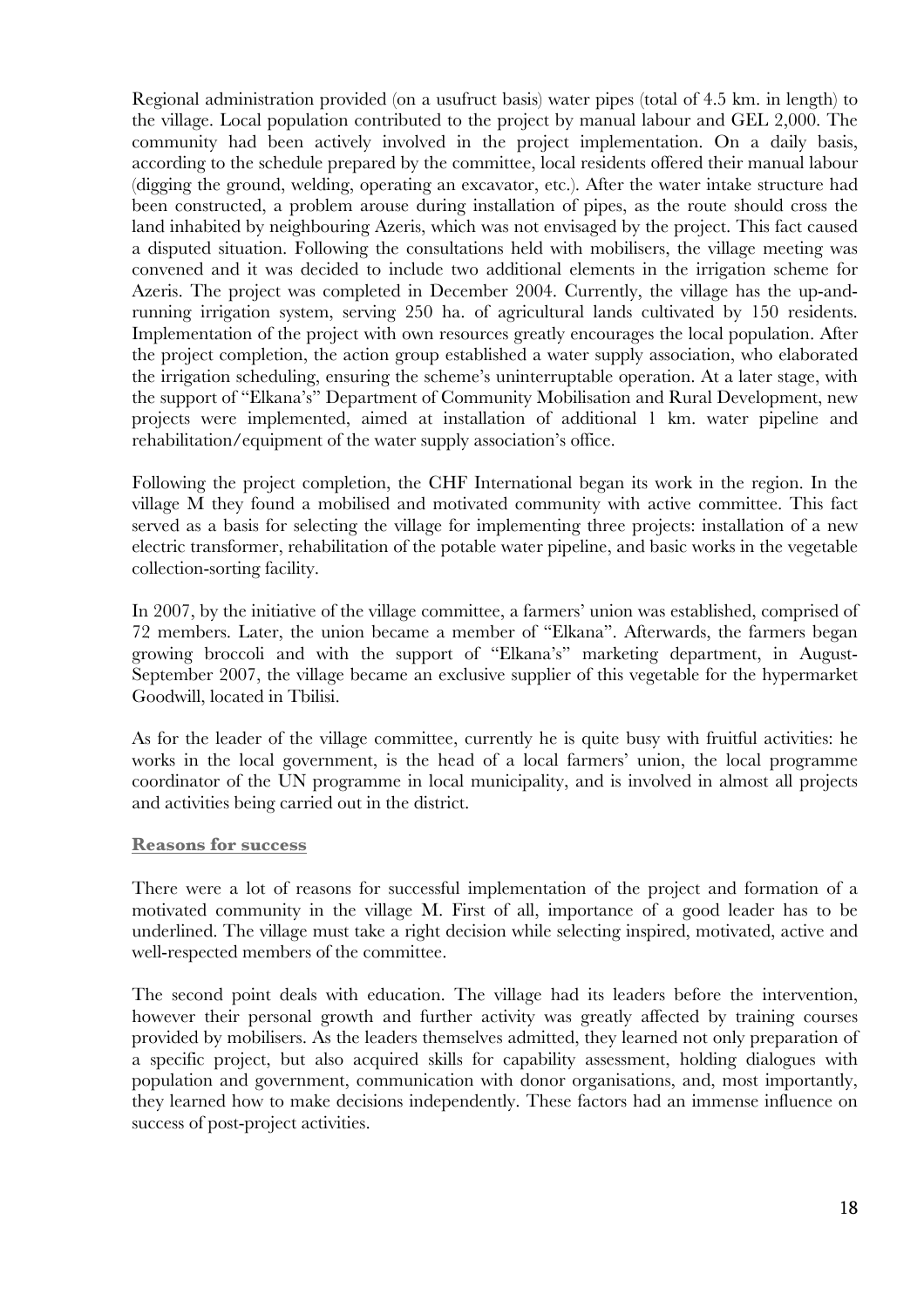Awareness of population and the project transparency played a critical role: the committee had been regularly providing information to local population on the project expenditures. The project description with a detailed budget was displayed publicly in the village centre.

Lastly, the project had actually articulated the village's need; the problem was identified by the population itself and the community was motivated to participate in its solving.

**3.2. Negative experience -** rehabilitation of irrigation scheme and pumping station in village N

In the summer of 2003, "Elkana's" team of mobilisers began its work in the village N, located about 50 km. from Tbilisi. Several households were the members of our organisation, who requested us to assist their community.

Based on the information gained and analysed, the following facts had been revealed: the village was population with 150 households; majority of residents were over 65; the village lived in economic hardship with high rate of unemployment; large portion of agricultural lands were no cultivated (about 110 ha. had not been irrigated). Owing to these and other factors, local population had been selling their own lands and migrating to the city for earning a livelihood.

Against this background, team of mobilisers realised that it would be very difficult to work with the community, however the village desperately needed our support and it was decided to hold a meeting. The meeting was attended by 20 persons (representing 8 households only out of 150), basically including "Elkana" members and their supporters. As a result of discussions, the main problem - non-existence of irrigation system - had been identified. Five members of the committee had been elected and the work began. A project including cost breakdown and action plan was elaborated jointly, aiming at rehabilitation of the irrigation scheme and pumping station. Total project cost amounted to GEL 6,000, 50% of which should be financed by "Elkana's" small-scale project fund. According to the committee, the village population was unable to contribute the entire sum of their budget share. Community's action group together with the committee met with the representatives of a regional administration, and owing to their support, the project implementation began.

Problems arouse at the initial stage: majority of local population, not attending the village meeting, was not well informed and considered that the project served the interests of only several persons (committee members). Accordingly, they refused to participate. Part of the population supported the village committee, while the rest expressed mistrust. Committee members failed to hold a dialogue with the community, ensure their mobilisation and involvement in the project activities. Later, problems arouse within the committee itself and ultimately there was only one leader left out of five. As a result, the project had been suspended. At that stage, team of mobilisers conducted an additional survey, revealing serious conflicts and disagreement among the local population, as well as between the community and committee. Reasons for conflict were identified, which included different political views, mistrust towards the local government, various types of neighbour disputes, etc. Team of mobilisers began searching for a solution. The second meeting had been convened to select new members of the committee. "Elkana" offered further support of the project in case the village managed to mobilise the community. Initially, work of a new committee seemed somewhat successful, though it failed to resolve the existing conflicts and promote active participation of local population. Finally, in the summer of 2005, the project was discontinued and the team of mobilisers left the village.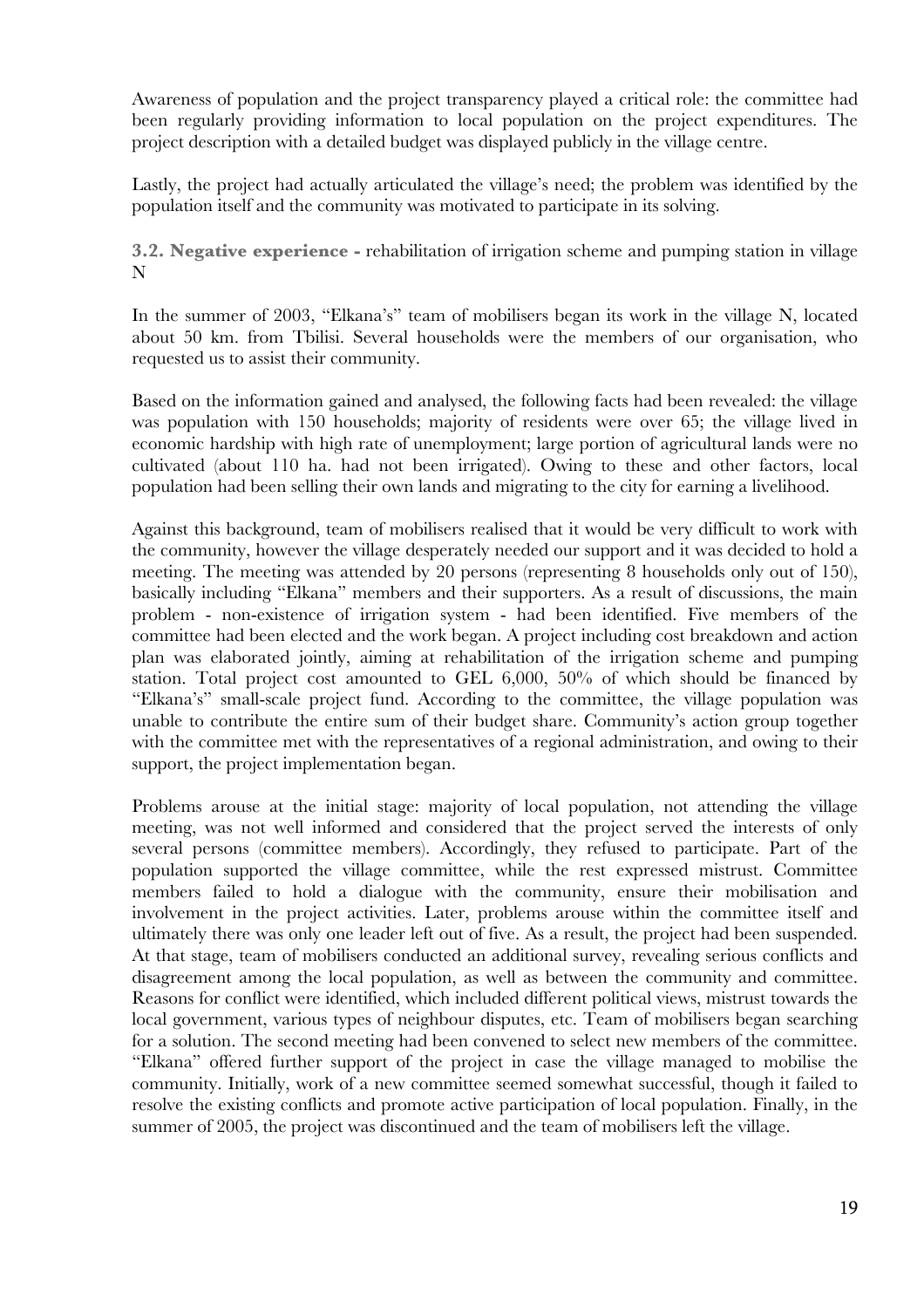#### **Reasons for failure**

After the withdrawal, team of mobilisers evaluated and analysed the reasons for the project failure in the village N. The village had not been selected correctly, as the aging factor was ignored (majority of the village population were over 65); local population is neophobic, unwilling to accept novelties; it underestimates own capabilities, considering that all problems should be solved by local government. Against the background of existing conflicts (different political views, neighbour disputes, different priorities and wishes), unification and mobilisation of the community was almost impossible.

A real, independent leader could not be identified in the village. The committee members were selected by 20 persons. Furthermore, the candidates were nominated by reference to their positions held, instead of personal characteristics and reputation. However, even the leaders selected at the second meeting appeared unable to earn the confidence of population. One of the reasons for the community's mistrust was non-transparency of the project budget.

Moreover, leaders were not enthusiastic about acquiring new knowledge and skills (they frequently missed training courses), were unable to envision village perspectives and make decisions independently.

Finally, the main reason for the population's inactivity was the fact that the project did not articulate real needs of the entire community.

Analysis of reasons for failure enabled us to update the organisation's approaches:

- village selection criteria have been refined; in case a village does not meet them, the project is not implemented there;
- in case the village meeting is not attended by 35-50% of population, the meeting is postponed;
- a problem articulated in the project must be shared by at least 70% of population;
- candidates for the village committee should represent the population and must be nominated by the community, instead of a local government;
- under our guidance, community should elaborate criteria for selecting the committee members;
- project can not be implemented, unless there is no common vision developed (even if the process requires a long period).

# **4. Conclusion**

As one of the characters of Jonathan Swift's novel states, "whoever could make two ears of corn, or two blades of grass, to grow upon a spot of ground where only one grew before, would deserve better of mankind". Any kind of progress and development depends on commitment of human beings and their participation in various processes, which cannot be achieved without raising awareness of population on the following issues.

How to become more self-confident? How to participate in decision-making? How to overcome the existing nihilism? What does is it mean to be a full-fledged member of society? "Elkana's"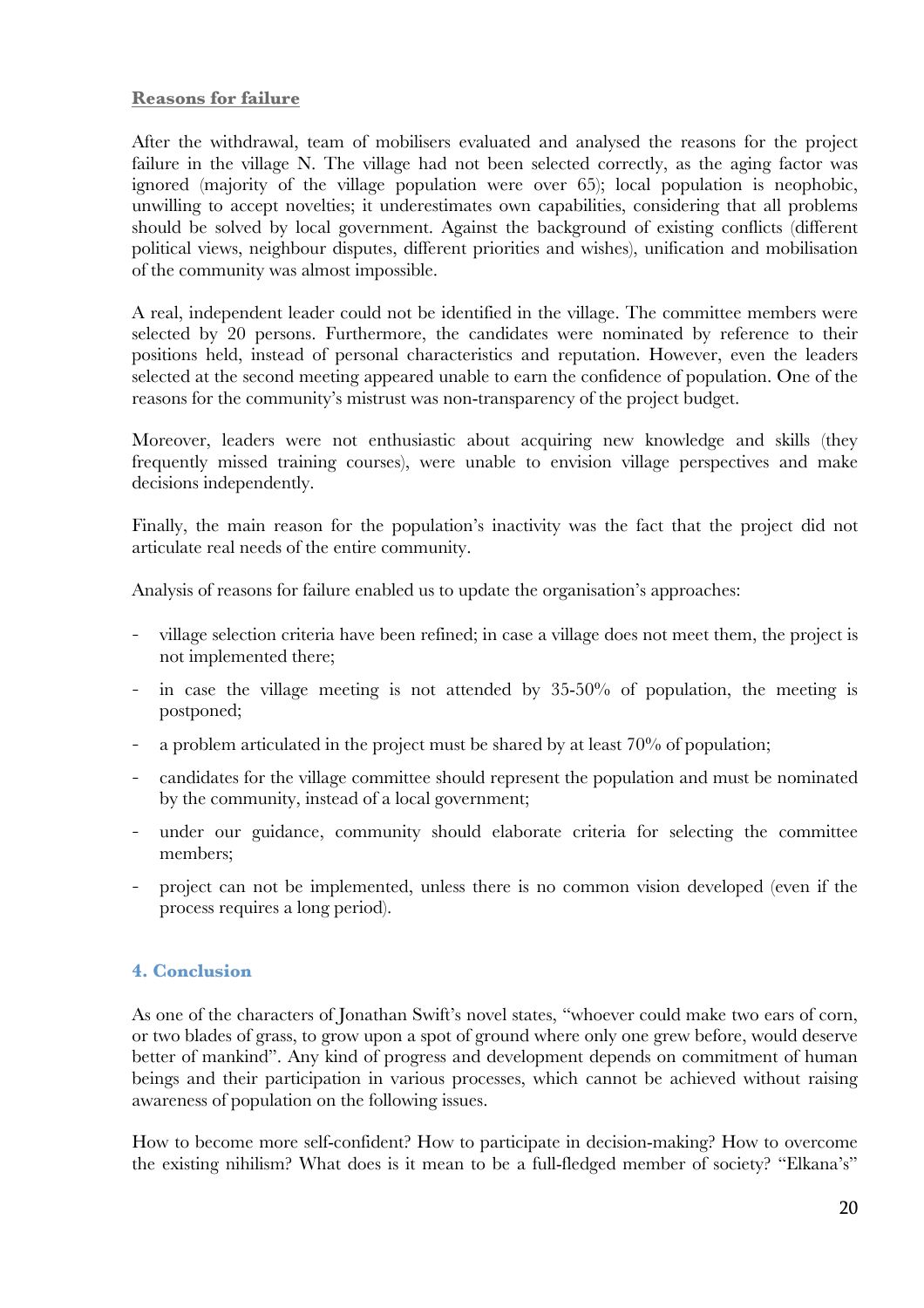activities are directed towards answering all the aforementioned questions. It is difficult to gain experience and assess own capabilities by being inactive and observing others; it is impossible to achieve common goals and solve the shared problems without unification, having no common vision and belief.

As a result of a long experience of working on the community development issues, "Elkana" has made the following conclusions:

- community members are more interested in solving their problems than outsiders; local population is capable of solving their own problems;
- local population has high potentials, which have to be unlocked and developed;
- mobilisers must work together with communities and not instead of them; by facilitating and encouraging the communities, mobilisers earn more confidence of population than by teaching/instructing them (top-down approach);
- working on a specific problem is not enough; it necessary to hold a dialogue with population in order to conduct a root cause problem analysis and identify possible methods of its solving;
- visible success must be achieved in the shortest possible time in order to strengthen population's motivation, belief and hope;
- in every village there are distinguished persons, who, in case of proper mobilisation, can act as leaders.

Finally, our organisation's approach - participatory learning and action - suggests: **"make people before making products".** However, this approach needs to be used carefully, as a process carried out rapidly by non-professionals with a wrong vision cannot give a positive result. Therefore, instead of acquiring shallow knowledge of particular methods, it is necessary to thoroughly explore and clearly understand those visions and approaches, which underlie the process of participatory learning and action.

> *Prepared by:* David Dolidze and Manana Gigauri Organic Farming Association "Elkana"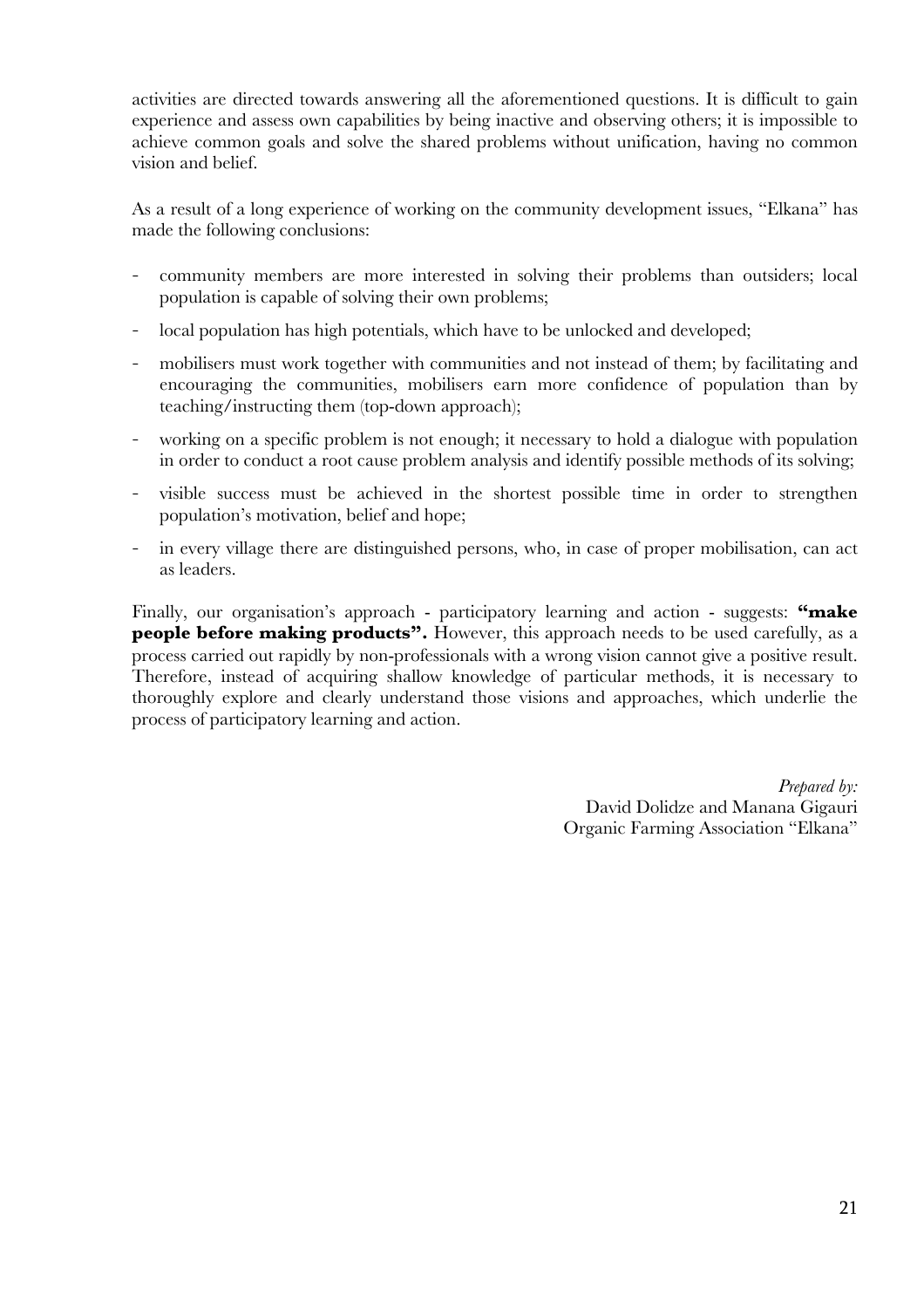# **Cooperation for Changes Caucasian House**

# **1. Preface**

Caucasian House is a cultural-educational and peacekeeping organisation, whose mission is to create ideological and intellectual background for multiethnic and peaceful development of Georgia; promote liberal and civic education; encourage intercultural dialogue between different ethnic and religious groups.

Caucasian House pays a special attention to integration of Caucasian peoples and projects, supporting regional development of the Caucasus.

Currently, the organisation works in three basic programme directions:

- Cultural-educational programme;
- Caucasus research programme;
- Peace keeping policy and integration of ethnic minorities.

Caucasian House has been implementing its projects for more than 10 years now, on the basis of the organisation's general vision and values - community capacity development in rural areas through educational and cultural activities.

Since 1999, the organisation has been actively working with one of the municipalities of Kakheti region, implementing some segments of the project in neighbouring municipalities as well.

In 2008, several projects implemented in the region were combined into one programme, which, in the strategic development document, was entitled "Civic Education and Community Development in the Regions of Georgia".

In 2010, Caucasian House critically analysed its 10-year work experience and decided to establish the programme (Civic Education and Community Development in the Regions of Georgia) as an independent organisation. The board considered that registration of the programme as an individual organisation would facilitate further success and a self-sustained development of its own policy. It can be said that Caucasian House played a role of the so-called incubator and an independent organisation - Community Development Centre - has been established on the programme's base.

Accordingly, the present article describes a 10-year experience of Caucasian House's regional programme, currently represented by Community Development Centre, as its successor. Since the article deals with a post-event analysis, only Caucasian House will be mentioned in the text. All the interested persons shall bear in mind that a methodology introduced below is currently used by Community Development Centre, a regional organisation established by Caucasian House.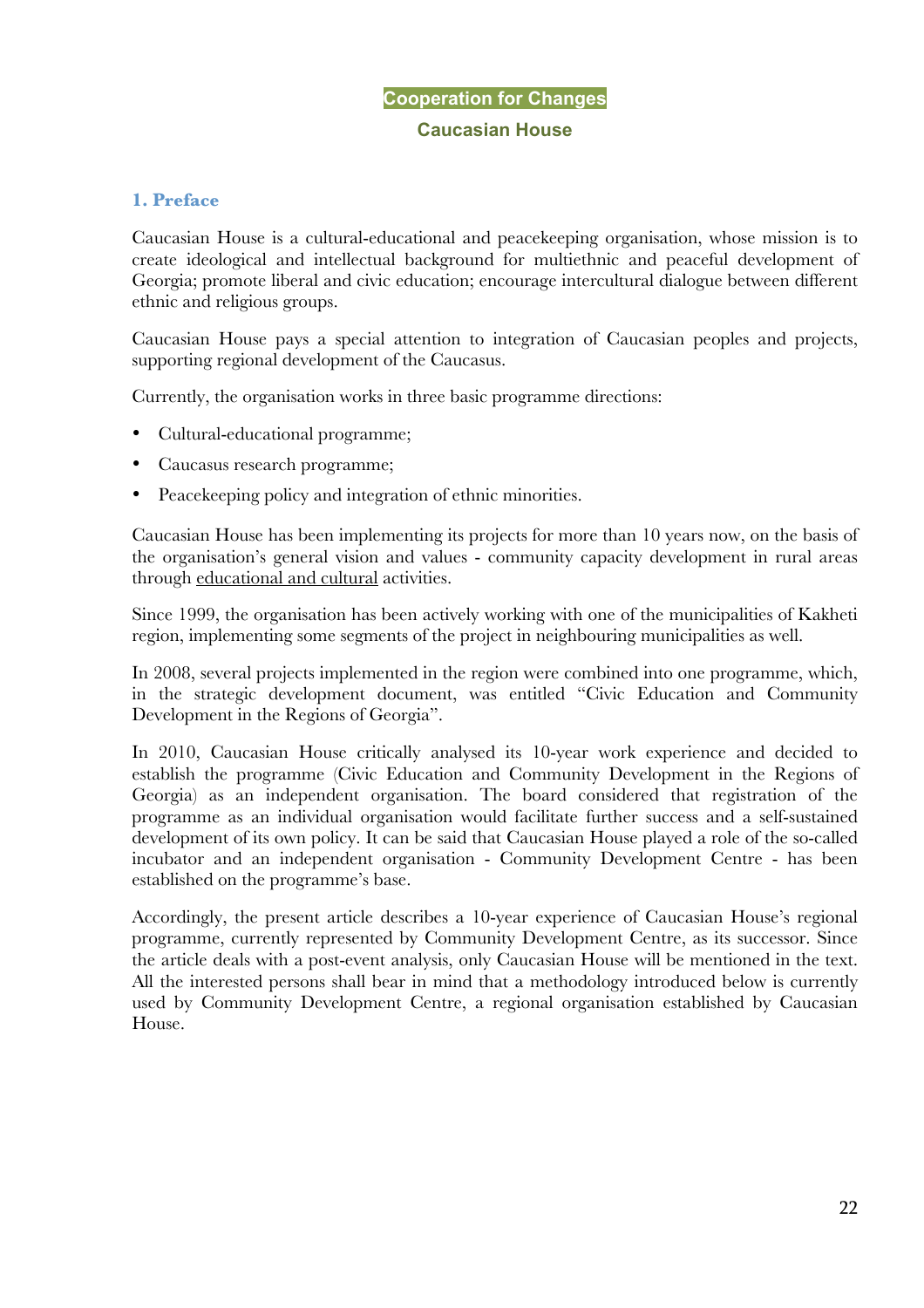# **Background**

In the second half of the 1990's, when the political situation in Georgia was relatively stable, basic portion of the country's economic and political life was concentrated in Tbilisi. Activities of non-governmental organisations were focused mainly on Tbilisi. Hyper-urbanisation and asymmetric development of the country began<sup>1</sup>. Rural areas had been massively depopulated (mostly, youth had been leaving their villages). Caucasian House was one of the first organisations, realising the severity of the problem and decided to implement part of its projects in regions.

Generally, one of the hard challenges of management is to expand activities. At the initial stage, Caucasian House had no distinct plan (concept) for regional intervention and expansion of activities. The situation was aggravated by the fact that local communities were unable to identify their problems and properly articulate them. It can be said that this is a common problem, faced by any organisation willing to launch its activities in regions. Such situation "facilitated" the work paradoxically and created fertile ground for innovations. Virtually all activities had been selected/determined intuitively and based on Caucasian House's general vision and values: culture (art) and education are not luxurious parts of life nor exclusive right of the chosen ones. By providing cultural services to rural population and developing their educational competencies, we strived to create the sense of full life among local population and, on the other hand, to help them acquire enough knowledge to solve their problems independently.

Community mobilisation or establishment of local community organisations were not a primary goal of Caucasian House. We wanted to create services relevant to basic needs of hopeless population suffering from trivial problems, such as power outage. However, activities carried out in rural areas resulted in community development, examples of which are given below.

**Important factors of development process:**

**a) Infrastructure related projects**

As a result of communication with rural population we found out that, along with culturaleducational services, there was a need in carrying out infrastructure related activities as well, specifically rehabilitation of a village's damaged school building; rehabilitation of potable water supply system; installation of gas service.

In 2003-2004, with the financial support of a European foundation, the village's public school three-storey building was fully rehabilitated in compliance with international standards. Afterwards, Caucasian House with the foundation's support carried out several useful activities for the village.

In 2005, Caucasian House, with the financial support of its associates, arranged the installation of gas service in the village.

In 2006-2007, with participation of community members, a water intake facility was rehabilitated.

From the initial stage, Caucasian House tried to involve as much stakeholders as possible, meeting local problems by their profile and competences. Effectiveness of such approach was proved during implementation of infrastructure related projects, as well as at a later stage. Apart from effectiveness, this type of corporate work is a precondition for sustainable results. As

 $\overline{a}$ 

 $<sup>1</sup>$  massive outflow of rural populaiton to the capital city</sup>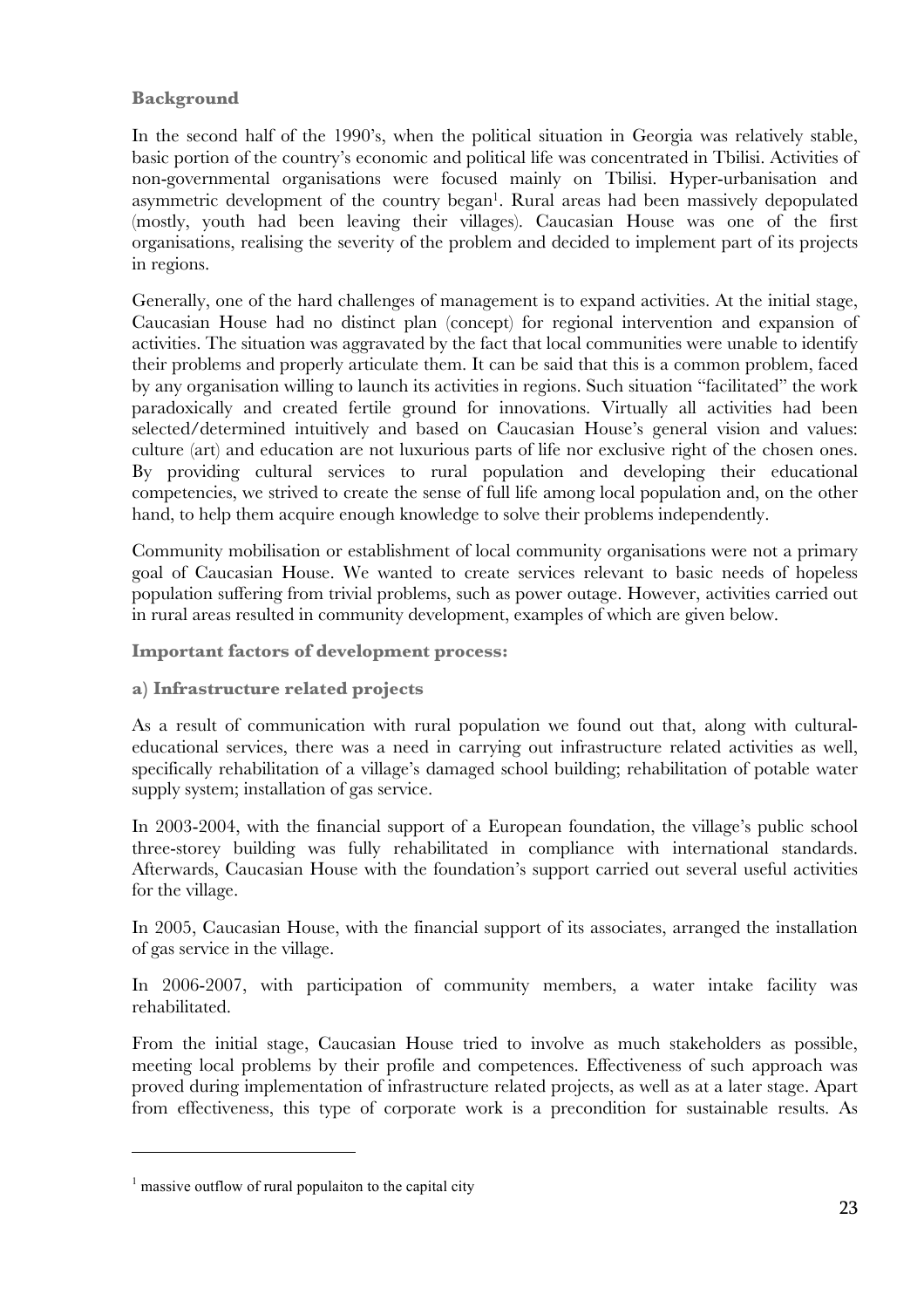mentioned above, Caucasian House has basically been implementing cultural-educational projects, however there were other types of problems in the community as well. Infrastructure related projects cannot be implemented without involving many actors. Cultural projects are closely related to tourism, which is interlinked with agriculture and so on. Obviously, a single organisation cannot encompass all types of activities successfully. When our efforts resulted in establishment of a local community organisation (described below), the success was definitely conditioned by partnership with other agencies. Caucasian House had been purposefully working towards the organisation's capacity development. In this regard, other organisations from the capital were involved periodically in the process as well. Currently, the organisation continues to cooperate with them, which is a determinant of success to a considerable degree.

#### **b) Community school model - public school as a target group**

After rehabilitation of a school building, Caucasian House started implementation of a community school model. In many cases, school is the only living organism in villages, encompassing a major part of community: school children, parents and teachers. It is a unified social mechanism, not requiring additional effort for its self-organisation. The process coincided with the national reform for democratisation of schools. Indeed, school has to be the first cell of democracy, where education and development of citizens should take place. Our mission was to facilitate and contribute to the process. Community school model implies participation of children, after completion of educational process, in various activities, that would promote their intellectual development, increasing civic responsibility, humanisation of thinking, etc. Parents are engaged in the process as well. This is a model of the so-called safe schools, which is based on freedom and responsibility, instead of fear and control. However, working with schools contains a serious challenge. In a stressful and polarised political environment, schools often become objects of wicked manipulation. Representatives of political circles regard teachers, parents and pupils as a large electorate and meet any different initiative within schools with suspicion. At a later stage, the government itself changed the course of decentralisation launched in the education system, choosing the way of strict administration. In this connection, Caucasian House reviewed its priorities and decided to put more emphasis on encouragement of local community initiatives.

Taking into consideration the aforementioned experience, Caucasian House (Community Development Centre) works in the following **strategic directions** in regions:

- **Local capacity development programme** promoting development of local civic organisations in municipalities of Kakheti region: community organisations, NGOs operating at municipal level and other types of community initiatives.
- **Community development programme** implementation of community development programmes in target communities, in cooperation with local partner organisations;
- **Social entrepreneurship programme** promoting the idea of small-scale social entrepreneurship in target communities for the purpose of income generation, and supporting their development locally; encouraging the establishment of workshops and their development;
- **Strengthening of cultural-educational institutions** supporting the development of local cultural-educational organisations (e.g. house museums, culture centres, etc.) in Kakheti region.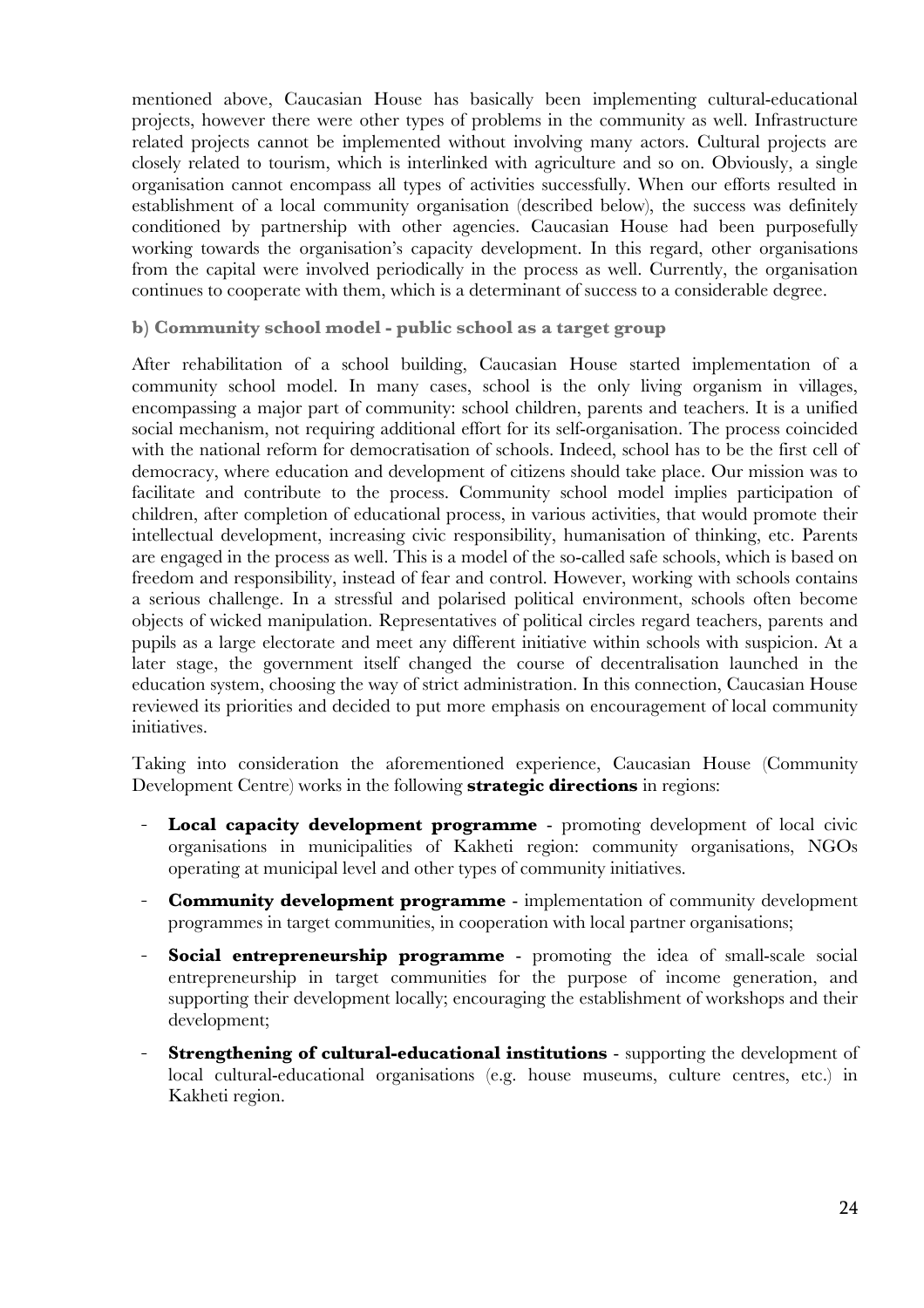

# **2. Methodology, principles and workflow for working with communities**

#### **Culture and education**

Methodology used by our organisation is a paradigmatic example and belongs to the model of community mobilisation through culture and education. Cultural events, such as small-scale village festivals, educational activities, chess, foreign language and drama classes enable us to encompass as many community (village) members as possible and earn their positive attitude. It is of great importance for socialisation of children and youth. Involving a large portion of local population in a mutual process, such as local village festivals or chess championships, makes it possible to revive the extinguished cultural life of inert community for at least a short period. Participation of population in a joint event contributes to reanimation of "public affair" (*res publica*) - the sense, which became obsolete a long ago. This is a primary basis of formation of citizenship, in general, and civil society. Therefore, social value of such events is unquestionable.

Civic education is a precondition for formation of active and solidary society based on personal responsibility; therefore, any activity - including meetings held within the culture calendar framework, festival of documentaries, eco-campaigns and establishment of social enterprises - is a part of lobbying the idea of active citizenship.

# **Strengthening of participatory groups**

The experience has shown that the role of local partners is crucial. Existence of active groups or local organisations is a precondition for the community development programme and, accordingly, is one of the indicators of community development.

According to our approach, local participatory group's capacity development is one of the determinants. It has two basic aspects - philosophical (vision) and operational (management).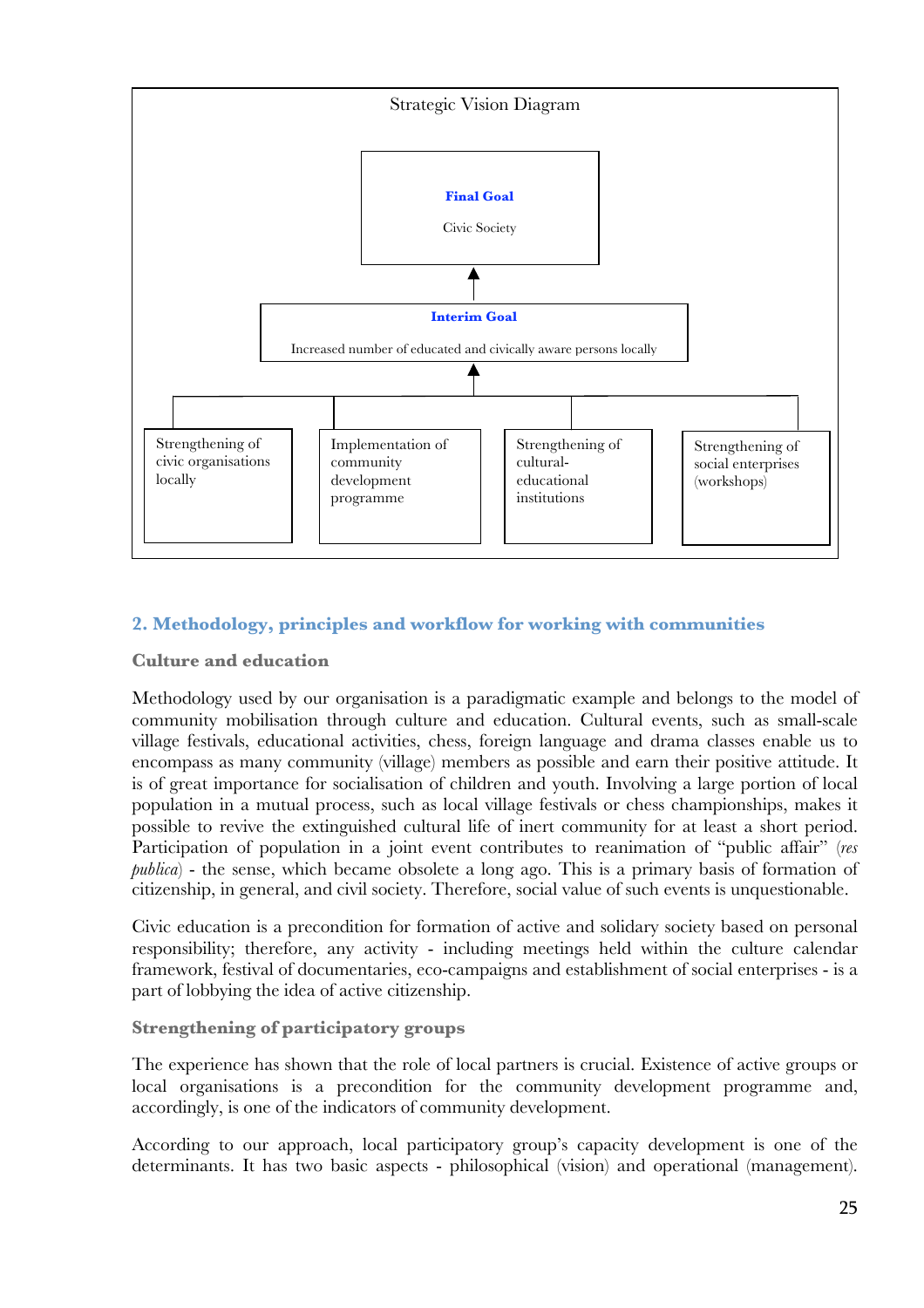Philosophy denotes that local problems are better be solved by local groups. It is the basics of decentralisation and regionalism, and without it the advanced democracies are simply unimaginable. In Georgia, local self-governments are still far from ideal. However, we have to move in this direction. Until then, existence of strong local community groups and organisations is essential.

As for the operational aspects, in our consideration, the management model used by Caucasian House during 10 years is successful in terms of coordination. Accordingly, our approach implies:

- with the purpose of increasing effectiveness of intervention, selecting a community with already identified civic group (registered or unregistered);
- putting emphasis on strengthening of these groups (the so-called superstructure). Strengthening of their human resources and providing contemporary standards of management; in some cases, creation of material and technical resources and supporting the development of income generating activities. Our aim is to ensure institutional development of these groups until are able to protect their community interests independently.

#### **Basic principles of working with communities**

- Special focus on youth<sup>2</sup>
- Distinct focus on civic education:
- Taking into consideration the local context during the programme planning;
- Local capacity development;
- Small-scale grants as an instrument for encouraging adult education and initiatives:
- Cooperation with local self-governments;
- Transparency and awareness-raising in communities;
- Participation of communities in programme elaboration and taking their interests into consideration;
- Local partner organisations are regarded as implementing partners and not only as target groups;
- Keeping the gender balance;

 $\overline{a}$ 

• Purposeful introduction of volunteering.

<sup>&</sup>lt;sup>2</sup> Our 10-year experience has shown that achieving certain changes and communicating in a modern language is much easier with youth than with older persons, having already established their world outlook.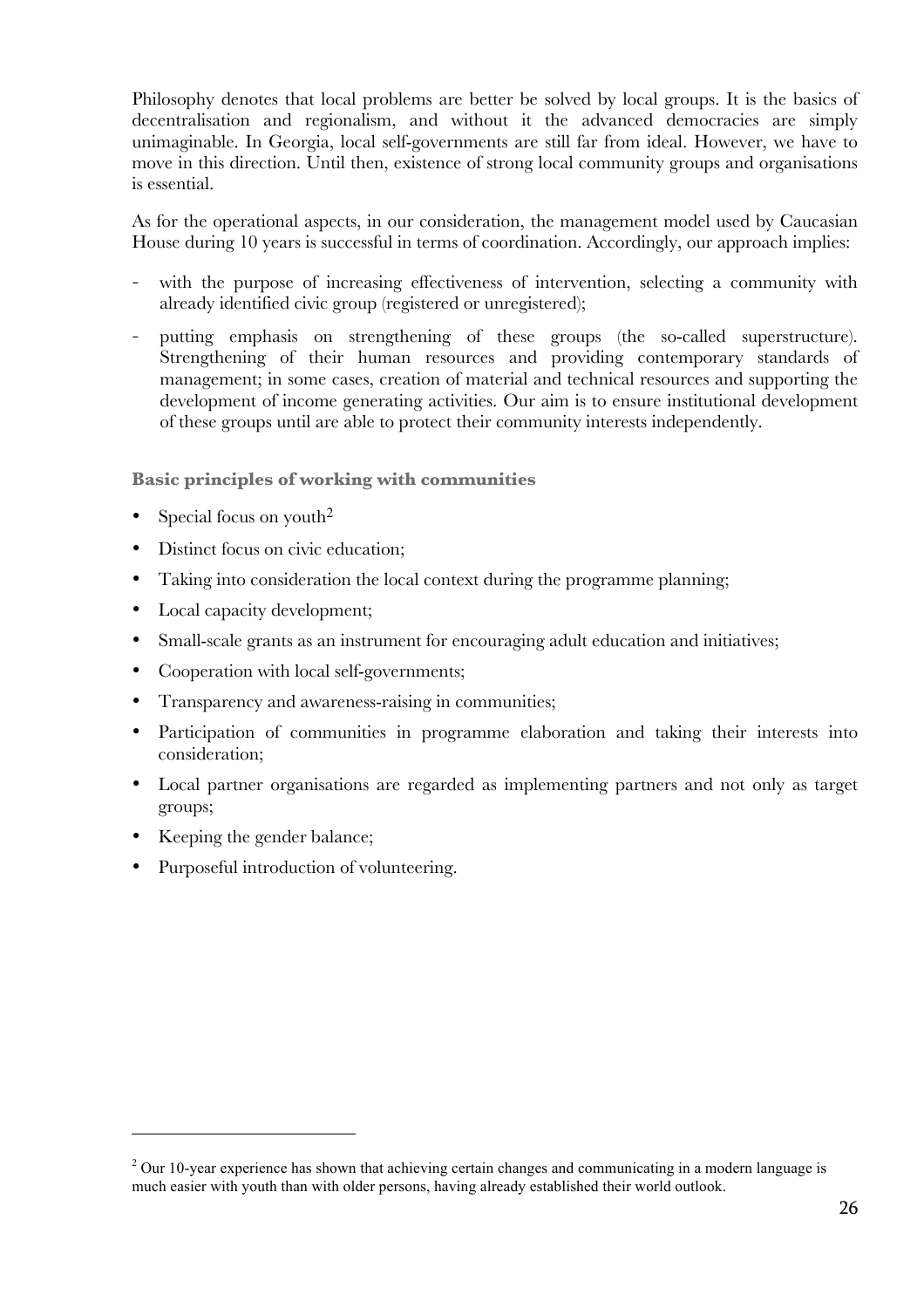# **Workflow for working with communities**



# **3. Experience**

**3.1. Local community organisation and workshops for women (successful example)**

Our cultural-education activities in the village involved pupils, school graduates, unemployed women, and active/motivated people, willing to achieve personal success, as well as participate in public affairs for the village wellbeing. As a result of these activities, idea of establishing a community organisation was born. Training on community mobilisation provided by our partner - Biological Farming Association "Elkana" - gave an impetus to the accumulated energy. It can be said that a key to future success of community organisations lies in works carried out before their establishment.

Simultaneously, Caucasian House began to work towards promotion of income generating activities in rural areas. Within the project framework, more than 50 women learned various handicrafts (sewing, quilting, felt making, knitting, silk paper making, dyeing, national and modern puppet making, weaving, rug knitting, etc.). All of this led to the establishment of Handicraft Workshop for Women. It has to be noted that the process took place before Sighnaghi was announced as a tourist and cultural centre and infrastructure related works were carried out by the government. As a result, after completion of Sighnaghi rehabilitation, workshops established by our organisation (which are located near Sighnaghi) contributed to attraction of tourists with local products (gifts and souvenirs).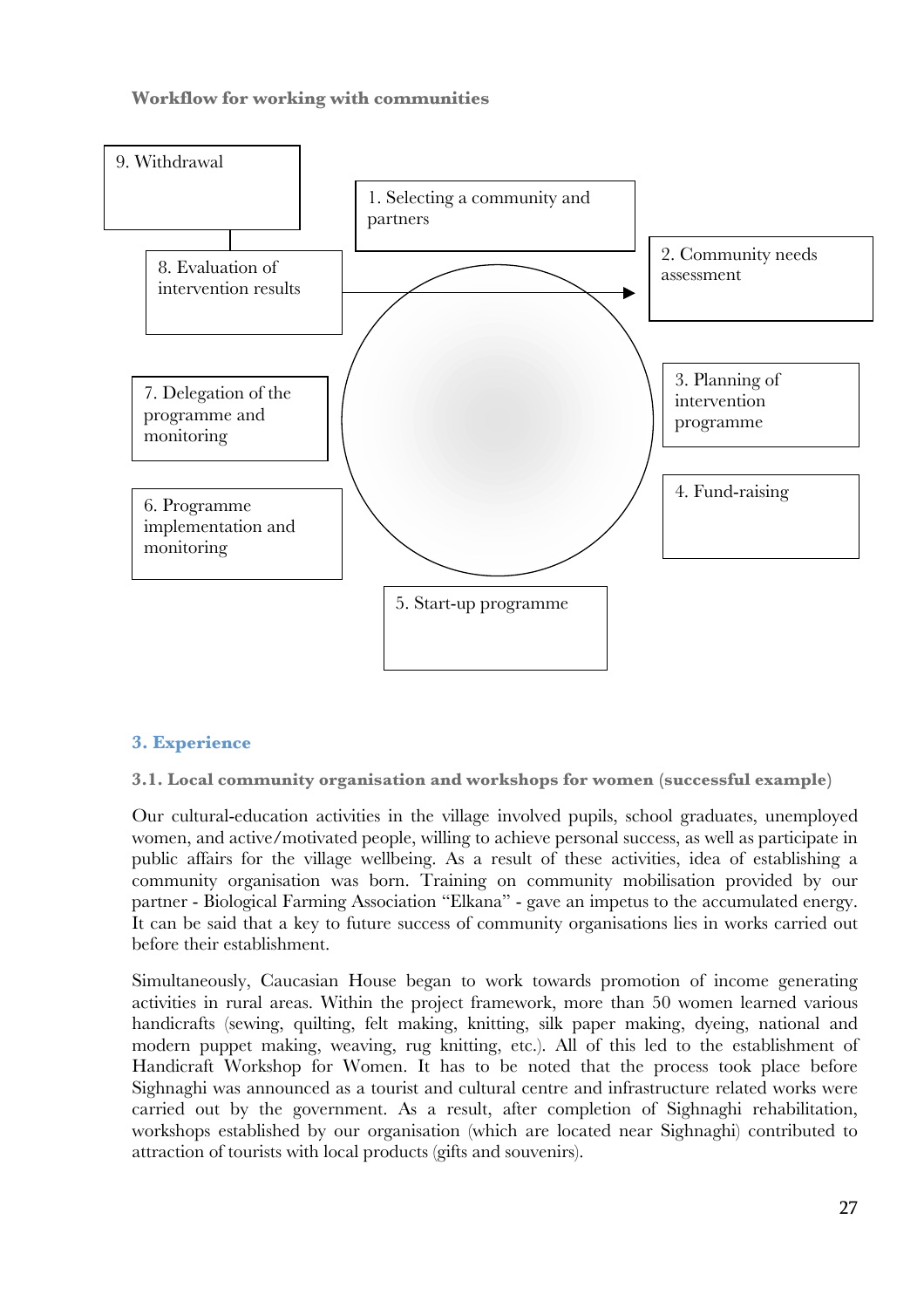After the project completion, Caucasian House transferred the management of workshops to the local community organisation. It can be said that it was the best decision with a view to community mobilisation. Along with economic effect, the workshops added a substantial human resource to the community organisation in the form of employed women. Moreover, taking responsibility for the workshops strengthened the community organisation's management. Our organisation contributed to the process by providing various training courses and consultancy.

Supporting a community organisation and development of its capacity is a different task with additional challenges. Introducing a certain type of service in the region is quite contrasting as compared to establishing an organisation locally, which would continue similar activities in the community, for the purpose of the service sustainability. Only three persons (basically women) were actively involved in the community organisation's activities. Incidentally, this phenomenon - the role of women in community, and generally, development projects - needs to be researched. The group tried to encourage and involve as much community members as possible in joint actions, but they were treated with mistrust and suspicion. In a society, where majority of people are unemployed and living in economic hardship, where there is no civic responsibility and the sense of common wealth, it is quite difficult to mobilise people for even a trivial activity, such as clean-up of illegal village dump or organising a festival. The situation is further aggravated by the outflow of youth. On the other hand, it has to be noted that a tendency of selfisolation and elitarism was observed within the group of active community members itself. The more developed became local capacity built by Caucasian House, the deeper grew unsound attitude and conflicts within the community. The experience has shown that this risk is inevitable, facing development projects, and the risk management (but not its resolution) requires particular patience and effort.

Currently, community organisation and workshops are stably developing and perhaps the workshops will be registered as an individual organisation in the future. Average annual income of the workshops amounts to GEL 8,000. Along with the growth of income, the number of women willing to become the workshop members increases.

Despite the success of workshops and organisation, they still need support of their partners from the capital city. However, the nature of support is different than that provided 2-3 years ago. Nowadays, they do not represent direct target groups anymore and the assistance should imply partnership and joint participation in as much activities as possible.

# **3.2. Information centre (unsuccessful example)**

In Georgia, there had been numerous initiatives developed. Many of them even led to the establishment of organisations, however they ceased their existence during implementation of targeted actions. (There are cases when initial activities failed to be implemented and projects were cancelled). Viability/feasibility is the main challenge of community development projects. There are a lot of subjective and objective reasons, preventing community organisations from continuing their work independently. One of the most important obstacles is improper identification/selection of a profile. Small organisations, as a rule, aim at working on all problems of their villages (from agriculture to environmental protection). At the initial stage, our community organisation, and accordingly Caucasian House supporting its development, faced the same problem. Aspects, which may seem extremely important at the initial phase, can appear unimportant after the work begins. Community organisation members considered it necessary to establish an information centre, providing consultancy to population on topical issues (agriculture, legal assistance, communication with local self-government, etc.). Caucasian Houses decided that the community organisation would deal with this task successfully. Besides, we had no choice, since not meeting the needs of a local partner would mean that Caucasian House were imposing its own ideas upon them. One of the purposes of the information centre was to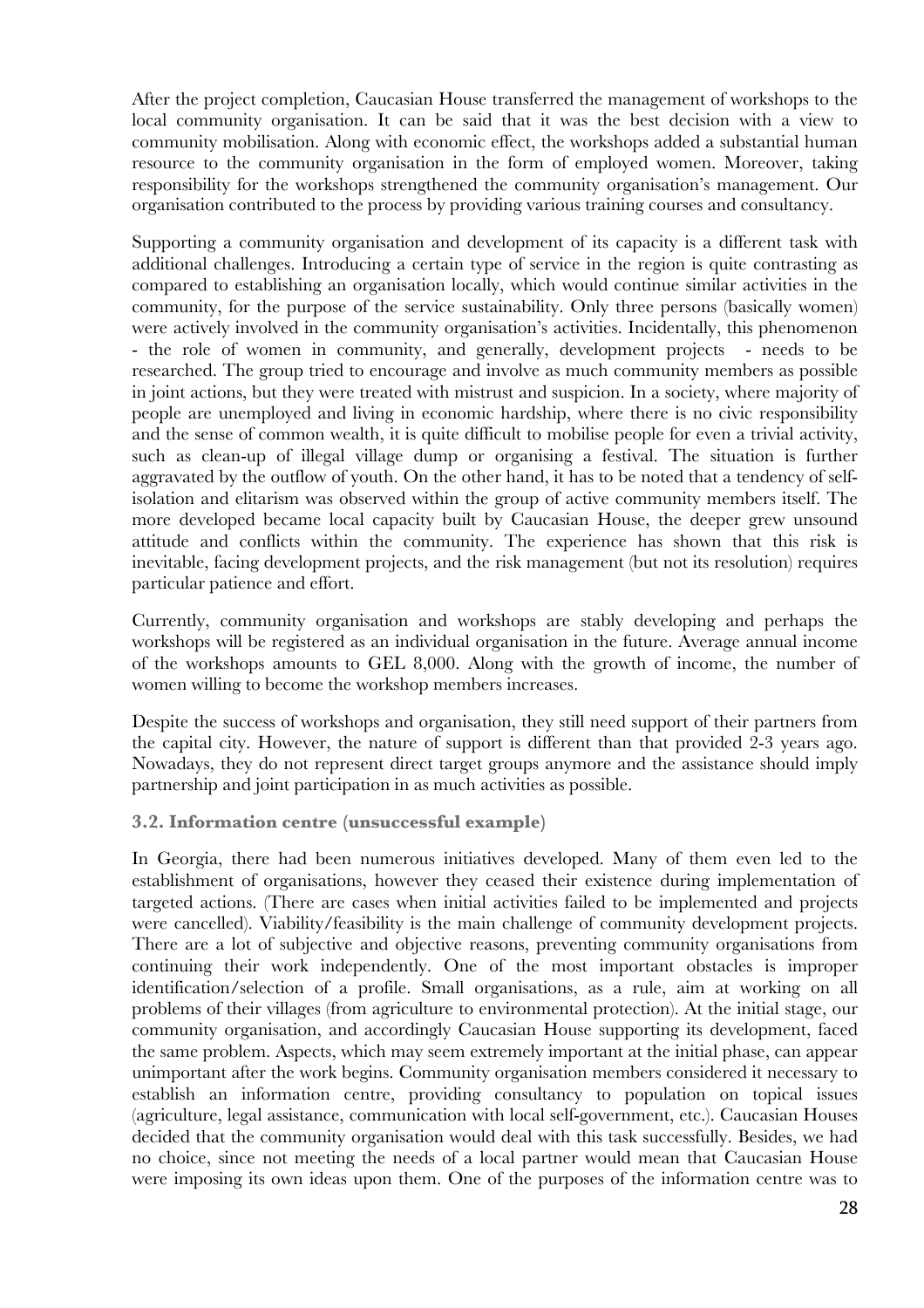provide computer courses to local population free of charge. Later, it appeared that none of the segments (consultancy and computer courses) succeeded. The reason for failure was bilateral mistakes committed by Caucasian House and its partners at the planning stage:

- Needs of the local population were not assessed properly and the decision was made spontaneously;
- Capability of our partner, taking on the responsibility for providing consultancy, was not assessed properly:
- Experience of our partners in carrying out similar activities was not researched;
- The purpose and function of the information centre was not properly explained and clarified to the public.

It has to be mentioned that Caucasian House understood the problem at the right time, having no fixed ideas on establishment of the information centre, thus avoiding to be in thrall to failure. There is no development without setbacks. Such mistakes provide a chance to gain experience, reconsider approaches, strategy and management style; become more consecutive and plan the future realistically.

#### **4. Conclusion**

Community development is a time-consuming process and its success or failure depends on numerous subjective and objective factors, from difficult socio-economic situation in the country to some seemingly insignificant particular characteristics of local communities. Judging from our society, development projects can be metaphorically referred to as a fight against hopelessness. Apathy and suspicion against everything is the main tragedy of disappointed people, having lost their faith in the Soviet and post-Soviet (independent Georgia) eras. A contagious success must become the main indicator of development. People must realise that a positive change can be achieved through efforts, cooperation, openness and participation of their neighbours, friends and compeers.

Caucasian House's experience of working in the region has shown that the key factor of development project management is the adequacy of specific methods used for a specific environment, rather than selection of a certain method for community capacity development. At each stage of development, various tasks emerge. Therefore, accurate identification of these tasks and consecutive work towards their implementation is of particular importance. Adjustment of approaches by Caucasian House (when the change of target groups - from school to community organisation - occurred) depended on external factors. Without this change, the project would be destined to failure. According to our experience, success is conditioned by coincidence of various factors, including state policy, interests of donor organisations, simultaneous efforts of partner organisations, etc. The problem is that organisations, using a certain method for a long period of time, can hardly realise that it is sometimes necessary to reconsider their approaches. Therefore, it is essential to observe own activities "from the outside" and be constantly oriented to changes and growth.

*Prepared by:*

Giorgi Shaishmelashvili and Anna Margvelashvili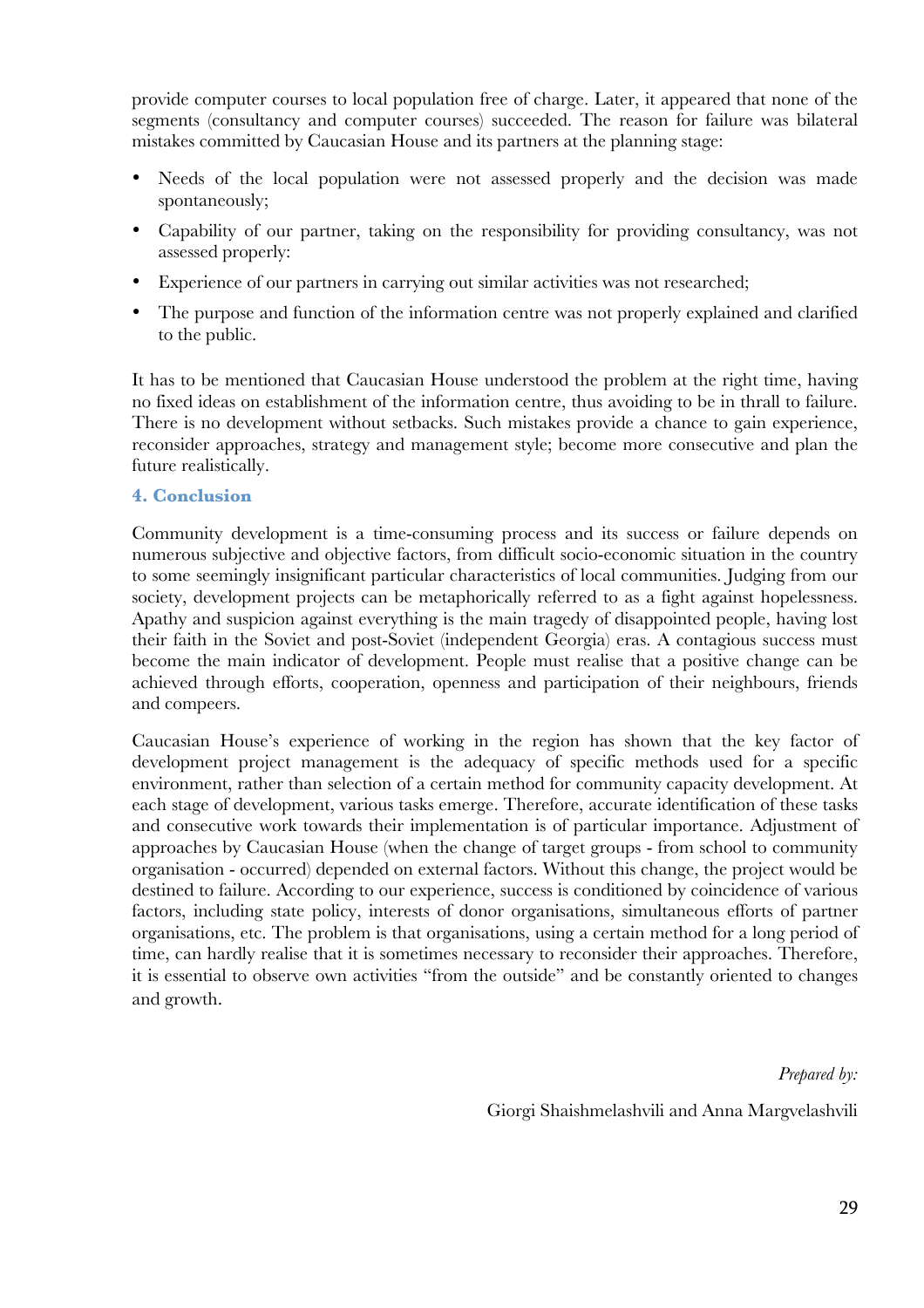# **Community Development and Working with Communities CENN - Caucasus Environmental NGO Network**

# **1. Preface**

CENN is a regional non-governmental organisation founded in 1998. It has been working actively in five directions: civil society development and institutional strengthening, environmental research and policy, resource management, management of compliance with international requirements and legislation, and sustainable development and communication.

CENN strives to build a strong and responsible civil society, efficient environmental governance and an accountable private sector to safeguard the environment and improve people's lives.

CENN works in the South Caucasus at local, national and regional levels. The organisation has a long experience of implementing joint projects and activities, involving all three countries of South Caucasus.

CENN considers that network-based work and collaboration with stakeholders on environmental issues is one of the most effective methods of achieving environmental goals.

# **2. Essence and definition of community mobilisation**

According to CENN, community mobilisation is a process of skills development through community participation (a group of people having common interests, shared problems and visions), aiming at the unification of citizens around specific problems and finding ways of tackling them. At the same time, this process enables communities to independently identify and analyse their own problems and to elaborate sustainable and long-term methods for their resolution.

Community mobilisation is considered important because of the following factors:

- a mobilised community responds effectively to existing needs and problems: community is capable of defining a contextually acceptable strategy for problem solving and is able to develop an efficient, economically viable and sustainable plan for environmental protection;
- community mobilisation promotes development of a sense of belonging and responsibility (shared resources and problems of community) among community members;
- community mobilisation raises the level of successful problem solving in a community (with regards to results and sustainability);
- community mobilisation increases the need for improved services and changes among community members;
- community mobilisation encourages the introduction of changes in community's behaviour, and often becomes common practice in communities.

#### **CENN's methodology of community mobilisation**

Since 2001, CENN has been actively implementing various projects in the South Caucasus region targeted at raising public awareness, community mobilisation and capacity building.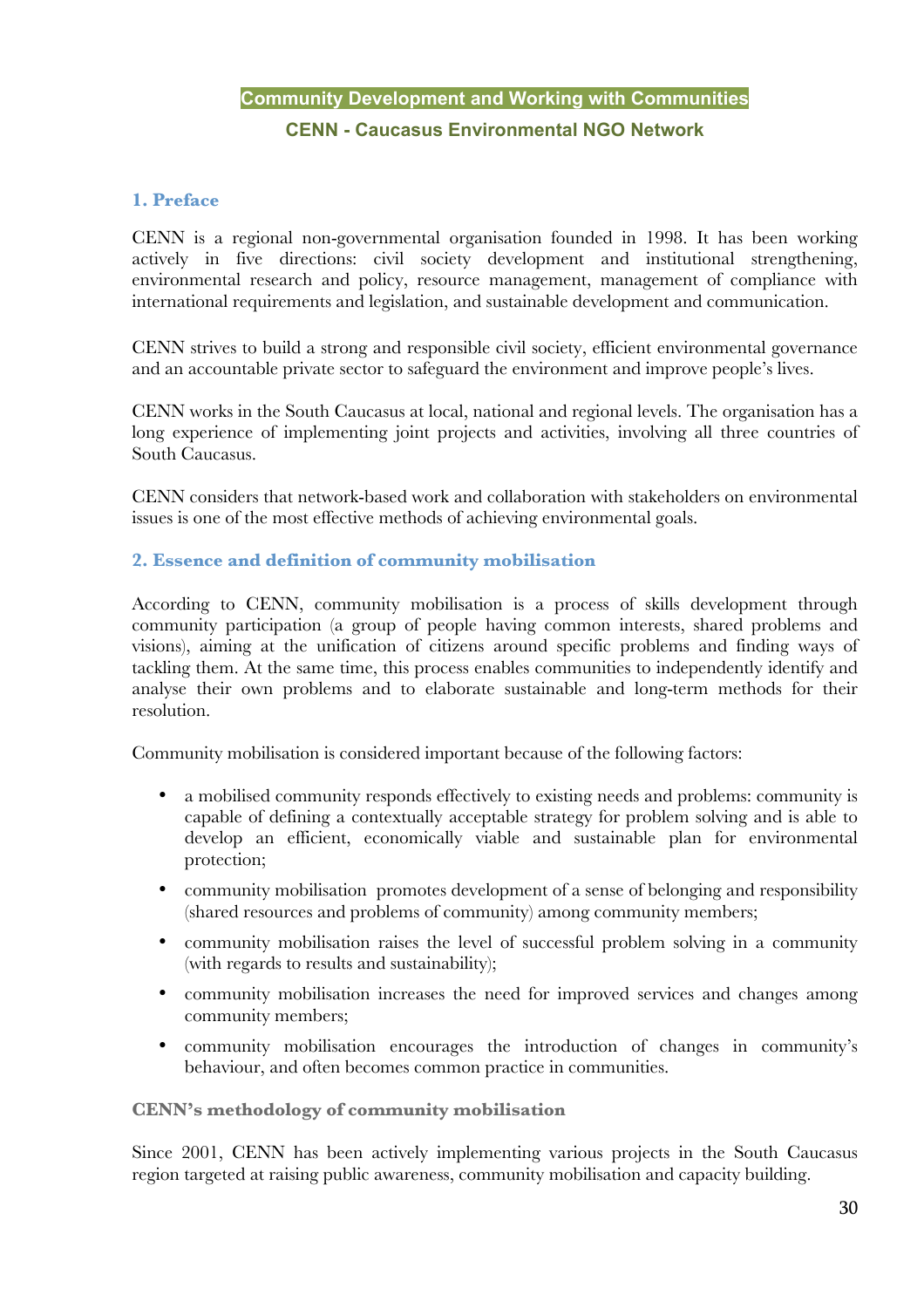CENN's aim of community mobilisation is to strengthen communities, support community participation in decision-making, facilitate the participatory planning process, and to increase the influence of communities (bottom-up) on initiating various types of change.

CENN's strategy/vision of community mobilisation implies strengthening of communities by constant information provision, awareness-raising, collaboration and skills development in order to enable communities to identify, analyse and solve their own problems independently.

CENN's community mobilisation skills are based on professional training and education, as well as practical experience.

# **Target groups:**

- users of natural resources:
- those at risk of / vulnerable to natural disasters and environmental degradation
- government bodies (legislative and executive) responsible for environmental protection and management of natural resources at local and national levels;
- women:
- youth (school and university students);
- marginal groups.

#### **Basic stages of community mobilisation**

- identification of an issue identification of the existing problem in a specific community by analysing problematic issues and defining priorities (through the participation of local population and consultations);
- analysis of stakeholders (identification of beneficiaries, partners and other interested parties related to the given problem) and preparation of a socio-economic profile of the community;
- on-site visit and case study in cooperation with local stakeholders;
- evidence-based analysis a case study carried out in cooperation with stakeholders and experts, it is based on various information, reports, official data and other materials;
- preparation of related materials (reports, maps, etc.), application of modern approaches with the purpose of data visualisation;
- awareness-raising and skills development focused on community needs preparation of educational materials and information packages and their dissemination among local population; development of training courses; conducting seminars, trainings, and workshops; formation of thematic working groups comprised of active members of community; identification of natural leaders and working towards their skills development;
- initiation of an issue-oriented dialogue: advocating and lobbying the given problem at regional and national levels; organisation of seminars, meetings and round tables with active participation of local groups; establishment of issue-oriented coalitions; publication of petitions and expert reports; etc.;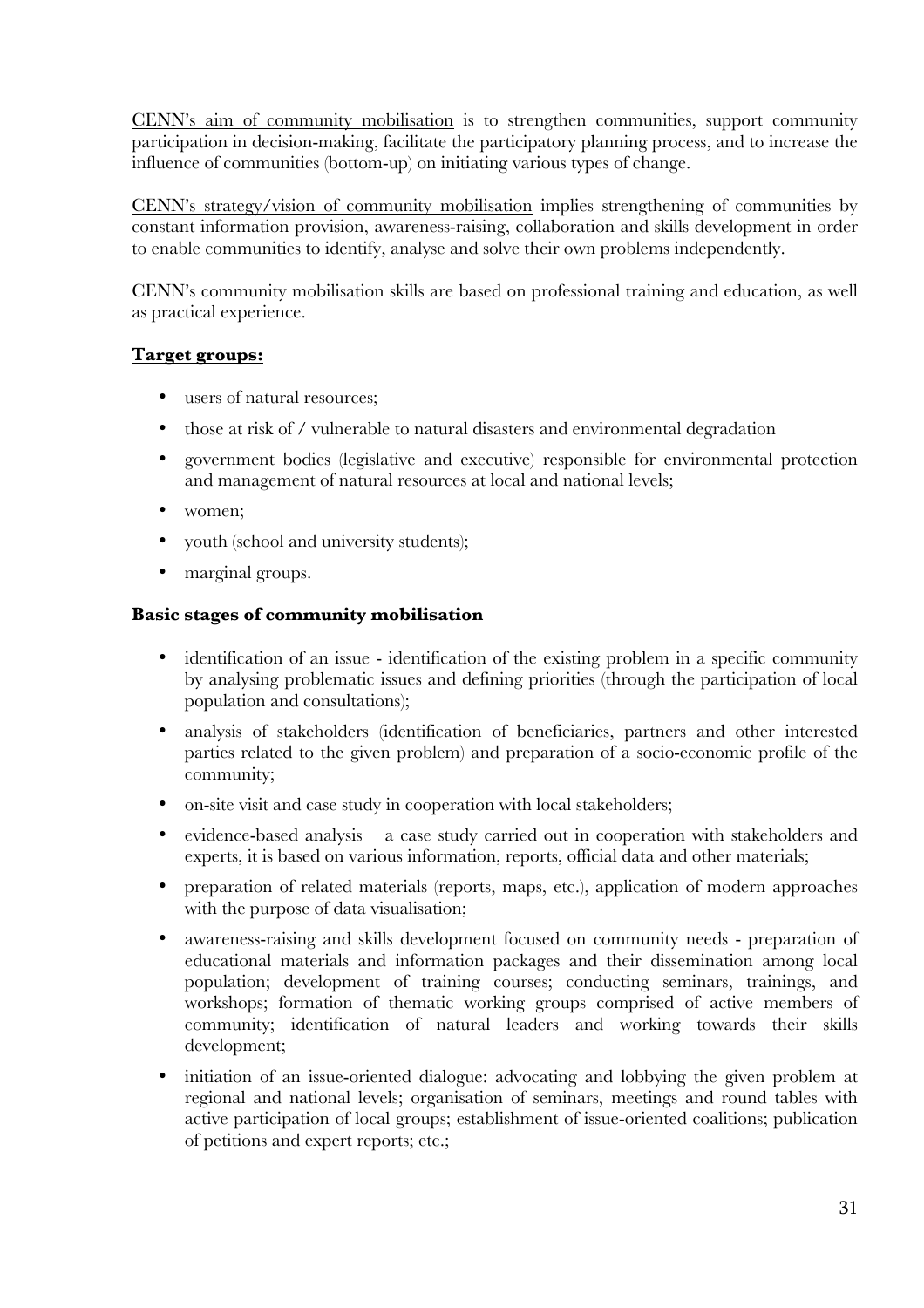- providing information to a wide range of mass media and encouraging their active involvement in lobbying the issue - media tours, news conferences, press releases, social advertising, newspaper articles, TV coverage, etc.;
- elaboration of plans, including recommendations/activities directed towards sustainable community development (based on active consultations with local population), and sustainable/long-term problem solving, bearing in mind environmental factors;
- piloting of specific activities from community participation plans, with the purpose of developing the sense of belonging and trust (which is crucial for implementation of plans in the future) towards the project;
- working towards sustainable community development before complete withdrawal, the organisation provides various types of assistance (expert reports, recommendations and other kind of technical assistance) over a certain period of time, with the purpose of fostering sustainable development.

# **3. Experience**

# **3.1. Successful experience**

a) Rehabilitation of water supply system. In village N, the local population was unable to use tap water for drinking for more than 10 years, this was caused by an old pipeline and damaged intake station. As a result of mobilisation works carried out by CENN, a local action group began to work actively towards solving this problem. The group held meetings with local authorities and a company responsible for water supply to the village. Methods of resolution for the problem were elaborated and responsibilities/roles were distributed amongst stakeholders. Mass media was actively involved in the campaign. All the stakeholders (local population, local government and the water supply company) agreed that rehabilitation of water supply system was one of the most important issues for the village.

As a result of the above-mentioned campaign, the water supply company rehabilitated the main water pipeline to the village and the water supply system of the village was fully repaired with financial support from the local government. Currently, the village is supplied with clean potable water.

b) Rehabilitation of a landslide-affected road - In June of 2010, a landslide affected village N, blocking the only motor road leading to 22 villages inhabited by 360 households. The local population was isolated for 2 weeks. Food and medicines were available only by helicopter.

CENN's team of mobilisers, in close cooperation with the community representative, held community meetings. On the basis of a decision taken at the meetings, a written statement was submitted to the municipal administration, the National Agency of Environmental Protection and the Ministry of Infrastructure and Regional Development in order to study the problem locally and take appropriate measures to solve it. Simultaneously, information was disseminated by the press and television stations (several media tours were arranged).

As a result, the motor road was cleaned and the local population was given the possibility of using it again.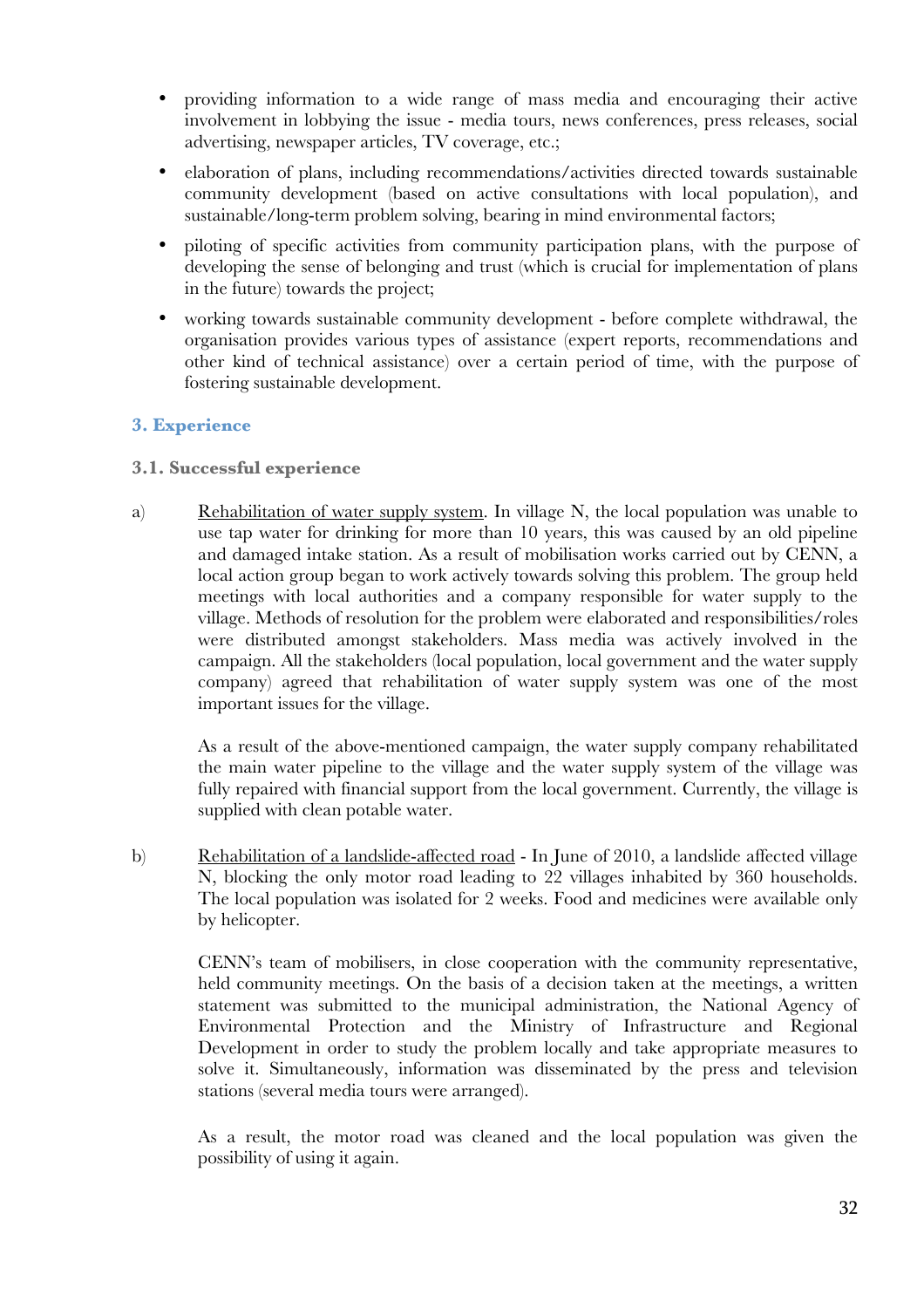The government allocated funds for rehabilitation of the landslide-affected road, which is the most important factor in a long-term process of solving the problem.

#### **3.2. Unsuccessful experience**

There are 11 cheese processing plants in village N. After the cheese making process is finished, used water flows, without any treatment, into ditches alongside the village roads. In the heat of summer, the organic wastes that decay in the ditches exude a foul smell and can cause a range of sicknesses. Naturally, it creates serious problems for the local population.

During recent years, the local population was contacting the authorities to solve this problem but unfortunately none of the requests were responded to.

CENN began to work in this village on its own initiative and mobilised the local community. As a result, a local population group carried out activities to attempt to solve the aforementioned problem.

The group began working in the following directions:

- installation of a wastewater treatment plant (the group contacted relevant experts, who studied the situation locally, designed the plant and calculated the budget);
- raising awareness of entrepreneurs: efforts were made to demonstrate the necessity of the plant;
- analysis of the national legislation: instruments to request observance of sanitary and hygiene norms.

Simultaneously, the group sent an official request to relevant governmental bodies (local government, the Ministry of Economic Development of Georgia, and the National Agency of Environmental Protection) and a private company to solve the problem.

It has to be noted that the territory where the wastewater treatment plant should be installed was owned by a private company. CENN sent an official request to the National Agency of Environmental Protection to advocate in the problem solving process. Negotiations were held with the private company, which consequently provided the territory for installation of the plant.

As mentioned above, intensive talks were held with the owners of 11 small enterprises, who finally agreed to allocate money for installation of the plant. Ultimately, an agreement was achieved, according to which a part of the cost of the plant would be allocated from the local government's budget, the rest would be provided by the cheese-makers. However, the municipality did not allocate the sum, as a result of pressure from above. Accordingly, the entrepreneurs refused to cover all costs and the project failed.

In conclusion, it can be stated that it was necessary to cooperate with the mass media more actively (including the local media) in order to prevent the local government from avoiding its responsibility of providing funds for installation of the plant.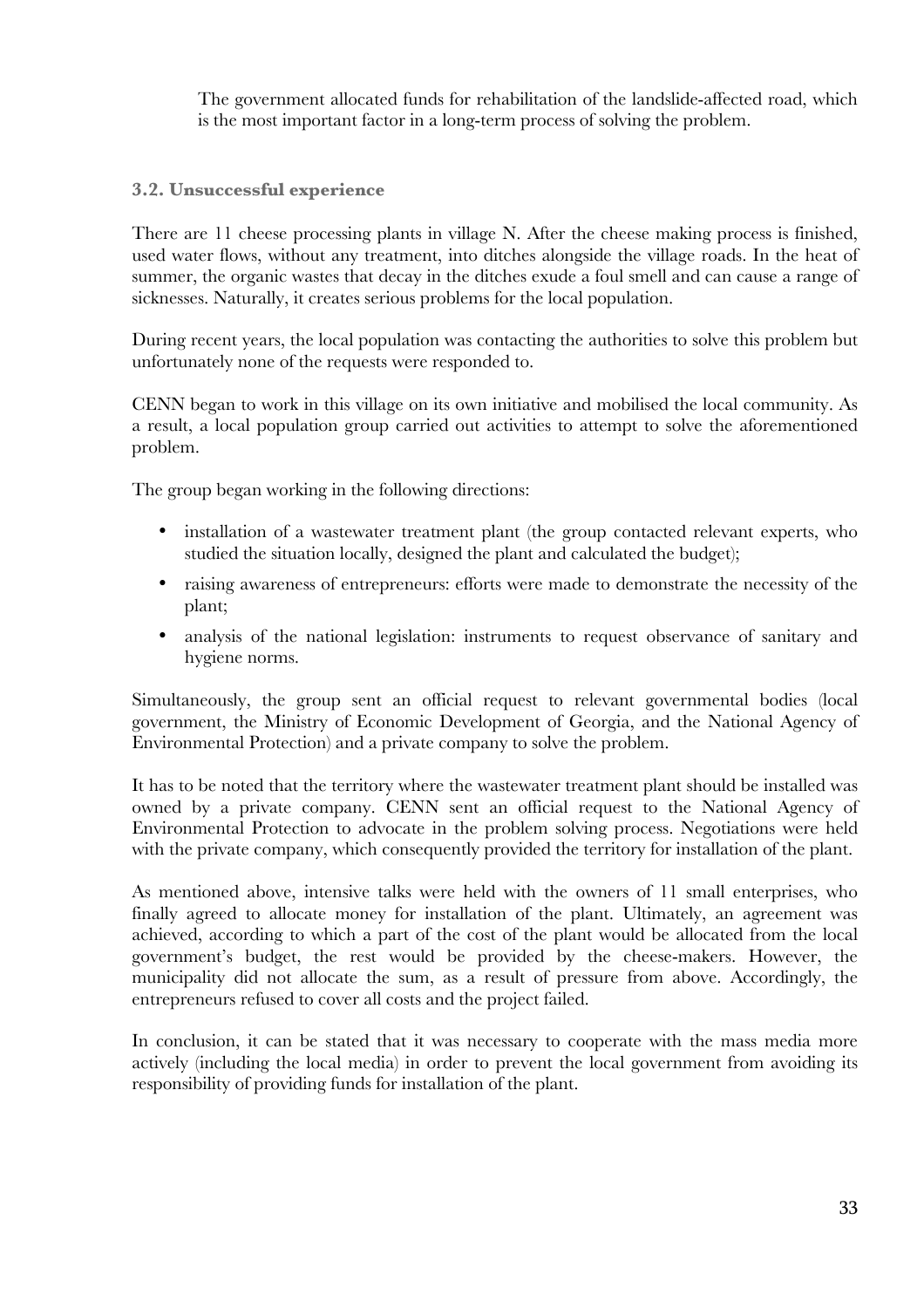# **4. Conclusions and recommendations**

It is important to underline several aspects that determine the efficiency of community mobilisation:

- holding a dialogue with the participation of various stakeholders interested in a specific issue;
- conducting evidence-based analysis and dialogue;
- visualisation of data to allow the easy understanding of relevant materials and analysis;
- identification of natural leaders and carrying out active work with them;
- providing information to the mass media and facilitating their active involvement in the process.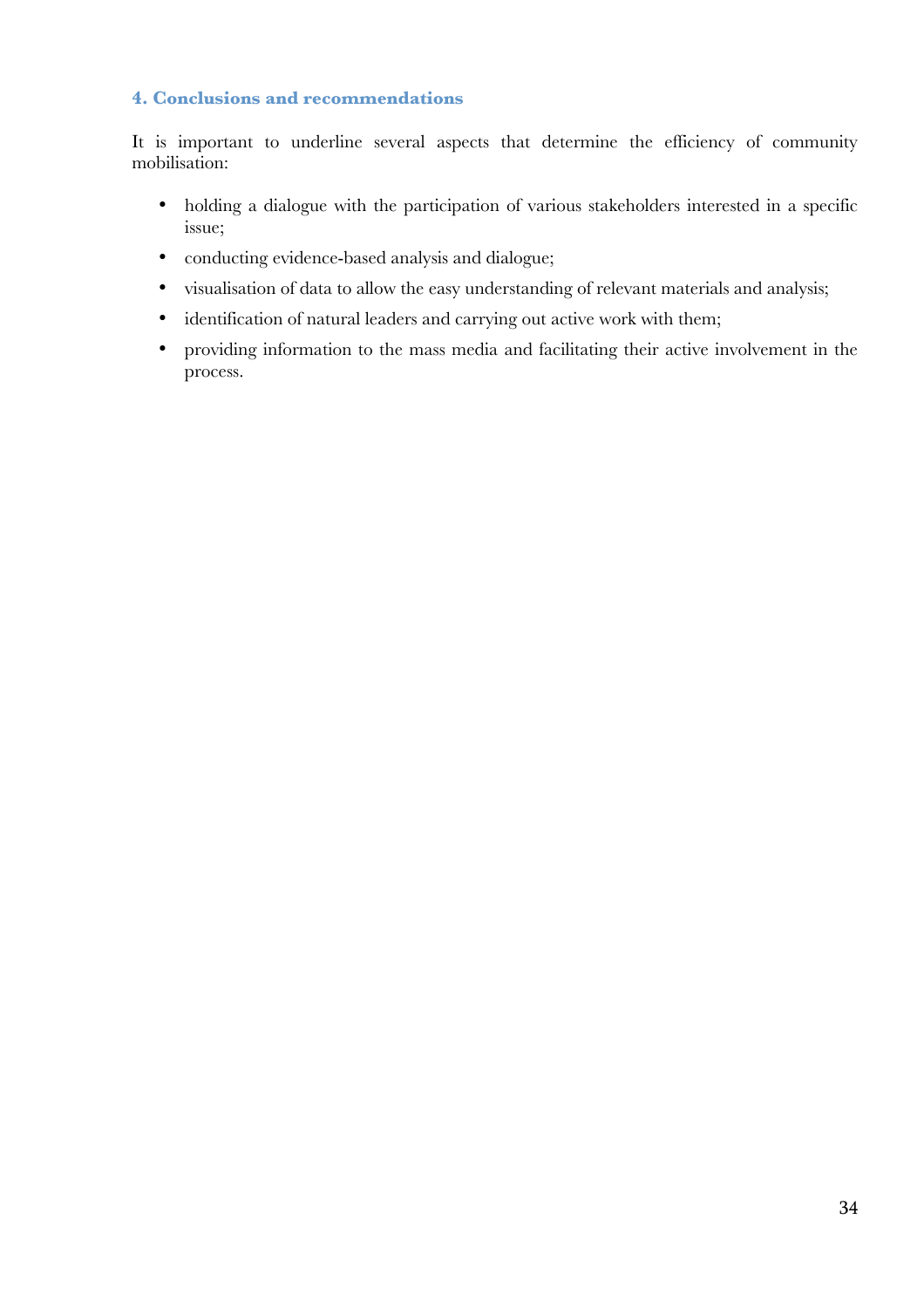# **Working with Communities - The Way to Development The Centre for Strategic Research and Development of Georgia**

Unworthy is the one who's but a mass of worthless clay, Who dares to shun all mortal cares, yet in this world does stay!\*

#### **1. Preface**

 $\overline{a}$ 

The Centre for Strategic Research and Development of Georgia (CSRDG) is a civic organisation, functioning since 1995. Nowadays, its activities encompass the whole Georgia, however more specifically it focuses on Kakheti and Guria regions. Mission of the organisation is a formation of civic society in the country through promotion of a bilateral dialogue between the population and government. For accomplishing this mission, basic strategy of CSRDG is to strengthen civic organisations and, on the other hand, to support a good governance both on national and local levels.

Strengthening the civic organisations envisages creation of proper environment for their functioning, provision of certain training and consultation services, establishment and institutional development of civic/community groups locally (in regions and villages). The organisation's work towards community development began back in 1998, when the approach was only limited to formation of non-formal community groups and implementation of micro projects by them. Aim of the micro projects was to solve local problems by active involvement of local population. Until 2005, the organisation had been working only with two - Ozurgeti and Lagodekhi - municipalities. However, experience and achieved results, as well as positive recommendations of external evaluation of the programme had motivated us to expand geographic range and to improve approaches. Since 2006, the programme developed into the network programme of community/rural development, which is implemented in 6 municipalities of Kakheti and Guria regions by CSRDG in cooperation with regional partner organisations: Civic Development Association of Georgia (Lagodekhi) and Union of Democratic Development of Georgia (Ozurgeti).

The present article focuses on the activities carried out during 2006-2010 and will allow the readers to learn more about the programme approaches and achieved results, as well as obstacles arisen and lessons learnt during the programme implementation.

<sup>\*</sup> *Meditations By The River Mtkvari* by Nicoloz Baratashvili (1817-1845); translated by Venera Urushadze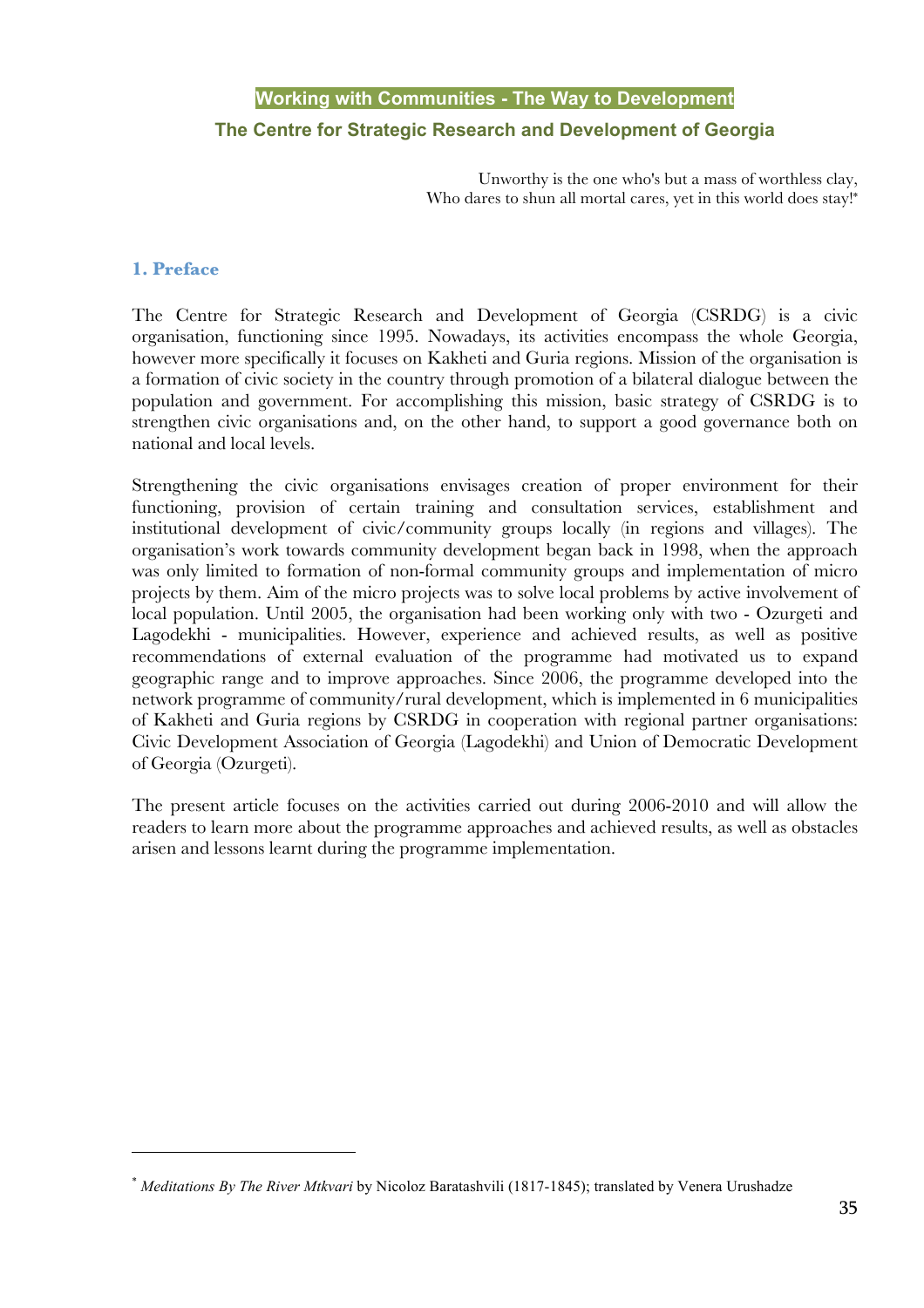## **2. Basic Approaches and Methodology**

Based on a long-term experience, we consider community development quite a difficult and complex process, where community education is the initial stage and one of its integral components. However, community development is not restricted only by this important component but it also implies the influence of community itself on the decision-making process, affecting local population.

Initially, during the years of 1998-2005, the organisation's approach was directed towards a onetime intervention for community mobilisation, which meant formation of a group of leaders (committee) for solving specific problems and implementation of projects oriented to resolving these issues. Despite the fact that population involvement (physical and financial) in problem solving process was quite important and local population benefited from the project outcomes during a long period, the group stopped functioning shortly after the project completion and thus its role of advocating the village interests and providing the required services practically vanished. Though, existence of such groups is one of the determinants of community development. Accordingly, at the first stage, leaders/committee members (basically persons of middle age) elected by the village population were the project target groups and the community members were considered as beneficiaries. The programme contained elements of education and awareness but without a particular focus. With this approach, the programme encompassed 27 villages/communities and 29 projects had been implemented to solve local problems with its financial support.

Based on analysis of outcomes of the first stage, the organisation decided to pay more attention to development and institutionalisation of non-formal groups of communities, which meant to strengthen elements of education and awareness. It was decided to attract more youth to community groups, since the interest towards innovations and new knowledge is much higher among young people. They are able to spend more time for social activities and are highly motivated to be useful for their communities. From 2006, selection of target villages/communities and formation of youth centres was initiated in municipalities. According to the programme, a community included one or more villages, whose population was provided various services by community youth centres. Aim of the centres was to promote selfactualisation (especially among young people) and mobilisation of existing resources in order to solve local problems more efficiently. During 2006-2010, community youth centres were established in 25 communities in Guria and Kakheti regions.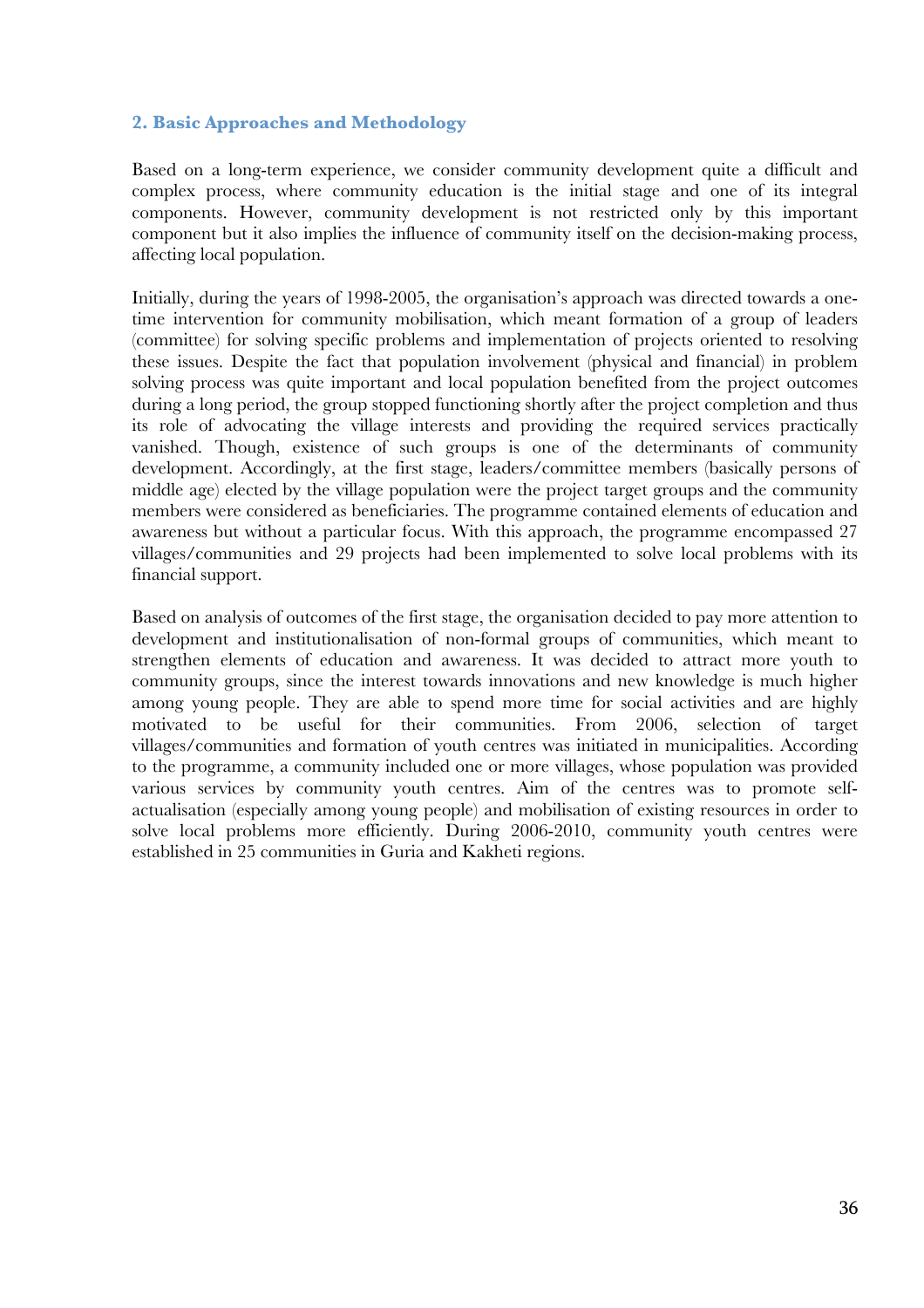Workflow diagram is shown below:



# **Selection of a village/community**

Process of selection appeared a key element of the programme. Proper selection of a community and local leaders is fundamental for the programme success, which has been proved by practice. We rely on the following criteria during the selection:

- readiness and interest of population to participate in the programme;
- extent of necessity of activities envisaged by the programme for a community.

While analysing the above listed aspects, the following were considered as additional criteria: socio-economic condition of a community, distance from an administrative centre, number of youth in the community, readiness of a government's proxy to cooperate, existence of office space for arranging a youth centre in the community. Readiness of population to participate in the programme has been evaluated as a result of numerous meetings with village youth and joint activities. Basic selection criterion was an activity carried out by youth groups on their own initiative. Among several surveyed villages, only a limited number of target groups were selected. The process took 3-4 months.

#### **Formation of youth groups**

As a result of the first phase, active groups of 10-25 persons have been identified, who arranged a meeting to define vision/future directions and needs. An implementing core group and two coordinators have been elected at the meeting as well. During the election process, gender balance was observed strictly in order to introduce an equal number of women in an action group. The programme did not require registration of the group at the initial stage, since it had to travel a long way full of obstacles before arriving at a decision.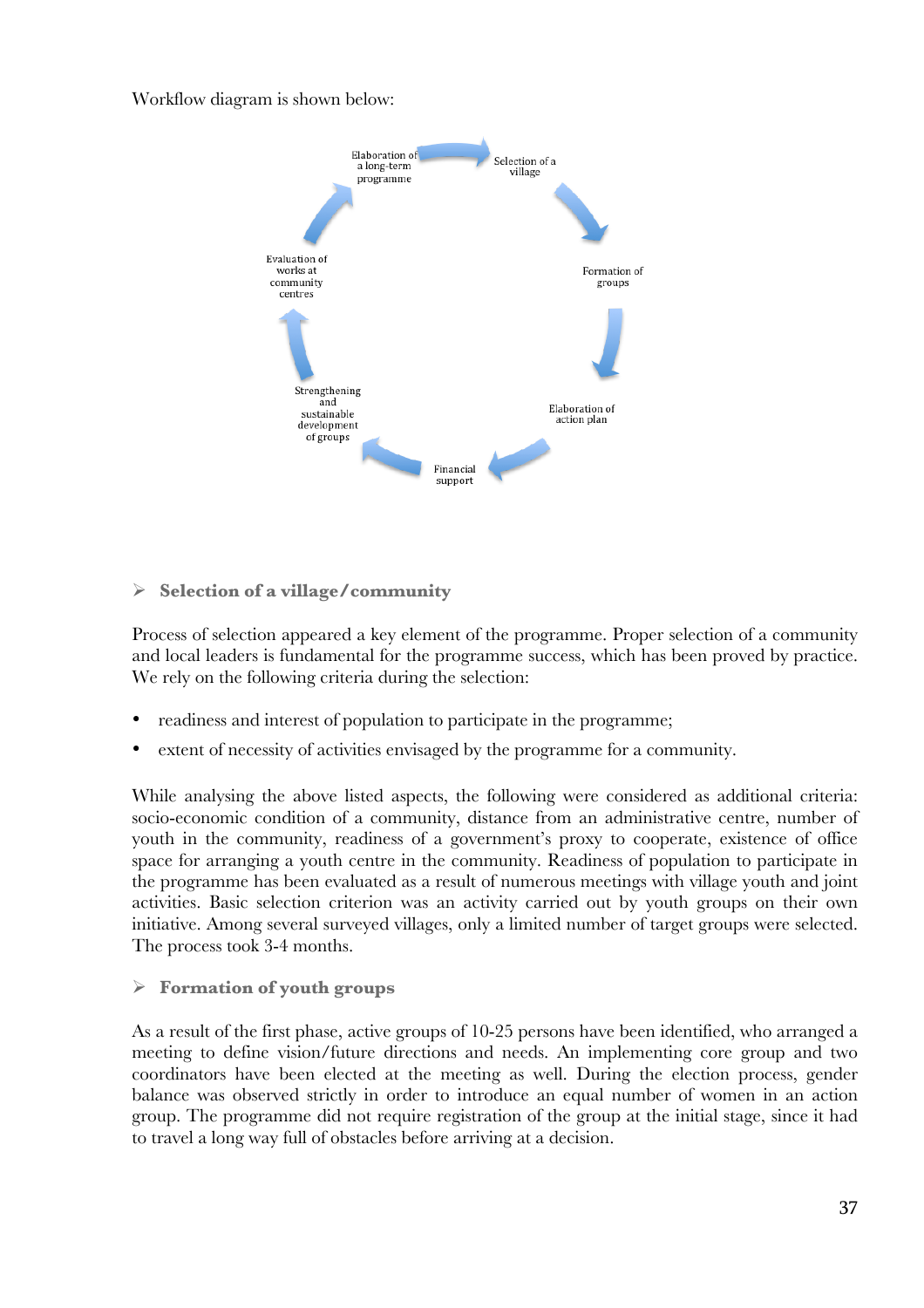Everyone willing to participate in the centre's projects could become a member of the community centre regardless of age. Action group consists of 5-15 persons but the number of community centre members is much higher. Majority of members are women (more than 70%). Experience has shown that groups comprised of women are more active.

**Elaboration of an action plan by the group**

Selection of groups and consultations were followed by elaboration of an action plan for the initial stage, selection of office space for community centres and their equipment. The programme allocated grants (maximum of EUR 2,800) for office rehabilitation and equipment. For strengthening the groups and community development in general, it is crucial to have place for public events, bearing in mind that culture centres in villages are either non-operating or destroyed in many cases. Local municipalities allocated spaces for community centres free of charge in village administration buildings, old collective farm facilities and infant schools. Office spaces for centres (one or two rooms) were rehabilitated with programme funds, with the help of local youth. Later, all the necessary equipment (PC, printer, UPS, etc.) was provided.

General activities of community centres included three basic directions:

- *Public awareness and education:* free computer courses; training courses in sewing, embroidering and felt making; weekend school for pre-school children; preparation of newsletters and their dissemination among local population; Internet service; presentation of projects and activities; various seminars related to agriculture and legal issues; etc.
- *Informative and sporting events:* mind sports; sporting competitions (football, volleyball, checkers, backgammon, horse races, etc.) and marathons; concerts and poetry readings; excursions and camping; cleaning campaigns.
- *Solving local problems:* researching village problems through participatory research method; identification of leaders and active cooperation with them; collaboration with village authorities; meeting with local municipalities; preparation of projects for solving the identified problems and fund raising (including tenders within the programme framework and outside sources); implementation of micro projects.

At the initial stage, community centres were elaborating short-term (six-month) plans and later the plans became long-term (twelve-month). Such approach enabled us to carry out the programme monitoring more efficiently and it appeared to be an effective means for gaining experience among the programme participants and community centres alike.

In order to ensure fulfilment of plans, the programme covered operational costs (GEL 3,000- 3,500 annually) of each community centre, which included minimal salary of coordinators, public utility charges, communication costs, stationery, banking charges, etc.

# **Financial support of community centres**

Financial support was aimed at creating working conditions at community centres, development of required skills and experience through implementation of micro projects. In addition to providing office equipment and covering the programme costs, closed tenders were announced several times a year, offering micro grants (GEL 700-2,200) to centres. Only the programme target groups were allowed to submit their proposals.

It has to be highlighted that one of the requirements for tenders was an active participation of local population in projects, which included manual labour, in-kind and financial contributions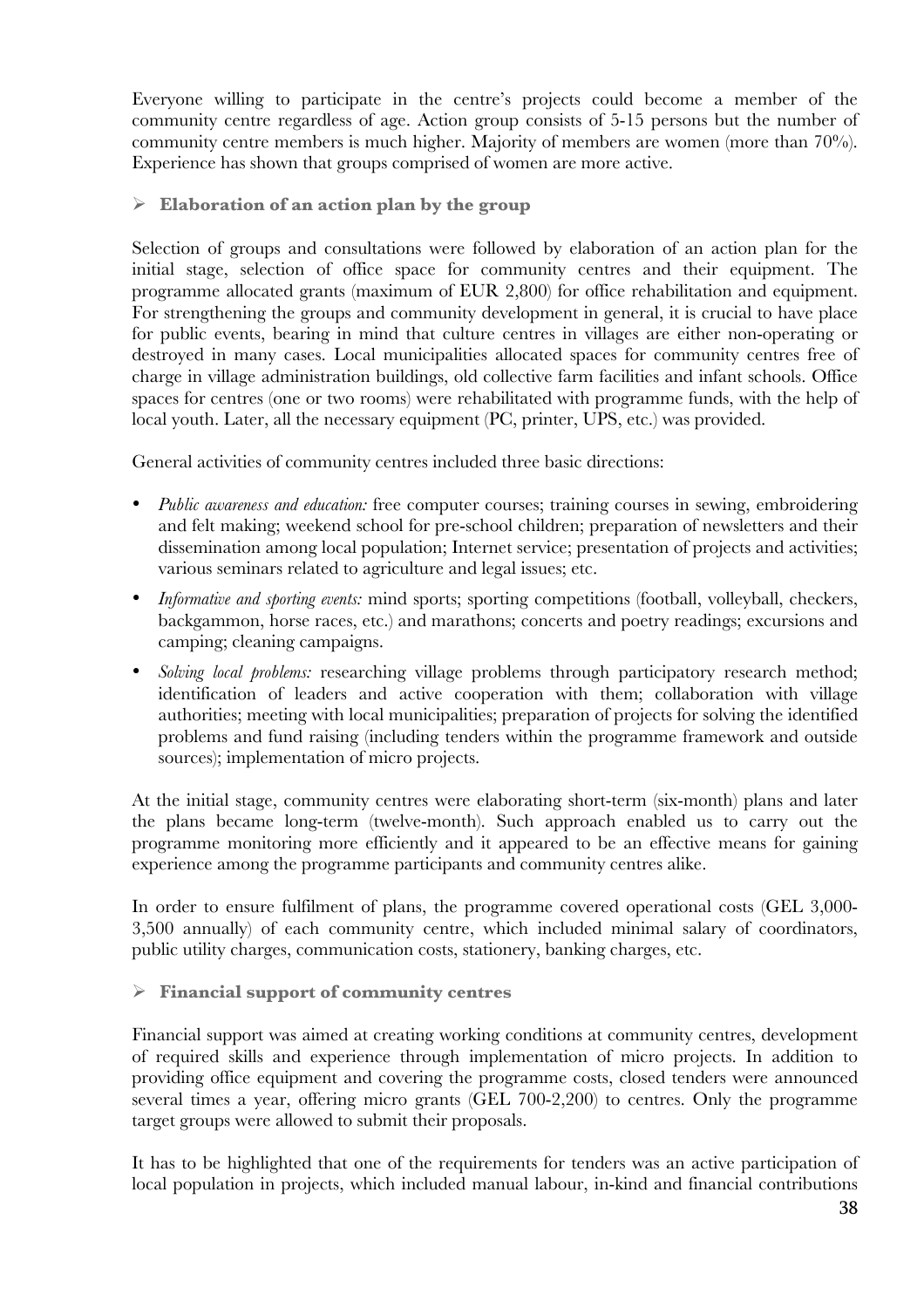as well. Co-financing ranged from  $10\%$  to  $30\%$  according to the amount of grant. By implementing micro projects, community centres built trust and confidence with population and they also gained planning, organisational and management skills as well as vast experience of working with communities. Total of 201 micro projects had been implemented with the programme's financial support.

#### **Strengthening and sustainable development of groups**

This phase is crucial for the entire cycle of the programme, since it determines success or failure of a work with a specific community. At this phase, not only personal development of local leaders/youth is emphasised, but sustainability of groups is given a special importance as well.

For the purpose of education and skills development, the programme envisaged the following:

- arrangement of individual workshops and intensive consultations on: elaboration of programmes and projects, distribution of functions, financial management, report writing, planning/conducting of needs assessment for target groups, evaluation of works, etc.
- joint training on: team work and leadership, planning and preparation of projects, skills for working with communities, participatory research techniques, effective communication, management and motivation of volunteers, social entrepreneurship, methods of selfevaluation, indicators of an effective organisation
- arrangement of computer training courses for community centre coordinators, ensuring that they are able to train other members of community
- promotion of better communication between community centres and sharing experience with other organisations. The latter is very important for sustainable development of youth centre activities, since cooperation with stronger NGOs is a good precondition for implementing joint projects. The programme has also paid a great attention to establishment of horizontal links between community centres, i.e. formation of a common network. With this purpose, certain activities were arranged, such as regular joint meetings at regional levels; exchange visits to Guria and Kakheti regions to find out more about activities of other community centres; meetings with well-developed regional NGOs; network meetings between community centres and connecting them with other youth organisations
- arrangement of thematic seminars based on community centre interests, which dealt with: essence of community organisations, local self-governments and their responsibilities, gender equality, export of agricultural products, etc. Based on the needs identified in villages, individual seminars were held for local population on: human rights, educational reform, women's rights and problems of trafficking in Georgia, drug addiction and effective legislation, environmental protection and livestock farming issues.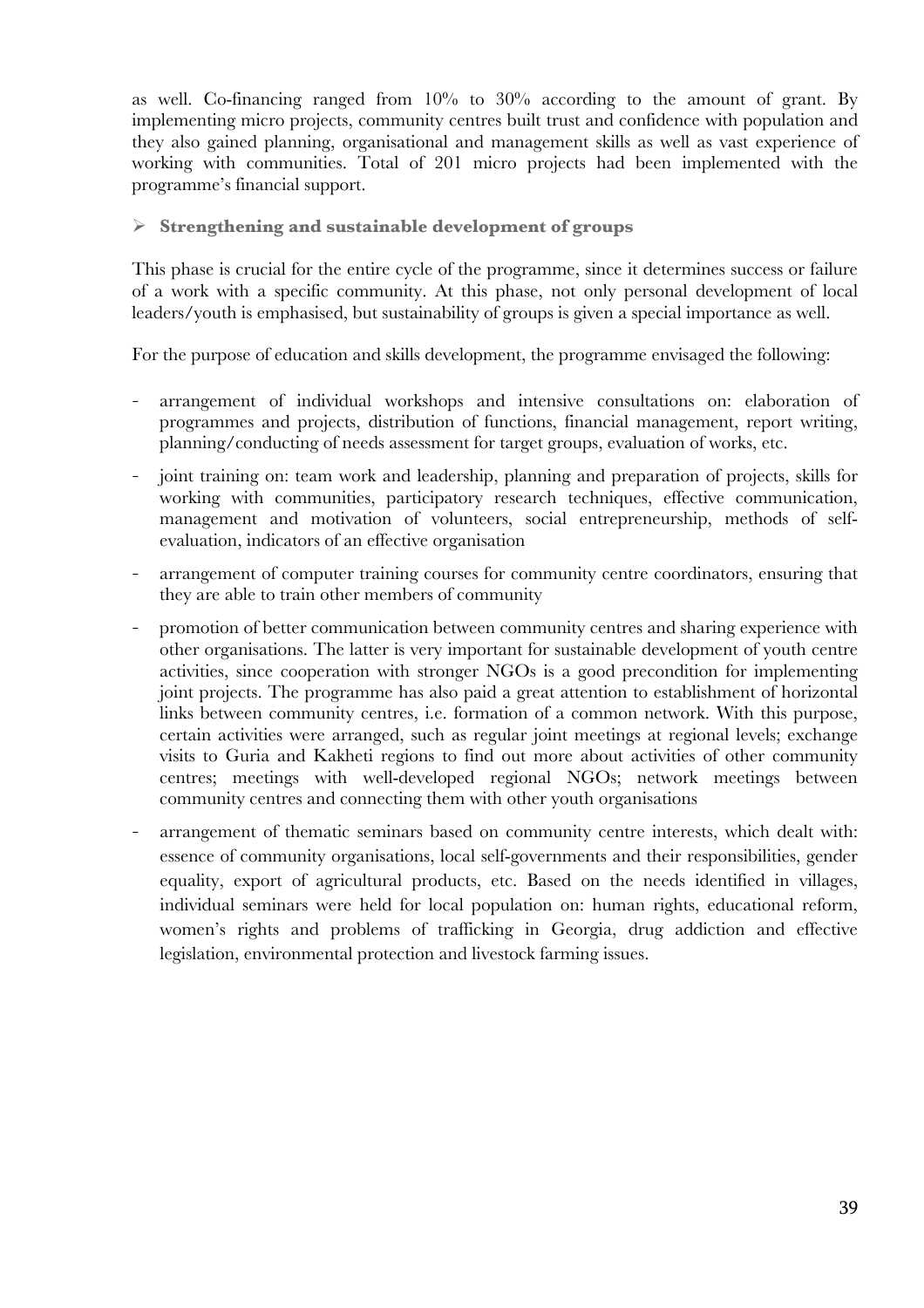**Evaluation of works at community centres**

A combined method was employed for evaluation, using internal indicators elaborated by the programme and public survey as an external evaluation. The following criteria has been defined as internal indicators: quality of programme implementation by community centres, efficiency of implemented micro projects, the number of submitted and funded proposals, the number of action group members and its sustainability, and most importantly - the number of initiatives implemented by community centres with own funds or external sources.

As for the surveys, during the recent years they have been conducted three times in two-year intervals using questionnaires and methodology elaborated by the programme group. The key issues of the survey included public awareness of community centres and level of satisfaction among population with centres' work. General results of surveys appeared fairly good. Specifically, level of awareness equalled to 80% while the level of satisfaction reached 95%. However, it should be highlighted that in some cases these indicators were higher but in certain instances the results were not the best.

# **Elaboration and implementation of new long-term programmes**

Following the completion and evaluation of six-month and twelve-month programmes, it was reasonable to continue with new, longer-term action plans. On the basis of analysis of activities carried out at the previous stage, and considering the existing capacity, new programmes were prepared with detailed description of activities and budgets.

# **3. Experience and Lessons Learnt**

# Positive experience

Due to joint efforts of the programme team as well as active participation of community centres, apart from the planned and forecasted positive results the programme also had unpredictable, favourable effects. What follows below is a few examples of positive experience:

Majority of community youth centres became the only place, where local population have access to the Internet, computer courses, library containing modern literature and up-to-date information; various types of services (preparation of documents, papers, etc.) and non-formal education courses (dance, foreign language and sewing classes; weekend school and hobby groups; gym; etc.) are available at the centres as well.

In one of the remote villages, there had been no kindergarten for 20 years, which was a big problem for local population. Owing to distress and lack of transportation, majority of families were unable to take their children to a neighbouring village. Community centre operating locally decided to solve this problem and launched educational courses for preschool children, led by a local psychologist (context specialist). The courses include interactive training, recreational exercises, physically active games, drawing and writing lessons. As a result, children are better prepared intellectually and psychologically for school. Currently, education is provided to 14 preschool children and this service offered by community centre is very popular in the village.

In rural areas, especially in mountainous regions, the Internet access is quite problematic, while it is the best source of information for prospective university students,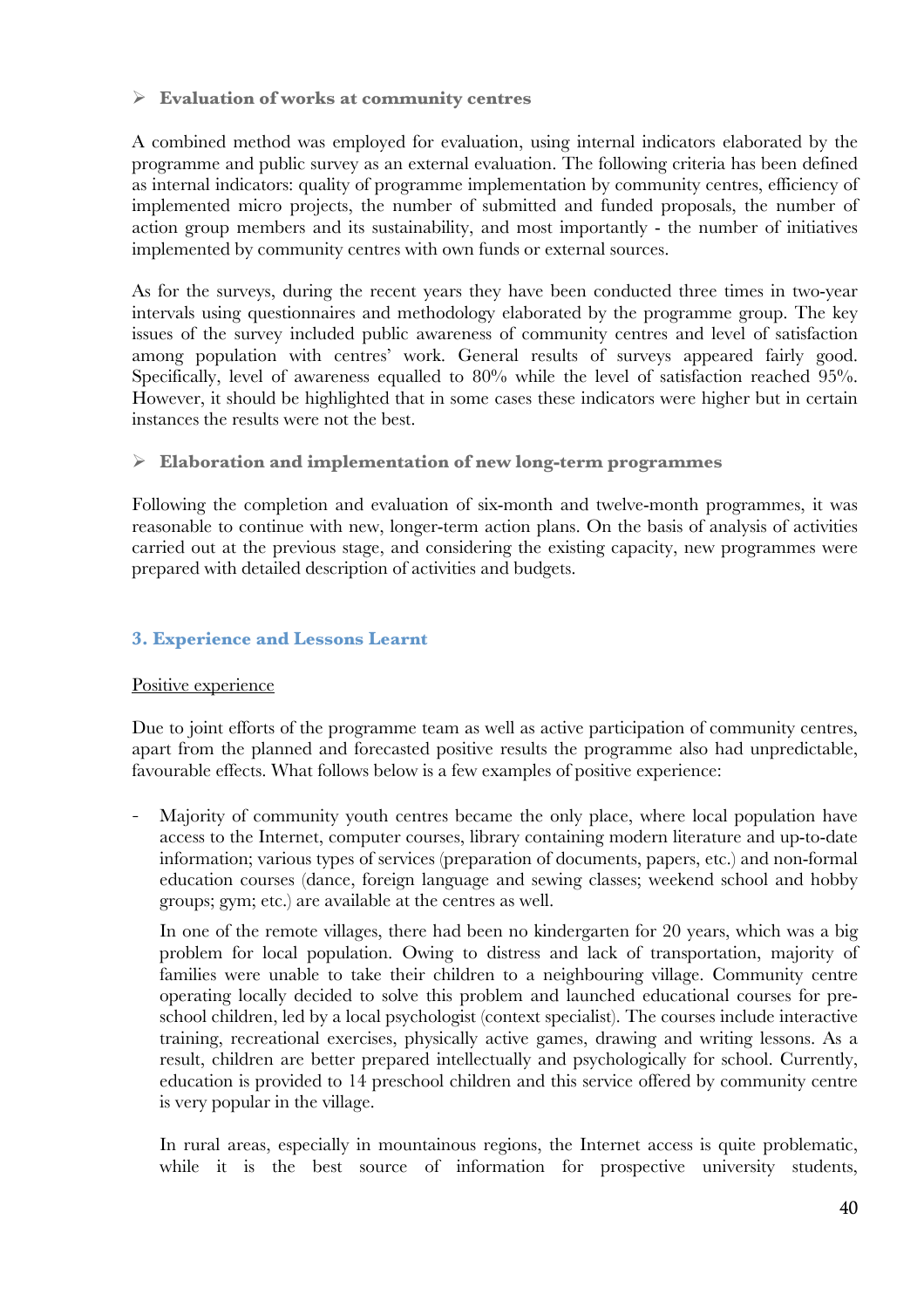teachers/professors, farmers and local physicians. Thanks to the Internet they can access upto-date information without leaving their villages, at a fraction of the cost. Community centres established within the programme framework made the Internet available, which is vital for local population, as well as members of local government, medical aid station, etc.

At this stage, some community centres launched a fee-based service for local residents. A growing number of centres are willing to introduce similar services as well, since it will enable them to fulfil their mission, which means provision of needed and, at the same time, soughtafter services to population, and, on the other hand, it will become an additional source of income for the centres.

Fee-based services include: computer training courses and related service (preparation of documents and copying), farm machinery service, tailor's workshop, recreation centre, enamel workshop, etc.

As a result of training courses, consultations and projects implemented within the programme framework, young leaders have been identified, who acquired skills required for organisational management. They actively cooperate with local population, other community-based organisations, local self-governments and the mass media. It has to be highlighted that young leaders have earned respect and confidence among population. Local residents address them for advice and consultancy. In many cases, they discuss problems together. Leaders have partnership relations with other programmes and local government representatives. Owing to this partnership, young leaders often have influence over the local budget, which results in solving the village problems.

It can be said that on numerous occasions community centres, and specifically the reputable young leaders are protecting the interests of local population and target groups.

One of the youth organisations working towards the integration of vulnerable population (individuals with disabilities), in cooperation with well developed and qualified civic organisations operating in the region, managed to create the first database of disabled persons living in their municipality, to assess the needs of their families and to lobby for solving the identified problems:

- The municipality allocated money from the budget to provide special nutrition to 4 disabled children
- A programme was prepared to provide high school textbooks to 20 children living in families below poverty line
- Individual education plans were prepared for 12 children with special educational needs
- In accordance with the effective legislation, the municipality was requested to consider building of wheelchair ramps. As a result, interests of wheelchair users have been taken into account, e.g. in the Nodar Dumbadze memorial public garden and a newly constructed clinic.
- Community centres became supporting resources for other organisations and programmes, ensuring implementation of projects in cooperation with other civic organisations. There are many examples of how civic organisations operating in a specific region are involving the community centres, established within the programme framework, in their own projects. This precedent is a good precondition for sustainability of community centres, since it enables them to acquire new knowledge and experience, as well as generate more income.
- It is important that community centres managed to attract funds for solving local problems not only from tenders announced within the programme framework, but also from local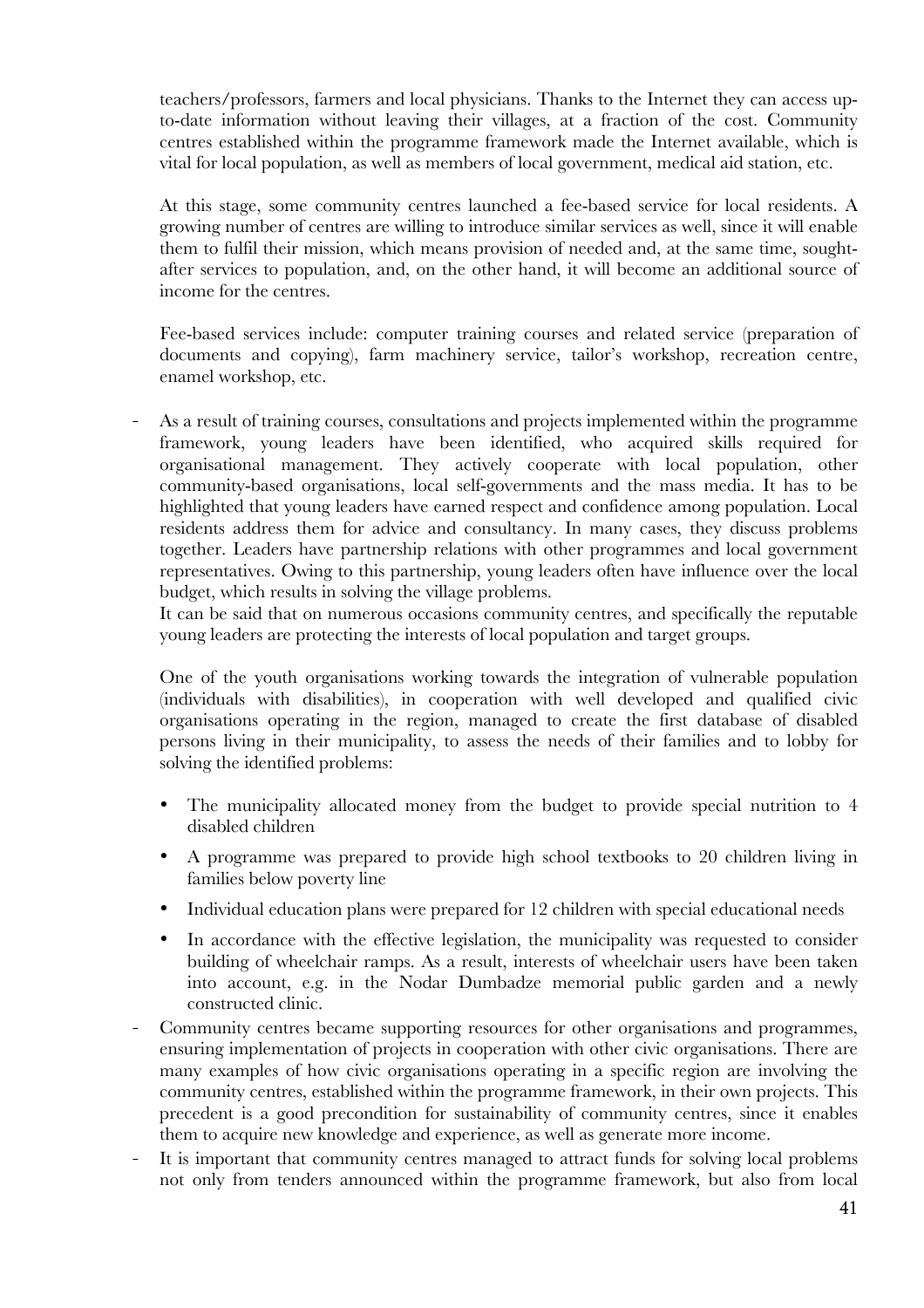population, self-governments and other foundations. It has to be noted that dynamics of funding from external sources was increasing.



Moreover, community centres managed to solve many problems without the programme's financial support, using their own resources and funds attracted from other foundations. Several centres have already been registered as civic organisations and some of them are planning to do so in the near future. Registration will increase their funding opportunities.

In some cases, a gradual decrease in financial dependence on the programme can be observed, which is a good precondition for sustainability of community centres. For instance, one of the successful community youth centre managed to expand a geographic range of its activities and, at the same time, to attract funds from a local self-government, as well as from organisations such as Peace Corps, Open Society - Georgia Foundation, Institutional Development Fund, etc. In 2010, external funding of this centre equalled to 86% of its total budget. While the programme's share of funding at the initial stage amounted to 70-80% of the budget, currently it is only 14%.

#### Negative Experience

As mentioned above, period of intensive work with target villages was three years. However, in certain instances, due to subjective or objective reasons, the programme was discontinued prematurely.

What follows below is a list of reasons for discontinuing the programme:

# *- Improper selection of leaders*

As experience has shown, it is desirable that the leader's age be over 20-22 years and the person must be oriented to staying in the village. A young person can be quite motivated and active, though it might not be enough, as the responsibility for the centre management and relations with population and self-government is a rather difficult burden. However, apart from the age, the leader's personal characteristics and readiness for taking on responsibility are key determinants.

The second difficulty is related to intensive migration of youth from villages to administrative centres and the capital city. Owing to the fact that young people are unable to achieve selfactualisation locally, they often leave their native villages seeking education or employment. In some cases, we were forced to replace coordinators in many villages - after having spent resources and effort on their personal growth -, which means that new coordinators needed to be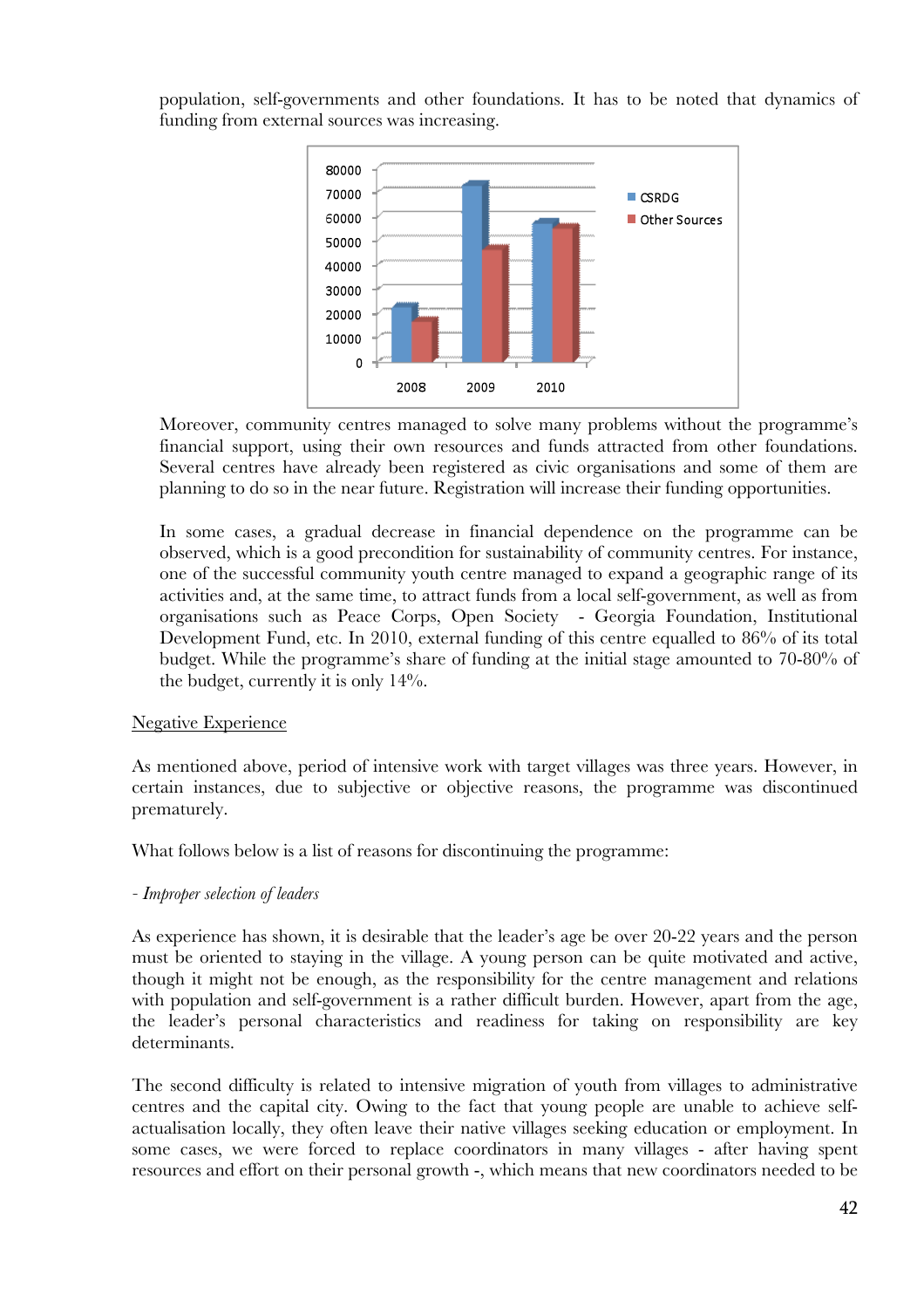trained again in the shortest possible time, using additional programme resources. In certain instances, multiple replacements of coordinators caused the programme setback and failure.

There is one more risk factor related to a leader's departure/replacement, which may result in partial disintegration of a group and sharp decline of work efficiency during the formation stage. Coping with such crisis requires a certain period of time.

Taking into account all the above-mentioned circumstances, selection of several leaders (coordinator and his/her assistants) is quite reasonable. Furthermore, persons determined to stay in the village shall be prioritised.

#### *- Superdominant leaders*

This phenomenon is more or less connected to the difficulty of selecting a leader. In some cases, this type of a leader is extremely influential as compared with other members of a group, who takes on all responsibilities and makes decisions individually. While such an approach is acceptable at the initial stage of a group formation, at the next stages of group development it may become a risk factor for self-actualisation of other members of a group, as well as making well-considered and right decisions. Such leader becomes a demotivator for other group members that may cause hidden discontent and internal conflicts. Finally, all this can develop into an uncontrollable heated conflict, which is very difficult to resolve. In such cases, it is important to identify the hidden conflicts timely in order to make it possible for the programme team to intervene and replace a community centre leader by another person. However, there is still a risk that other members would leave the group as well that can affect the work efficiency in a negative way.

#### *- Isolation of a community centre's action group*

After formation of a community centre's action group (basically comprised of 5-7 persons), risk of the so-called isolation arises. In other words, community centre resources may become inaccessible to "outsiders"; action groups may not be regularly recruiting new members with a view to injecting new blood. In order to reveal this syndrome, constant observation and monitoring is required and the programme team has to be very careful with this issue. From the very beginning, a greater attention should be paid to accountability mechanism of action groups and their leaders, ways of recruiting new members and methods of encouraging the volunteers.

Eventually, the so-called elite minority is experiencing difficulties with implementing joint projects and mobilising the youth and population for certain activities, which they usually blame on population's inactivity. However, analysis of such cases shows that the basic reason for this failure is the isolation.

#### *- Particular characteristics of local population*

Although it may seem embarrassing to discuss this issue, yet it is necessary to touch upon the subject. Unquestionably, it is possible to achieve a certain level of success while working towards community development in every village, town or city, regardless of nature and particular characteristics of local population. However, it has to be admitted that these characteristics greatly influence on the effectiveness of results. Particular characteristics may include nature of a specific region, level of commitment among population, established stereotypes, negative experience, etc.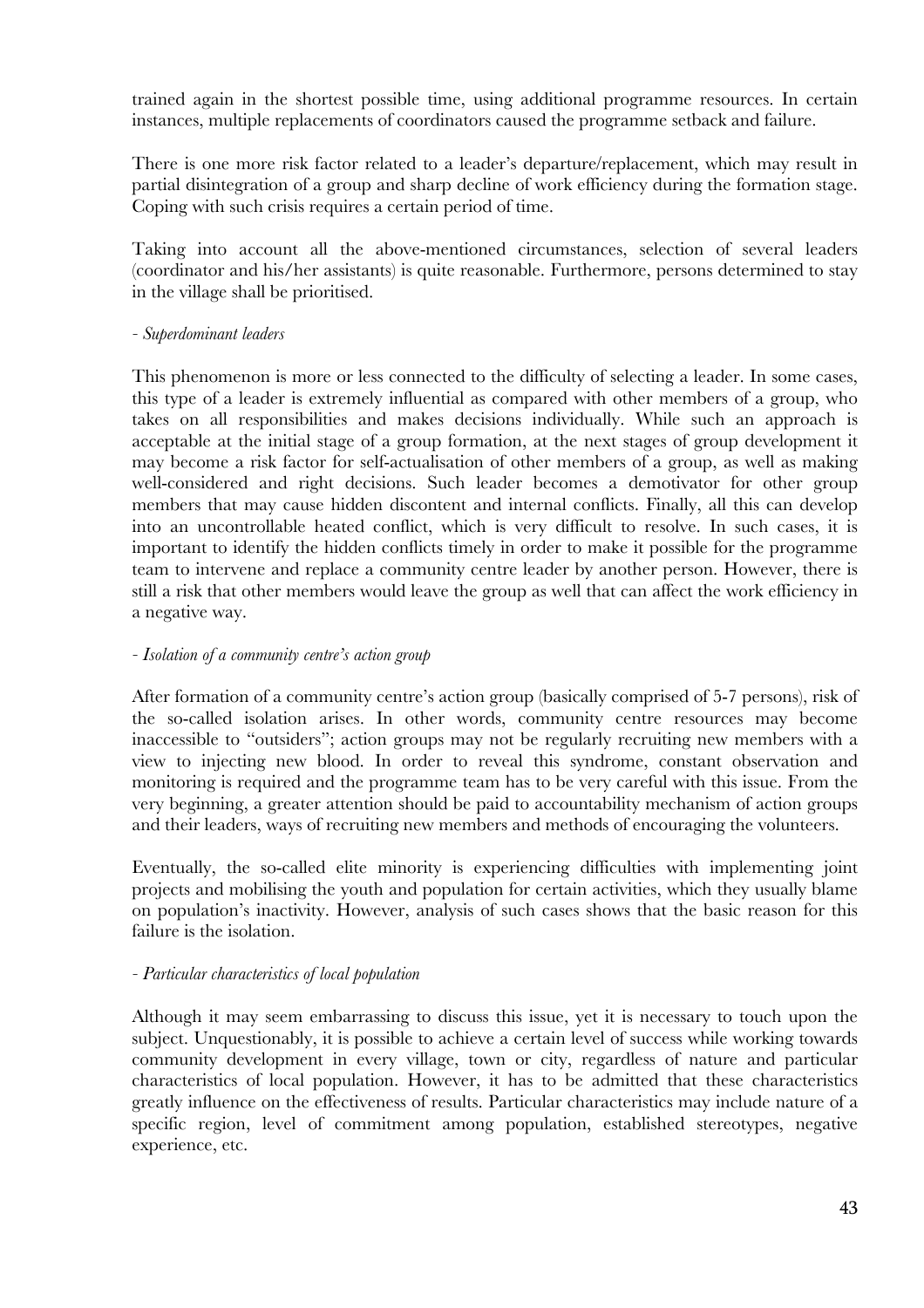While it is possible to achieve success in two years within some communities, there can be absolutely no results implementing similar activities during the same period in other villages. This factor makes the work interesting and multifaceted, since it requires consideration of local particularities and adjustment of approaches to specific cultures. However, our programmes are time-constrained and have limited resources and it is quite difficult to provide justification to the donor organisations regarding the need for a ten-year investment in communities. Accordingly, there were some cases when we had to discontinue the programme, due to problems with population mobilisation (inactivity). It has to be highlighted that such facts were not determined only by local characteristics, but by the programme related restrictions as well.

The biggest challenge of working with communities is connected to overcoming mistrust, inactivity and relics of Soviet mentality. Generally, population feels comfortable being a passive player, avoiding civic responsibilities. Usually, development oriented programmes are regarded with doubt or suspicion by village residents; programme implementing organisations are being equated with political parties, pre-election campaigns or various religious groups. Overcoming the mistrust needs from one to six months within certain communities, which requires immense patience and effort of the programme team members.

#### **4. Conclusion**

Based on our long experience, we can conclude that the work towards community development is a rather difficult, time- and labour-consuming process. However, in many cases, positive outcomes produced through the work are worth of the effort.

Despite the fact that there are a number of examples - within our and other similar programmes - of attracting the funds from various local sources (local municipality, population, businesses, etc.) by communities, which may reach even up to 50% of total budget, experience suggests that working with certain community groups during 2-3 years is not enough for achieving their institutional sustainability and only a few of them are able to continue functioning without external financial support. The problem is aggravated by unfavourable environment in the country for raising funds from local sources, e.g. non-existence of local community foundations; lack of grant giving agencies and supporting programmes available to non-formal groups and regional/village organisations; low level of local philanthropy. Accordingly, the biggest challenge facing the community development in Georgia is to create the opportunities for fundraising from local sources. This process requires a lot of effort and time that, presumably, must be based on elaboration of a comprehensive and complex strategy at the initial stage. Development of such strategy is impossible only by one or even the entire third sector. It has to be a result of joint work, involving the public sector, influential international organisations, government and businesses.

*Prepared by:*

Nino Vasadze Coordinator, Community Development Programme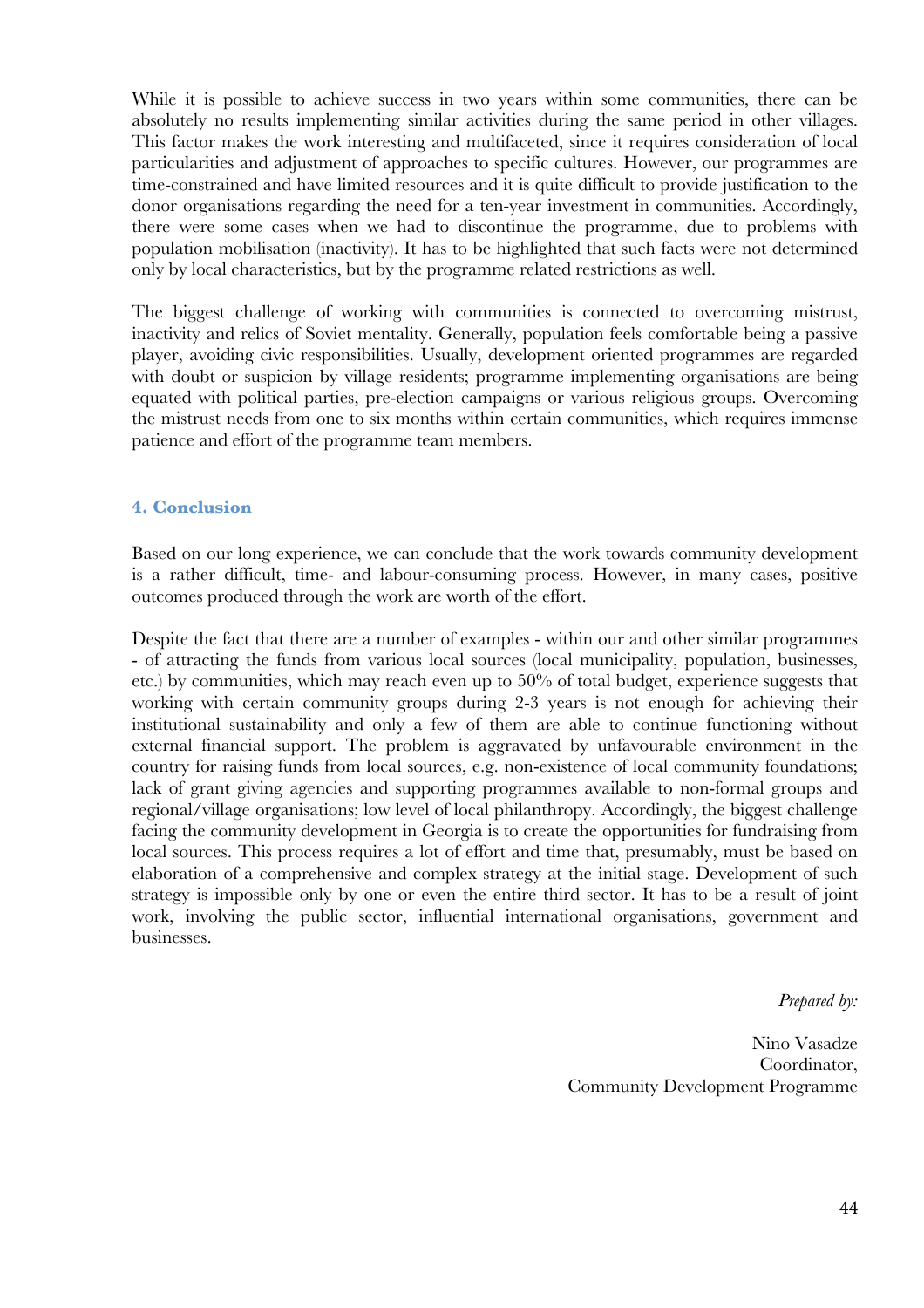#### **Community Development**

#### **Centre for Training and Consultancy**

#### **1. Preface**

It is important for community-based organisations and organisations working for community development to gain instruments, which would enable them to identify those risks and opportunities, occurring on the way towards the goals during the process of working with communities. We would be delighted if CTC's experience could be beneficial for the organisations working with communities.

The article deals with two types of activities carried out by CTC:

1. Organisations implement community development projects, aiming at local capacity development to support community mobilisation by providing re-training of community leaders. In this case, CTC acts as the service provider, assisting the implementing organisation by providing training courses.

2. CTC implements a development project in a community, containing several components, and simultaneously cooperates with partner organisations, having certain experience in community development issues.

#### **About the organisation**

Centre for Training and Consultancy (CTC) is a Georgian foundation, functioning since 1999. CTC's aim is to support local institutional, human resources and management practice development.

CTC is the first Georgian organisation working in the field of adult education, awarded the International Quality Management Certificate ISO-9001-2000 in 2004.

CTC works in two directions: on the one hand, it is an adult education institution, providing training programmes in contemporary leadership and management to the wide range of society, and on the other hand, it is a consultancy centre assisting organisations to develop their organisational systems, structures, adequate strategies and management practices.

CTC was founded with the substantial support of three European donor organisations: Cordaid (the Netherlands), EED and Misereor (Germany). CTC also cooperates closely with a number of European organisations, including a Dutch training and consultancy organisation, Management for Development Foundation (MDF, www.mdf.nl). At the initial stage, MDF shared its 15-year experience with CTC, assisted in preparation of training syllabi and provided training to CTC's local staff.

During the last 10 years, CTC has created several training products. Currently, its package includes short (3-, 5-, 7-day) training courses on: strategic and general management; human resources management; financial management; project management; leadership skills; etc.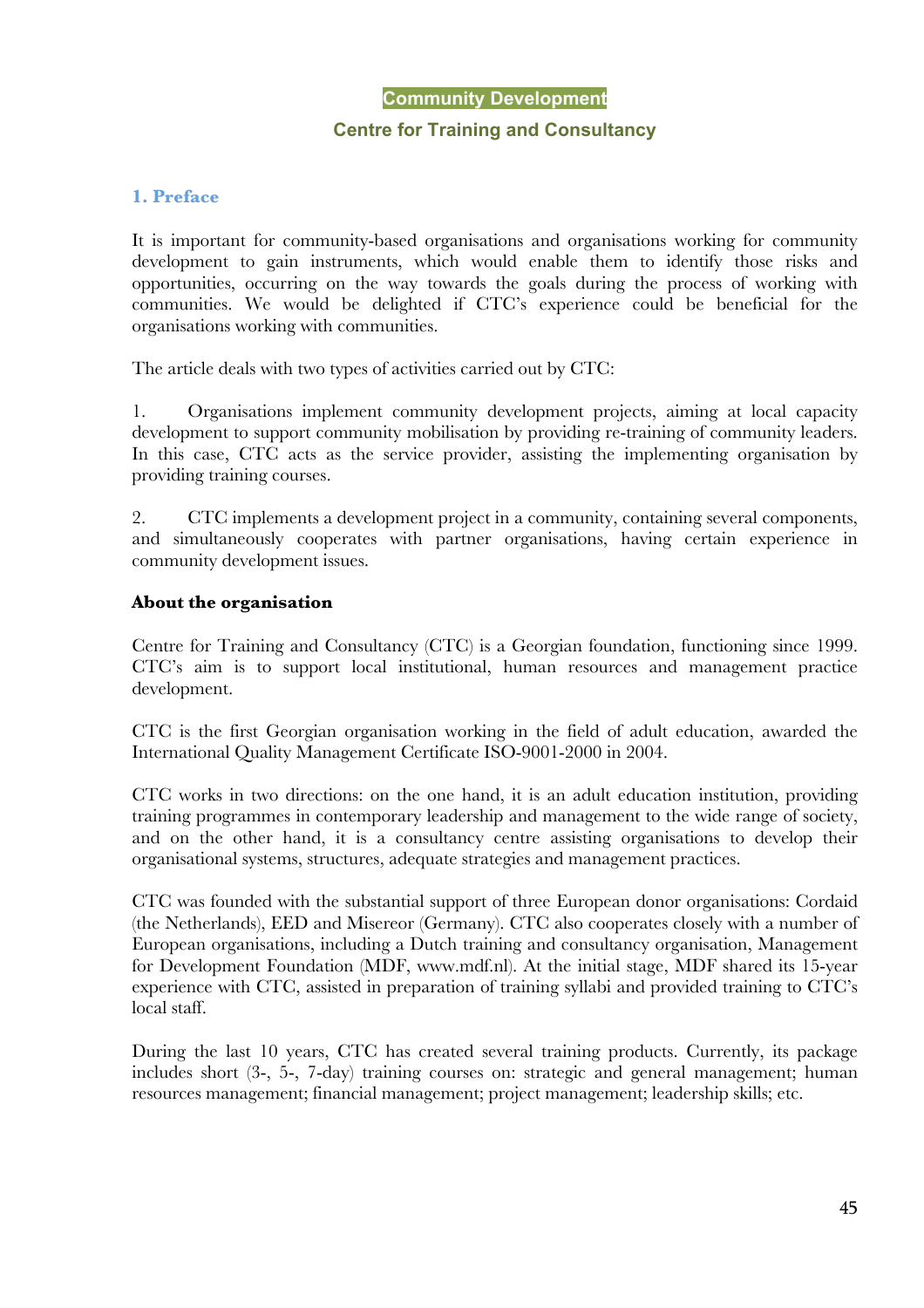# **2. Approaches**

For community development, CTC implemented projects independently, as well as in cooperation with other organisations.

In terms of assisting international and Georgian organisations in the field of community development, Leadership Development Programme can be highlighted as one of the important activities of CTC, which includes multistage training courses on:

- Effective communication;
- Participatory community leadership;
- Project management.

Except formal (school/university) and non-formal (seminars, training, etc.) education, there is a form of education, when the process of acquiring knowledge and skills is not structured, strictly planned or scheduled. Learning is a result of participating in daily processes. In communities, these processes are related to events, such as: arrangements made for unfortunate occasions and celebrations; agricultural activities; village meetings; and resolution of shared problems.

CTC agrees that it is essential to use small-scale and micro projects as an instrument for informal education during implementation of community development projects.

Active or even passive participation in community activities is beneficial for community members, since the gained experience will affect professional or personal competencies in the future.

> **Informal education** refers to the unintentional lifelong process whereby everyone acquires attitudes, values, skills and knowledge from the educational influences and resources in his or her own environment and from daily experience (e.g. family, neighbours, library, mass media, work, play).

> Source: *Compasito: Manual on Human Rights Education for Children, edited and co-written by Nancy Flowers; contributors: Maria Emília Brederode-Santos, Jo Claeys, Rania Fazah, Annette Schneider, Zsuzsanna Szelényi; coordination and final editing: Zsuzsanna Szelényi; illustration: Diána Nagy; (translated into Georgian by Tamar Mikadze and Anna Gegechkori; edited by David Gelashvili; Tbilisi 2009).*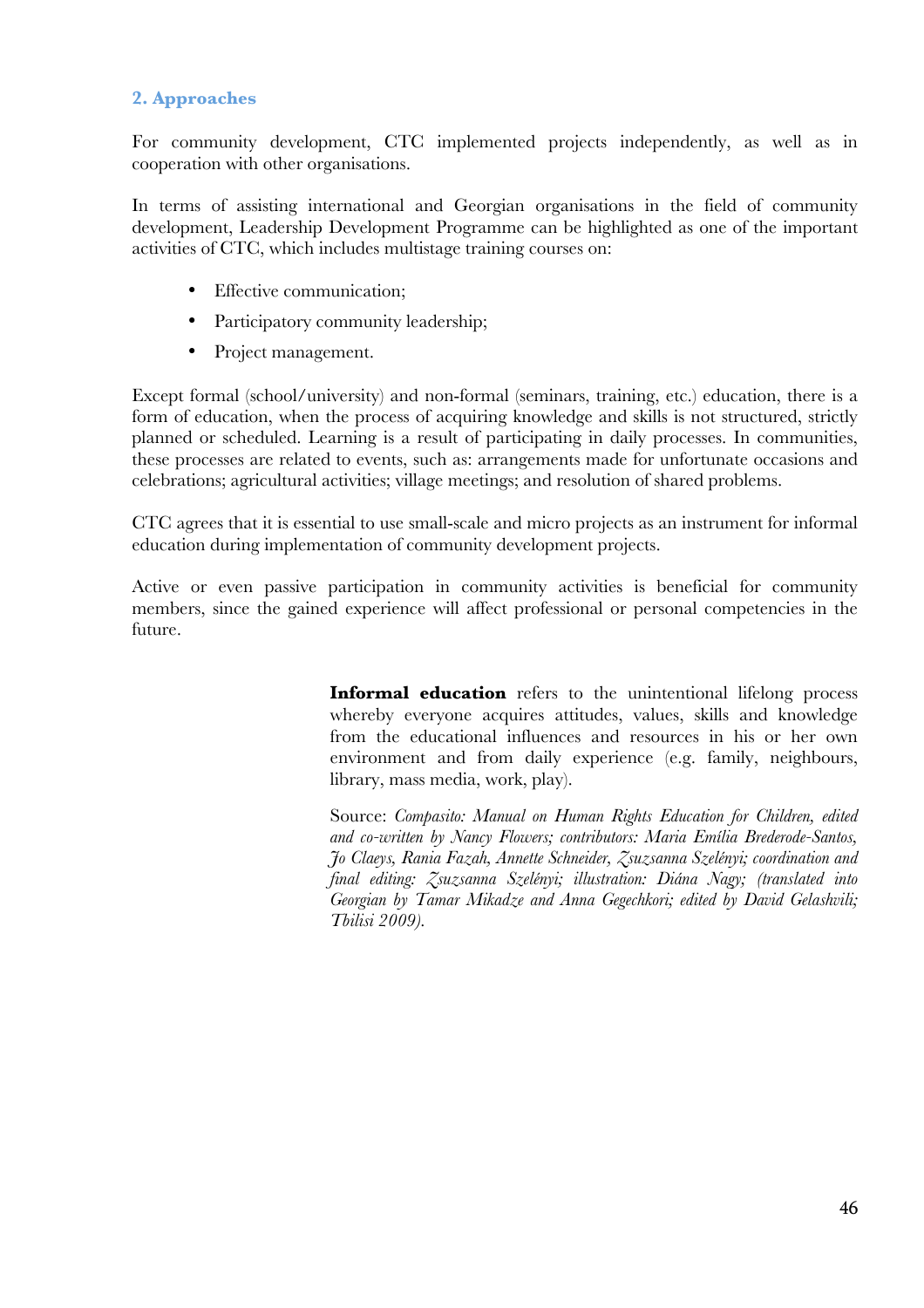# **3. Experience**

#### **Positive experience**

While discussing the level of community development, it is important to focus not only on *what* has been done in the community, but also *how* has it been done. Based on the product only, it is impossible to define what has determined the achievement of the final result. The following factors should be taken into consideration: what was the role of community; who organised/carried out activities; how was the project initiated and planned; who and how made/implemented decisions, monitoring and evaluation of results.

Constructed building, laid out public garden, installed water pipeline, built embankment, arranged rubbish dump, etc. can be contained in the list of achievements made at a certain stage of community development. However, it is impossible to define only by these indicators whether the community is developed or not.

CTC participated in the workshop, attended by Georgian NGOs, where basic characteristics of the developed community had been identified:

- Existence of a civil group in the community;
- The community has the vision and is oriented to development and innovation; and has a clearly defined direction;
- The community understands its needs/rights and it strives to advocate them:
- The community is capable to identify problems and to respond to them.

CTC has been working with communities, having different characteristics. Formation of small action groups was supported in various communities. Firstly, it was necessary to motivate these groups. Several strategies were used by CTC for increasing their motivation, including financial support of small grant projects, performed in the following phases:

- Public awareness (newsletters, individual and group meetings);
- Open days;
- Training on elaborating project ideas and filling out the application forms;
- Registration of project working groups (min. 5 persons in each group);
- Contest of ideas selection of project proposals;
- Visit of working group members (2-3 persons) of the selected project to Tbilisi and their participation in the training on financial and content management;
- Study tour;
- Revision of final project drafts and signing a contract;
- Project implementation;
- Monitoring and consultations:
- Evaluation.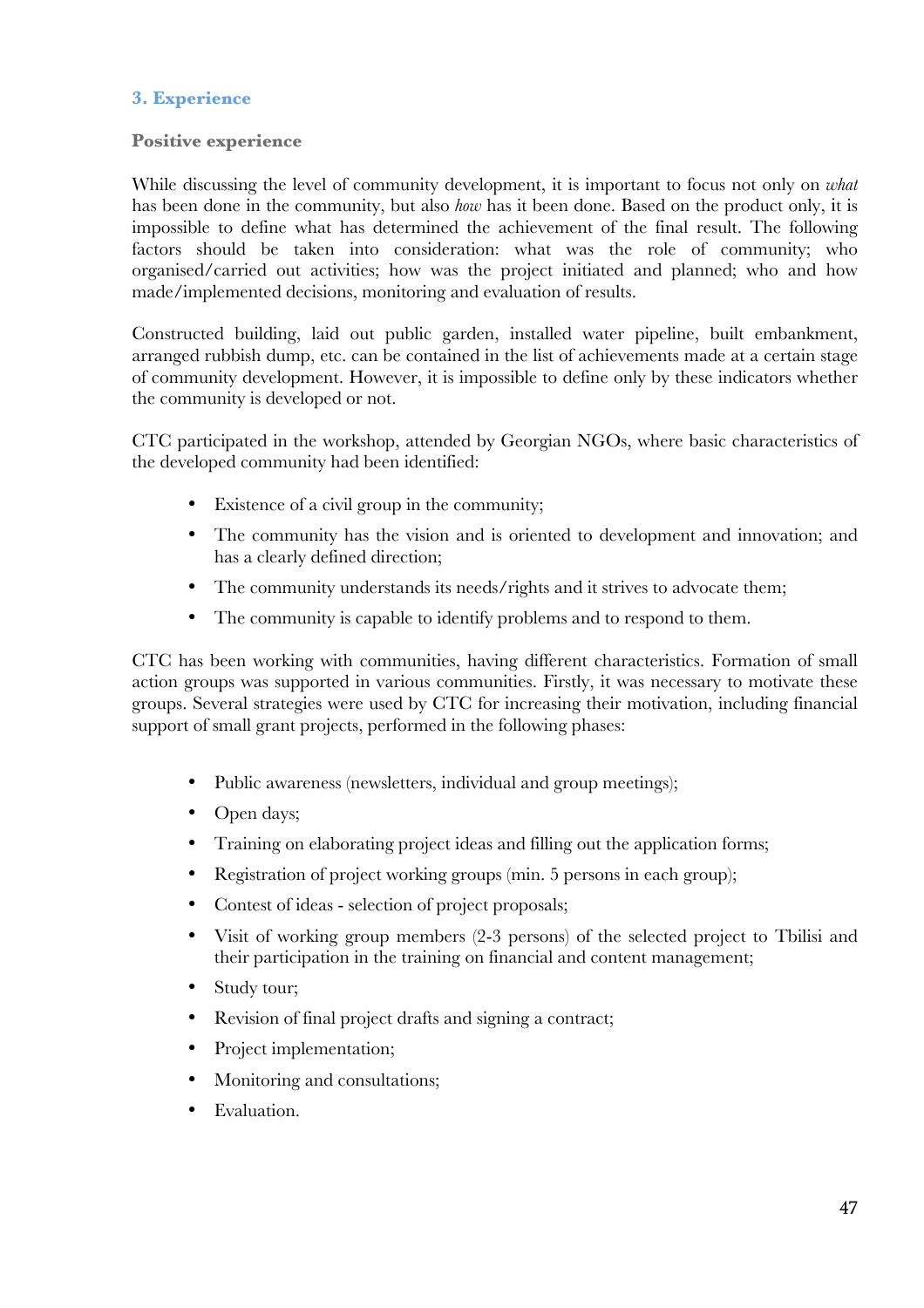After performing the aforementioned processes, the following occurs gradually:

- Action group(s) is formed in community, enjoying trust of community members;
- Human resource of community acquired appropriate knowledge and skills.

Project had been implementing with the financial support of EED in a region. A community centre established by CTC provided services to local population to earn their confidence and interest. The services included computer and English language courses. During the project implementation, the centre's staff was interviewed regarding the following issues:

- How will the training courses be managed and monitored?
- What are the criteria for selecting the participants?
- What kind of knowledge/skills will be acquired by participants?
- How and where will the participants use the gained knowledge?
- How will those displeased persons be treated, who were not selected in training groups?
- How should we act to avoid discontent among the local population?

As a result of several meetings with the community members, the resource centre staff managed to establish communication with them, which determined success of the courses.

CTC has been striving to ensure that communities have a vision and are oriented to development and innovation.

Working with communities during 3-5 years can be considered as a long period. However, experience has shown that in some cases more time is needed to achieve the above-mentioned requirement.

From the initial stage, our organisation made efforts to increase population's readiness and interest for innovations. Though, it took years for the community centre to earn a positive attitude of the community members. According to the ladder of participation, which represents levels of participation, after 5 years of CTC's work, community members show interest and attend meetings purposely. However, the number of such persons is relatively low. The community began to communicate with local government and is trying to cooperate with decision-makers.

Organisations, established with the assistance and encouragement of CTC, implement advocacy projects, supported by various donor organisations. Number of initiatives from local organisations may increase in the near future.

Sharing examples of developed communities with others positively affects problem identification. Study tours, arranged by CTC, to other regional community and non-profit education centres demonstrated the difference between conditions in developed and less developed communities. For problem identification, community members must be able to describe characteristics of the existing problems and to compare them to better conditions. Only in this case it can be concluded that the community realises and understands its problems.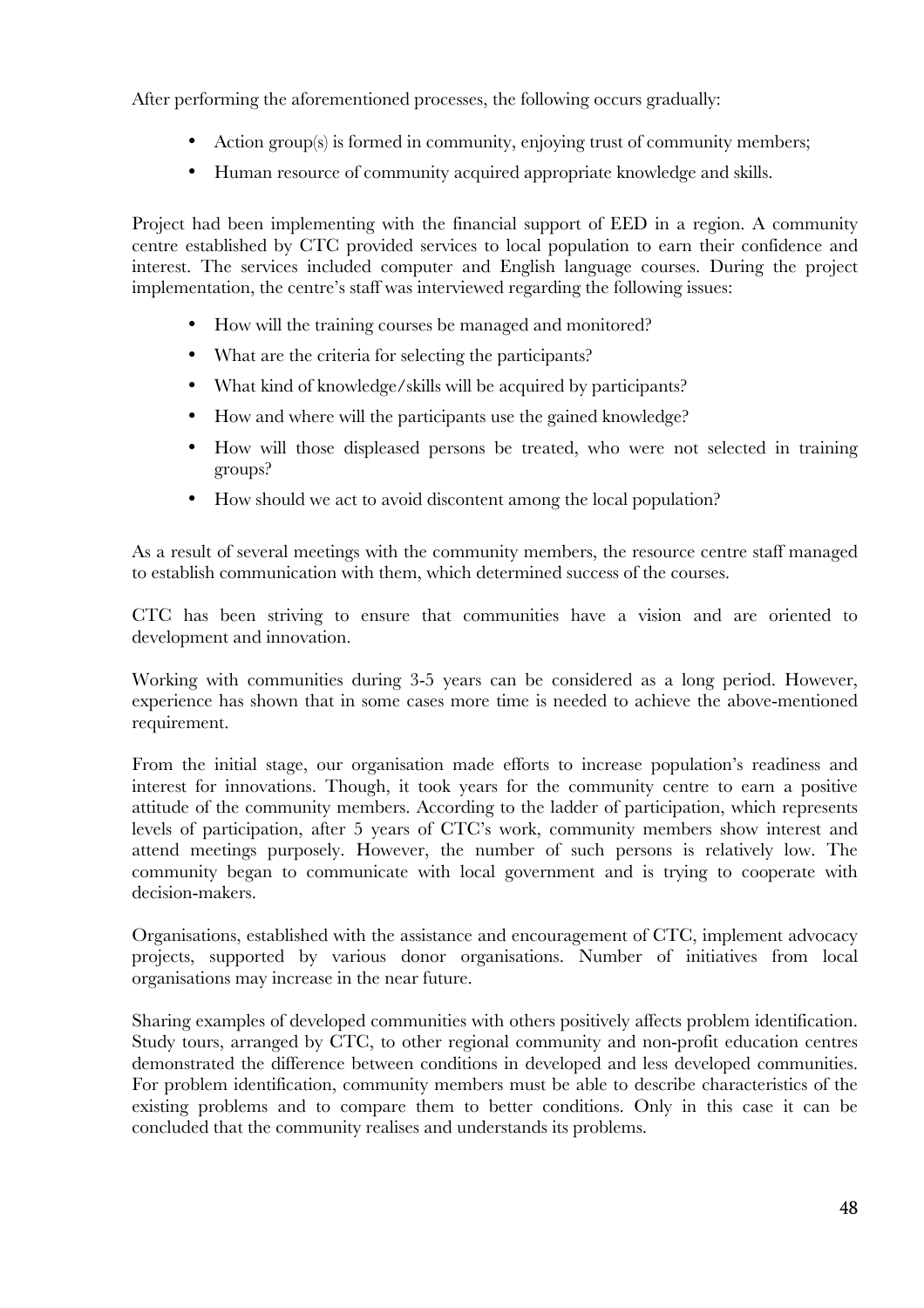After the problem analysis, several questions arouse: does the community have enough resources to solve the problem? (e.g. small-scale project aiming at cleaning of private yards, which was not supported by CTC within the framework of closed tender, since the community members could clean their private yards with their own resources, without external assistance); do they need any external support? (e.g. building a concrete wall around the spring of acidulous mineral water to protect it from livestock. Funds were needed to purchase the cement. The rest of materials and manual labour were provided by local population.) Some projects required close cooperation with business and government sectors.

About thirty small and medium scale projects have been implemented in communities with the support of CTC. Full participation of community members in project cycle management ensured successful implementation of activities towards community development.

**Negative experience**

#### Example 1. Youth centre

In CTC's target community, a culture centre was built several decades ago. Construction of the centre had been partly financed. Local youth contributed to work by free manual labour. Mobilisation of youth group had been performed by a distinguished leader, who mobilised the youth from a neighbouring village as well.

The culture centre built by young people was destroyed over the years. The centre was located on the village outskirts and population visited it only on purpose.

CTC had been repeatedly requested to rehabilitate the centre. As a result of CTC's efforts, the centre was repaired and equipped. The process was supported by local municipality. Despite a written promise, it appeared difficult to allocate necessary funds from the budget, since the centre was not on the central asset register. Accordingly, the centre had been closed and non-operating for a long period. As it turned out later, the building did not belong to the village.

Only after active intervention and partial financial support, it became possible to carry out several activities in the centre by self-motivated persons. Many people are willing to use the centre for business purposes (it is an attractive place for a great number of tourists visiting the area in summer, as well as in winter), owing to the building architecture and good location. After all, centre is almost non-operating and only a few activities are carried out there per year.

CTC has raised funds for the centre. Despite negotiations held with local authorities, agreement and promises, funds allocated by a donor organisation have not been expended for youth events. Due to continuous staff turnover in the local government body, change of priorities, and numerous vague reasons the problem remains unsolved.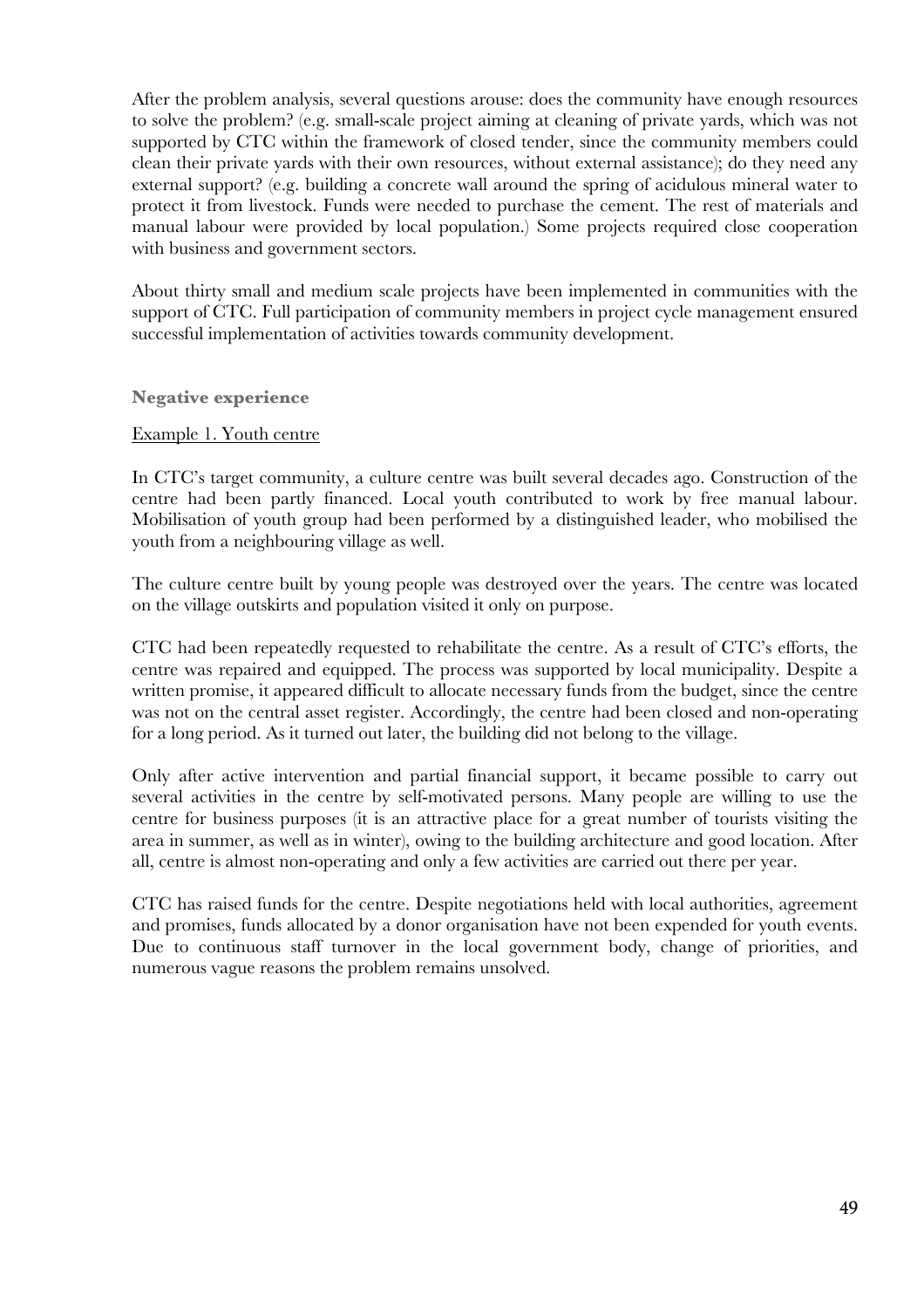# Example 2.

It was difficult to find motivated persons, willing to upgrade their qualification (even by CTC's support) in order to work in local resource centre of CTC. Basic reason for it was a low income (salaries at resource centre are not high). Nevertheless, we could find several young persons, who were provided short and long term training courses in Georgia and abroad. The youth had been preparing to work in an NGO, which would continue activities after the project completion.

Following the training courses, young professionals found new jobs easily: one in the government and the other in business sector.

# **4. Conclusion**

It can be stated that implementation of the community development programme created certain challenges, along with many positive aspects.

CTC's experience has shown that constant monitoring is required during the community development project implementation. Chances of risk are higher in remote villages. In case the staff is not highly responsible and competent, problems may arise leading to the organisation's isolation, making it an elite group inaccessible for all members of community. In such instances, constant communication, on-site visits, staff re-training and skills development gave a positive result. Currently, there are numerous activities being carried out in the centre. An organisation established under the centre cooperates independently with donor organisations.

Implementation of up to 30 projects, supported by CTC, raised several issues.

Monitoring was necessary during implementation of small-scale projects. Ignorance of this procedure until the project completion might have harmful results.

For the purpose of describing the works within community and avoiding distortion of information, CTC used the means of information dissemination: public meetings, workshops, and newsletters (published once in every three months). A web-blog has been created, aimed at regular publishing of information, news and opportunities. It helped the community members to understand the centre's function, thus ensuring local participation in the processes.

Each stage of the mall-scale project cycle management envisaged a multifaceted approach, which determined success of works for community development.

It enabled us and community members to assess our and community's capabilities, since, in many cases, communities have their own hidden resources/capacity, which require spending certain period of time locally (in communities) for their identification.

> *Prepared by:* Pavle Tvaliashvili Director, Project Supporting Local Initiatives in the Region CTC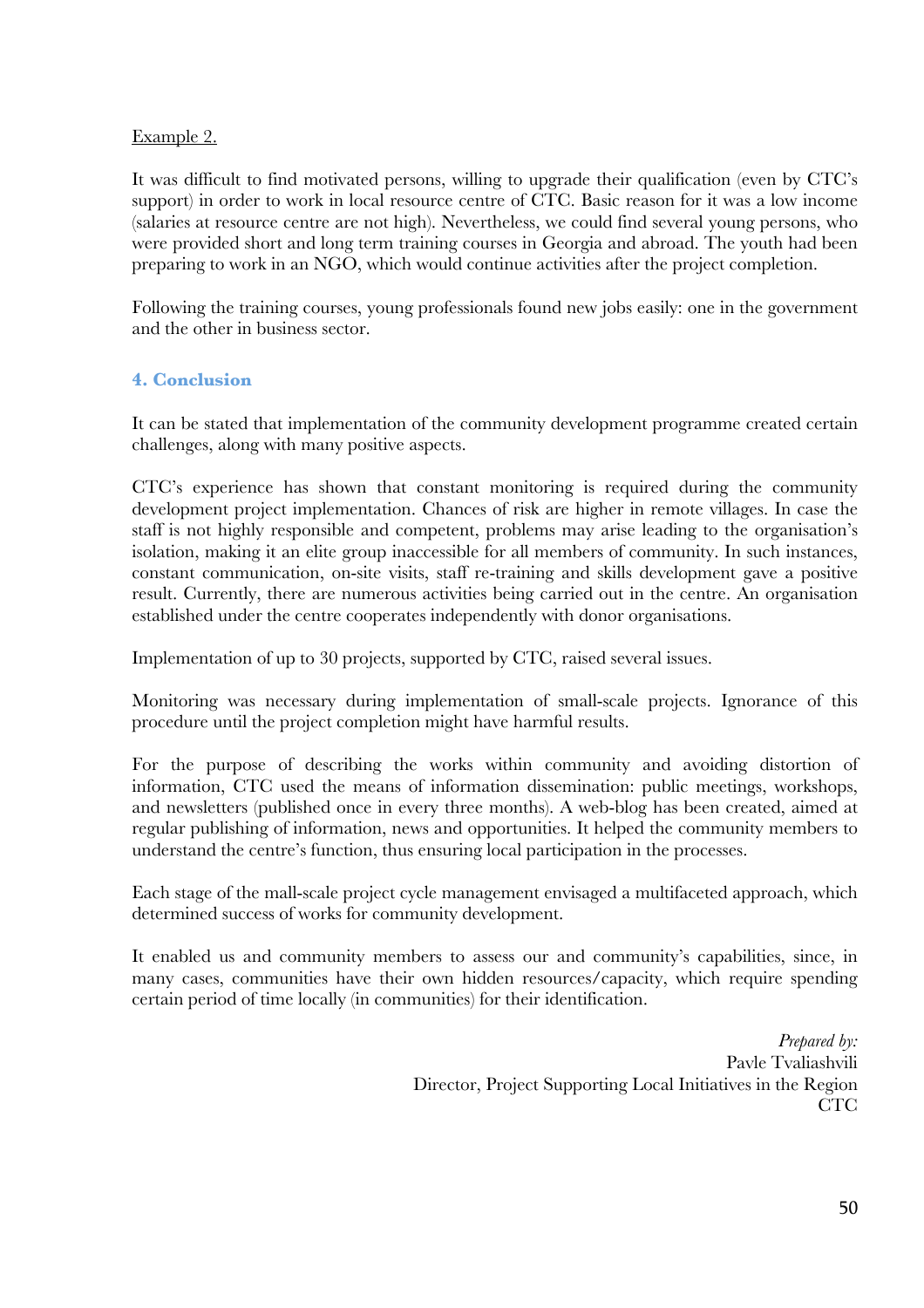# **The Leader - Image of Community Civil Society Institute**

#### **Preface**

Civil Society Institute (CSI) is a non-governmental, non-commercial organisation, supporting the formation and development of civil society and a rule-of-law state through establishment of democratic values in the country, civic education, promotion of active citizenship, and creation of effective environment for civil society actors.

CSI has been known for the civil society since 2003, though the organisation's history began back in 1994, when a department of business law was established at the International Centre for Georgia's Economic Reforms and Development, which separated form the centre at the end of 1995 to be registered as a Centre for Georgian Business Law in 1996, and it became known under this name to Georgian society and the international community. In 2002, the board elaborated a one-year plan for the purpose of widening the range of the organisation's activities and optimisation of its management structure. As a result, in 2003, the centre developed into the Civil Society Institute.

CSI implements its activities in several directions: law, civil society, public policy, economic development and effective management programmes. For CSI, all current programmes are important, however effective management programme is one of its priorities, since it envisages support of institutional reforms of national governing bodies, as well as promotion of transparency and accountability of public activities. Furthermore, the programme supports the upgrade of public servants' qualification and, most importantly, promotes participation of society in decision-making processes.

It is a universally recognised truth that participation of citizens in government activity and decision-making is an essential component of theory and practice of democracy. Particular importance is given to this component regarding local self-governments. It can be stated that participation of citizens is a cornerstone of local self-governments. Guided by international practice, there are various different mechanisms of participation and involvement at legislative, as well as traditional and societal levels. Effectiveness of local self-government activity largely depends on smooth operation of these mechanisms. Obviously, this is a topical issue for Georgia, too. Especially, after reforms carried out in 2006, envisaging establishment of expanded selfgoverning units, which increased the distance between the people and local authorities. This fact necessitates elaboration of mechanisms, which would ensure effective communication between the population and self-governing units; transparency and accountability of local governments; as well as active participation of the people in decision-making related to local issues.

To study the aforementioned issues, CSI conducted a survey in 2008, aiming at revealing the level of citizen participation in the activities of local self-governments. According the findings, about 42% of the population sampled is aware that sessions of local administrations are open and every citizen is allowed to attend it. Only 5.1% of population attended the sessions. The fact indicates that less than a half of those questioned are passive carriers of information. Increasing the population's knowledge and level of their participation is a cornerstone activity of numerous organisations, including CSI.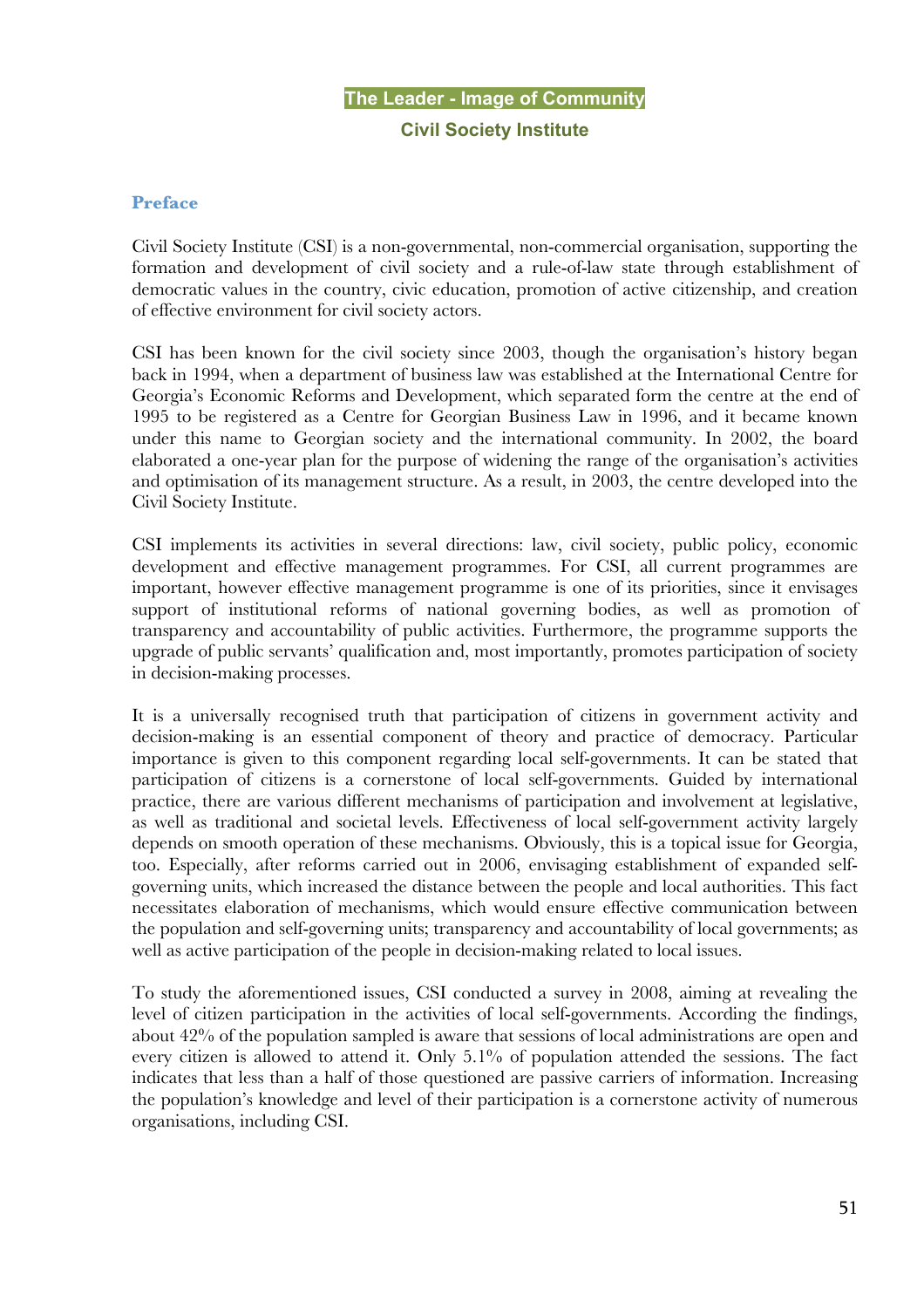# **2. Approach, vision and target groups**

On the basis of the survey results, CSI launched a project in 2009, entitled Supporting the Development of Local Self-Governments in Georgia (funded by the Delegation of the European Union to Georgia), aiming at increasing the effectiveness and transparency of local selfgovernment activities by promoting the participation of local population. All this can be achieved by raising the public awareness, upgrading the qualification of local government employees and creating the effective legal mechanisms. The project envisages supporting the development of all three directions. The project is being implemented in 8 local self-governing units (Batumi, Kobuleti, Ozurgeti, Chokhatauri, Gori, Kaspi, Gurjaani and Kvareli municipalities) of 4 regions (Autonomous Republic of Ajara, Guria, Shida Kartli and Kakheti) of Georgia by CSI and its partner organisations (Information Centre of Gori, Civic Development Association of Georgia and Young Scientists' Club of Ozurgeti).

Before touching upon the issues related to community mobilisation, we would like to introduce activities carried out by CSI within the project framework.

For the purpose of elaborating the effective mechanisms, CSI began to work towards several directions. In 2009, a new draft law on citizens' participation in the implementation of selfgovernance was worked out, which gives a detailed description of principles, forms, process and procedures of participation; as well as the principles of transparency and accountability of local self-government activities. With the view of lobbying the draft law, active consultations were held with appropriate agencies. At the end of December 2009, the Parliament of Georgia adopted a new legislative initiative concerning amendments and additions to the Organic Law of Georgia on Local Self-Government. As a result of active consultations held with the legislative body, proposals made by CSI were taken into consideration. A new chapter - Citizens' Participation in the Implementation of Self-Governance - had been added to the acting law. After introducing the amendments and additions, statutes of target representative (Sakrebulo) and executive (Gamgeoba/City Hall) bodies of local self-governing units were revised and developed into the relevant legislation.

For the purpose of upgrading the qualification of local government employees, training courses had been delivered to representatives of Sakrebulo, Gamgeoba/City Hall and trustees of Gamgeoba. Accordingly, training courses varied for the three types of officials and included issues related to their activities, as well as aspects ensuring the citizens' participation.

To ensure participation in the implementation of self-governance, along with creating the relevant legal mechanisms, it is necessary for the society to put these mechanisms into practice, which, in turn, requires the society to be adequately informed and there should be individuals or/and stakeholders (including NGOs) provided with appropriate knowledge and skills.

Activities to support public awareness-raising were carried out in several directions. Awareness campaigns were conducted for local population living on territories of target municipalities on the role and functions of local self-governments, rights of local population, and mechanisms of communication with self-governing bodies; information materials were distributed. At the same time, information campaign was conducted (talk shows arranged at local TV companies, allowing the population to directly participate).

CSI has prioritised community leaders as its strategic partners in terms of community mobilisation in target municipalities. As the experience and surveys have shown, individual members of communities are informed and motivated, though it does not change the existing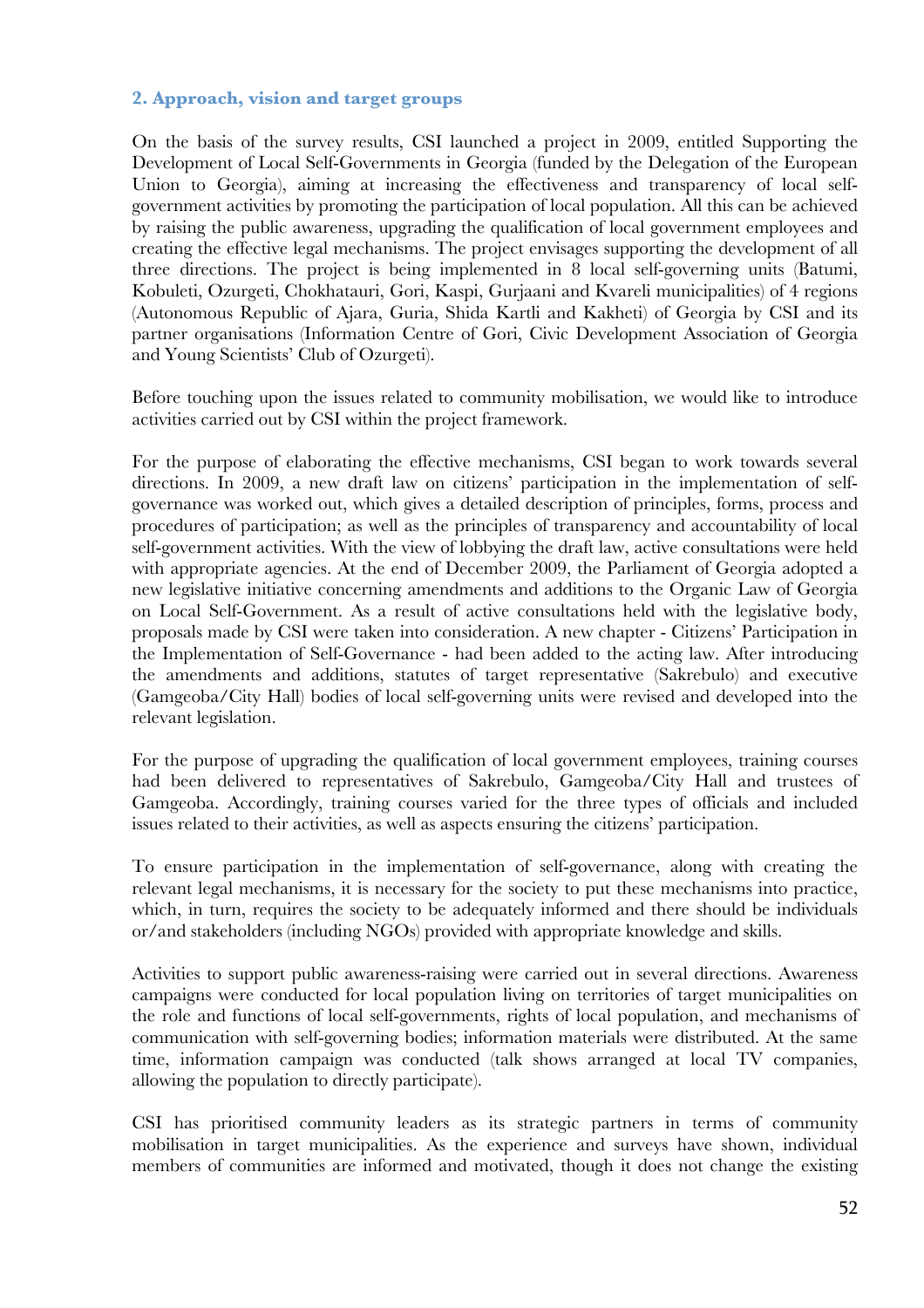situation regarding the citizens' participation in the implementation of self-governance. The project left open the possibility that a community leader would play its role during communication between the community and local self-government; and a leader's activities would be directed towards identification of existing problems and finding ways for their resolution, in cooperation with community members. Within the project framework, leaders had been selected by local population at village meetings (total of 151 leaders had been selected in target municipalities). Selection was based on two criteria: leaders should be community residents, being reputable, motivated and active members of community.

Selected leaders had been trained to acquire skills concerning identification of problems, finding ways for their resolution, community mobilisation, arrangement of awareness meetings, and communication with local self-governments. At the initial stage of the project, CSI staff actively assisted them regarding the issues related to communication/dialogue with local selfgovernments. One of the best examples is a public review of a local self-government's draft budget, organised by CSI and local self-government, attended by community leaders and local population. Participants became familiar with the draft budget and were allowed to submit initiatives and recommendations.

# **3. Experience**

#### **Positive experience**

Leaders had provided information about the budget to community members. Residents of village N proposed at the community meeting to build a playground, since the youth and children of the village had no recreation area; and at the same time the playground could be used by local public school students as well. Following the meeting, a community leader prepared an initiative, collected signatures and submitted them to local self-government body. The request had been satisfied and included in the local budget.

After cooperation, community leaders began independently to identify local problems and find ways for their resolution. Owing to joint efforts of leaders and community members, several topical issues had been solved, which can be considered as successful experience of community leaders and local population alike. What follows below is a couple of positive examples:

#### Example 1

At the community meeting (in village N), one of the problems identified by local population was connected to an open-air market located nearby a local public school. Local population believed that the market caused an obstruction, polluted the nearby territory, defaced visual appearance of the village and, most importantly, created an unhealthy educational environment for the public school students. A leader had prepared a joint statement of local population and public school representatives and submitted it to the local self-government. The leader had actively participated in decision-making process: several meetings had been held between the representatives of local community, public school, outdoor traders and local self-government bodies. Owing to the population's participation, local self-government had decided to prohibit the outdoor trading.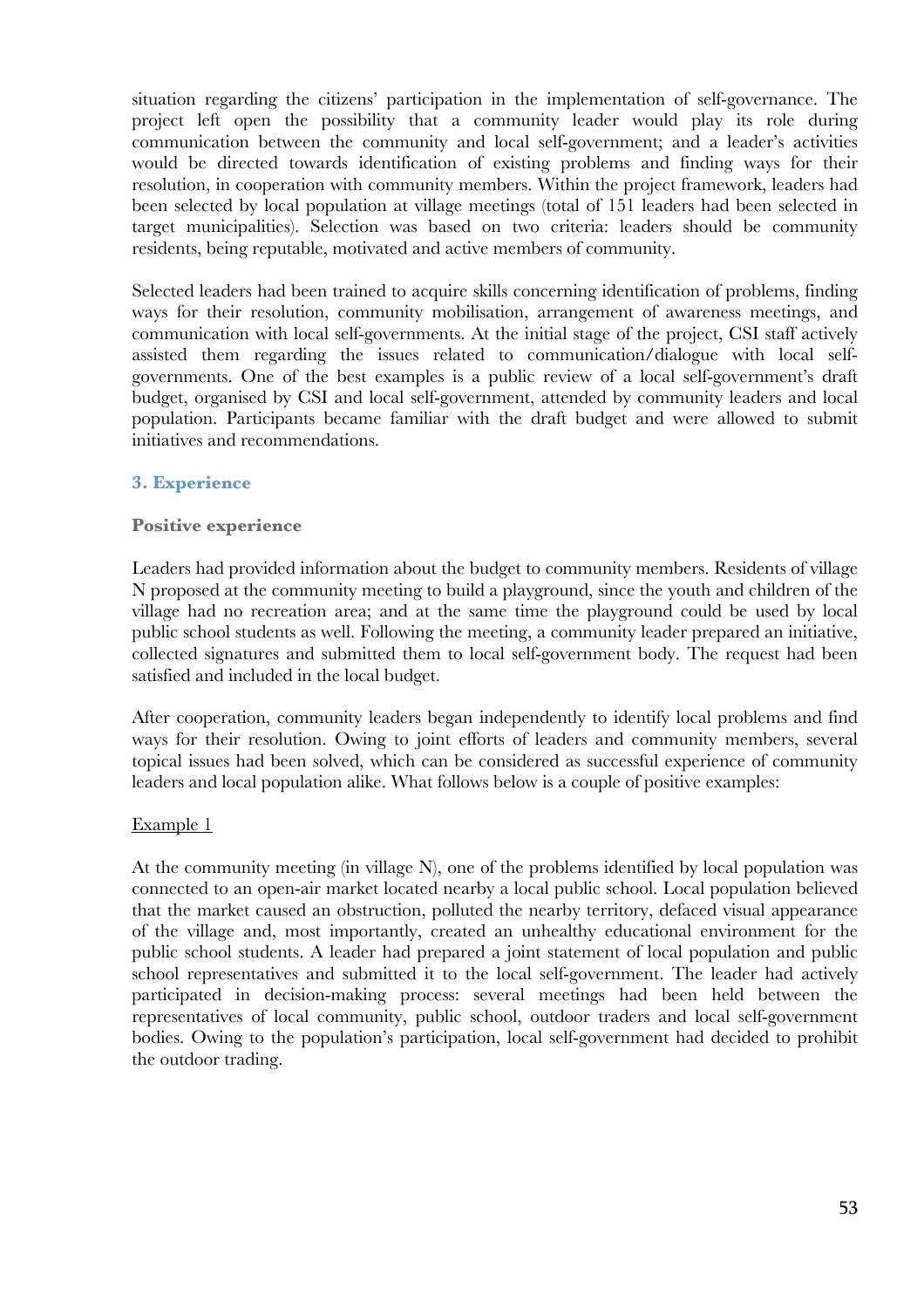The village had been facing the problem related to outdoor trading (open-air market) for many years, however the community was unable to get consolidated and actively involved. The leader managed to mobilise the community, lobby the issue and solve the problem.

#### Example 2

A transport related problem (non-existence of fixed route taxis) had been identified at meetings held in several communities. As a result, a public meeting attended by representatives of local self-government bodies, local population and a community leader was held. The leader provided information regarding the problem and ways of its resolution to relevant agencies and submitted a statement to the local self-government. Finally, the problem had been solved successfully.

#### **Negative experience**

Success of the method used by CSI while working with communities largely depends on a community leader. As mentioned above, the organisation had devoted much time to selection and re-training of leaders. Nevertheless, some leaders appeared unable to solve community problems independently, at the initial stage. Although they were aware of their own rights, leaders wanted CSI to participate in problem solving, since they believed it would increase their chances to succeed. Joint actions, in some cases, provide more opportunity for solving certain problems but in such instances leaders would become more dependent on the Institute.

At the initial stage, CSI had been providing information about Sakrebulo sessions, reviewing local budgets and other community related issues and, certainly, the leaders attended them to inform local population consequently. At a later stage, as mentioned in the above examples, the leaders began to work independently.

# **4. Conclusion**

Each example of successful problem solving promotes the increased participation of local population in the implementation of self-governance. Intervention of CSI in civic activities could not change the existing situation and, in our consideration, community participation in problem identification/solving remains a topical issue. Negative experience has shown that a long-term and intense work with communities is required in order to make them realise their capability of addressing their own problems independently. We believe that each case of success serves as an example for other self-governing units and communities. Aim of the project is to promote creation of successful precedents, which would play a role of multipliers within and beyond the target regions.

> *Prepared by:* Irakli Ananidze and Natia Apkhazava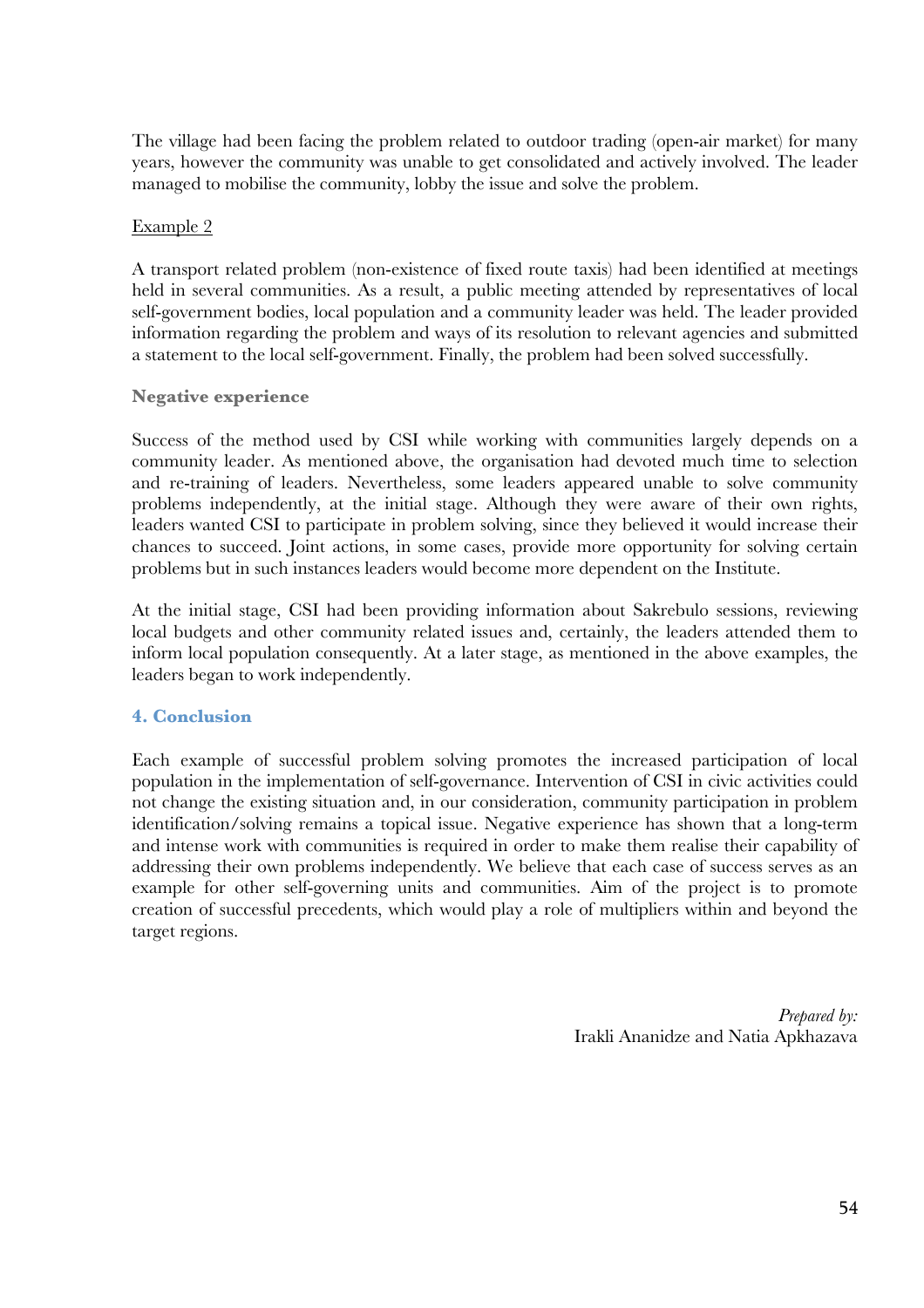#### **Community Development**

#### **IDP Women Association "Tankhmoba"**

#### **1. Preface**

IDP Women Association "Tankhmoba"3 has been functioning since 1994 as a group, which was registered later in 1996 with the Ministry of Justice of Georgia, as a non-governmental organisation.

The Association strives to build a democratic and peaceful society, which would provide equal opportunities to IDP women in political, social and economic spheres; it supports better education, economic situation and healthcare for internally displaced persons and other minority groups, with particular emphasis on women and youth.

Basic directions of the organisation's activities are non-formal education of women and youth; peace-building; psychological rehabilitation programmes; support of economic and educational initiatives of women; advocacy of problems faced by IDPs; protection of IDP rights; establishment of gender equality; regional cooperation; social surveys; public opinion polls; raising awareness of target groups. All these activities are planned and implemented with direct participation of target groups.

The Association has its branches in Gori (Shida Kartli region), Tskaltubo (Imereti region) and Zugdidi (Samegrelo region). Centres for community integration are open in Niqozi, Ergneti, Gardabani and Borjomi.

The Association works with IDPs from Abkhazia and Tskhinvali region, as well as victims of the August 2008 war.

The Association works in quite different contexts: with IDPs in Tskaltubo, Borjomi and Gori, where the displaced persons have been living in compact settlements (old administrative buildings, majority of which is damaged and unfit for habitation) for 17 years now; in new settlements and border villages (Niqozi, Ergneti), inhabited by victims of the August 2008 war, where human security and income generation are the main problems. Different situations require different approaches.

The present article deals with activities carried out by our organisation with the purpose of community development, including barriers we had to overcome and results achieved.

#### **2. Approach, target groups and vision.**

There are various definitions of community development. The following one is the most acceptable for our organisation: community development requires that community members acquire additional skills, become more active and mobilise their internal capabilities in order to increase community participation in solving their own problems, decision-making and cooperation with various agencies for achieving positive changes within communities.

 $\overline{a}$ 

<sup>3</sup> Consent *(in Georgian)*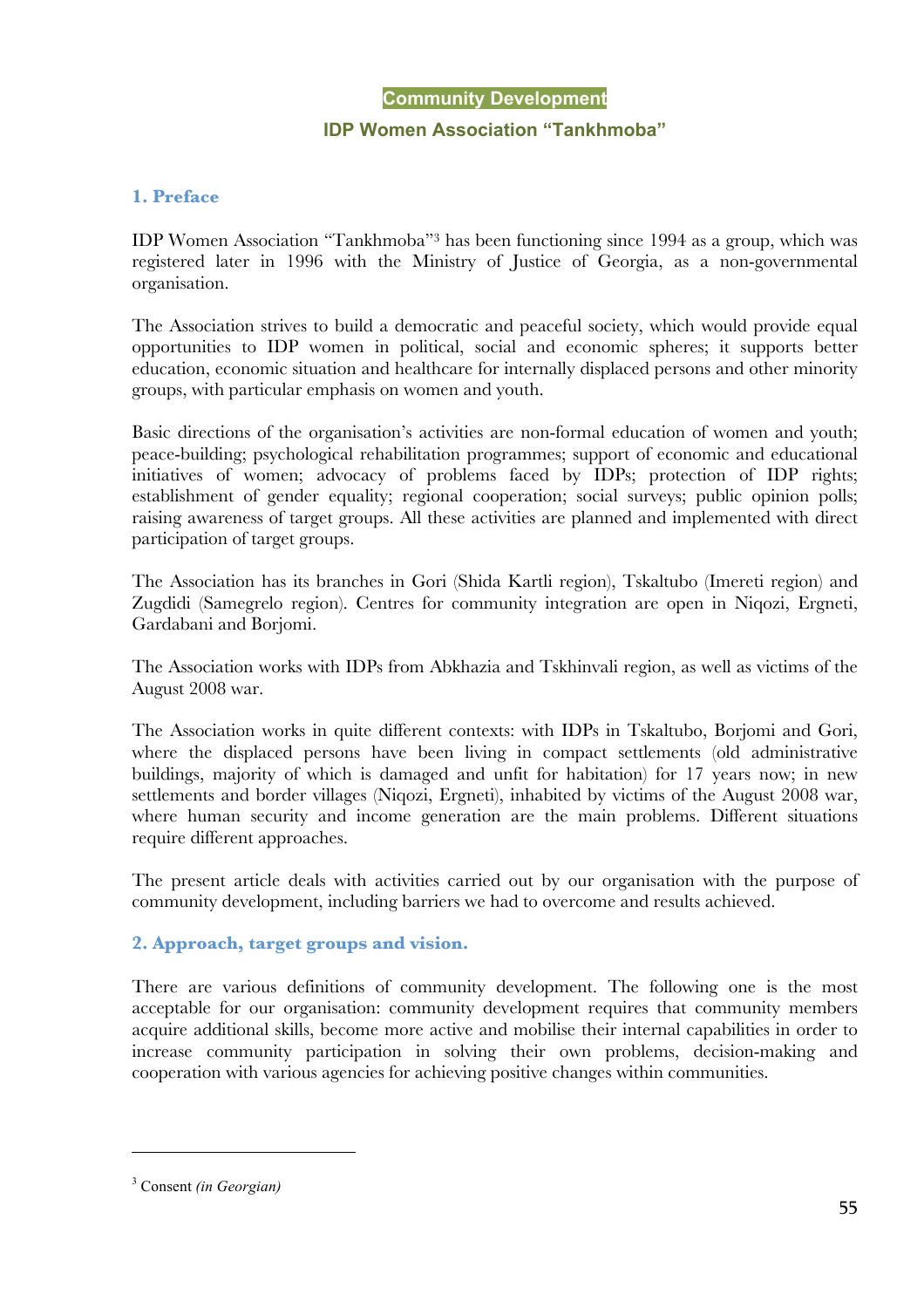Community mobilisation and active involvement was achieved only after we realised that individual problems couldn't be solved unless they correspond to the context of community needs. The Association, initially targeting at peacekeeping activities, had been putting more emphasis on certain projects and directions rather than working with communities generally.

Community development became topical for the first time when the Association launched a oneyear education project in one of the communities.

The Association began its work with the community in 2003, where it proposed a plan for establishing a psycho-rehabilitation centre for children and adolescents. The project had envisaged education and psychological rehabilitation courses to persons of school age (5 compact settlements) and local children, provided by teachers from local community.

At the initial stage it appeared that, contrary to the expectations, adults had been reluctant to participate in the process. It was decided to use other methods to ensure their involvement, such as communication with community members with the view to awareness rising and promotion of active citizenship.

Currently, the Association uses community mobilisation instrument in various projects, basically while working in compact and new settlements of IDPs.

The Association uses several approaches during community mobilisation: strengthening the capability of community members (basically women) and community capacity development. By combining these approaches, the Association tried to activate internal resources of communities and thus achieve the desired goals.

In IDP communities, particular attention is paid to women and youth, as non-formal or potential leaders.

Each target group has its own peculiarity and unique problems. Victims of conflicts taken place in the 1990's suffer from problems related to accommodation and employment. Integration difficulties in this target group are conditioned by socio-economic situation and unavailability of start-up financial resources. People know one another very well in such communities and they are aware of own strengths and weaknesses, however they hardly believe in positive changes and are often hopeless and disappointed.

In case of intervention into such communities, the Association tries to use approaches, which would bring self-esteem and self-confidence back to community members.

In IDP settlements, built as a result of the August 2008 war, the Association began to work in two directions: distribution of humanitarian aid and psychological support for children and women. Basically, these settlements are inhabited by IDPs from several villages of Tskhinvali region. For instance, population of 7 villages is accommodated in one building in Gardabani, and 86 families from 14 different villages are accommodated together in Skra. In such cases, from the beginning, the main emphasis had to be put on integration (establishment of communication among IDPs, as well as with host society) and, at a later stage, on community development.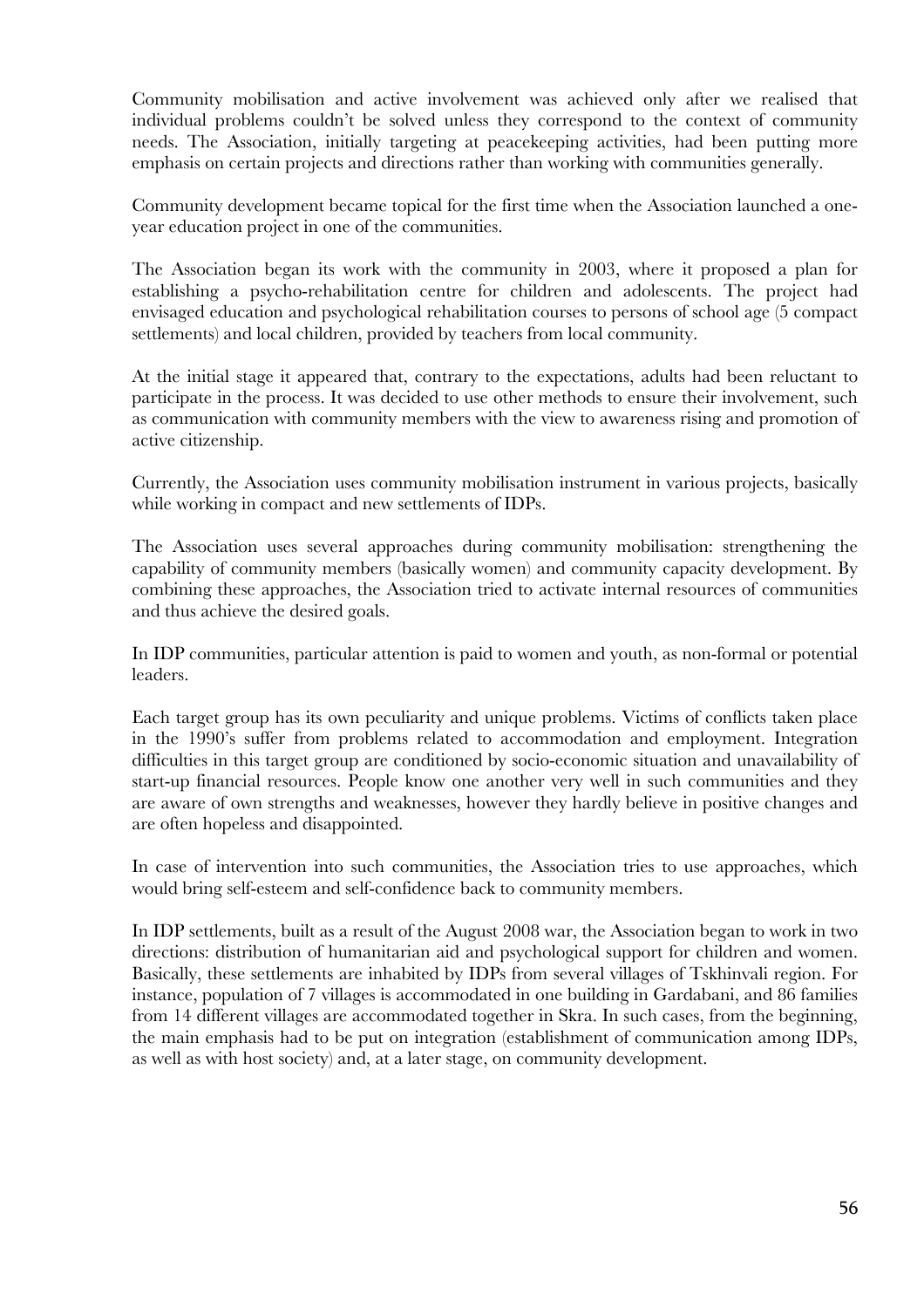Workflow of working with communities:

- Selection of a community;
- Awareness meeting;
- Formation of an action group;
- Development of women's and youth's capabilities;
- Establishment of communication and holding regular consultations with local government bodies (regional representatives of the Ministry of Internally Displaced Persons from the Occupied Territories, Accommodation and Refugees of Georgia, local self-government, etc.);
- Strengthening of action groups (training and consultancy);
- Elaboration of action plans by action groups with direct community participation;
- Equipment and financial support (public utilities, the Internet, etc.) of community (integration) centres;
- Monitoring and evaluation (local population survey).

# **Vision**

Main goal of the Association is to ensure that communities, as a result of cooperation, are capable of analysing their own needs and problems independently, are able to work out and implement the problem solving plans.

# **3. Experience**

# **3.1. Positive experience**

# **3.1.1. Community N (since 2002)**

This community, like the majority of IDPs living in compact settlements, has a pained reaction to ignorance of their problems by government bodies.

Our intervention into the community was aimed to support them in changing the existing negative situation. The support implied, above all, the influence over the community members, by means of our approach and capacity. Our efforts were targeted to change their attitude from "nobody needs or cares about us" to "we must achieve a desired condition".

A meeting had been held to provide information about the Association's plans regarding the work with children. The community had welcomed our proposal, since the education of children was quite important to them.

The organisation began to work with children of pre-school (5-6 year olds) and school age, represented by IDPs accommodated in 4 different compact settlements, as well as non-IDPs from nearby residential buildings. The work is implemented in several directions: English and Russian language courses; dance, drawing, knitting and embroidery classes (currently dance and drawing classes are temporarily suspended) provided by teachers from IDP community.

During the first years, a psychologist had been visiting the community from Tbilisi to work with children.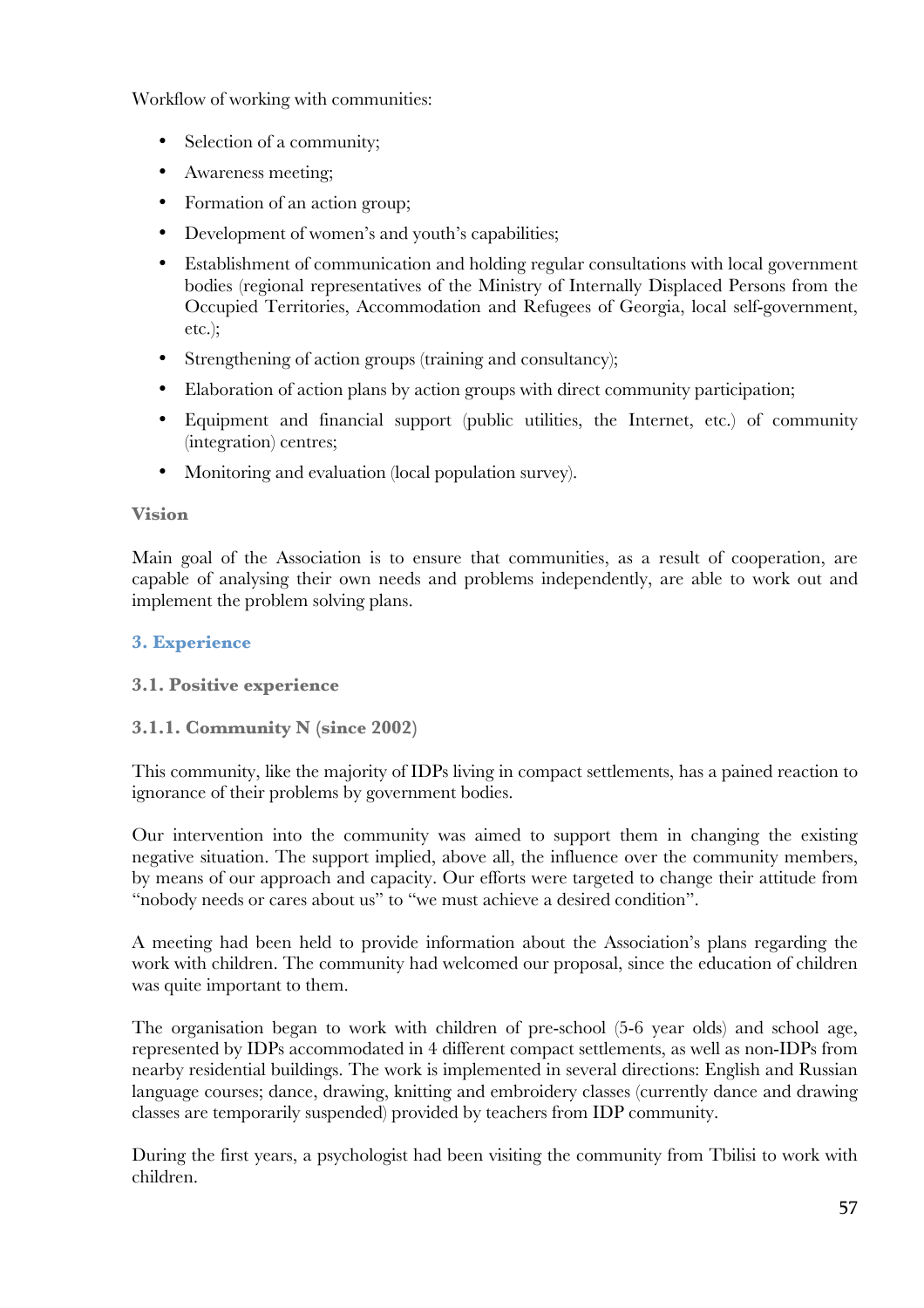The project envisages psychological rehabilitation of children and their integration into society.

We had expected that parents would express interest and propose their own initiatives for local problem solving. However, that did not happen, since they thought the assistance was intended for children and they were satisfied. To improve living conditions in the community, it is necessary for government bodies to realise and understand the existing problems and take action for their resolution. But the community members thought they were unable to affect the process.

We began to work with children's parents, asking them several question, such as how did they come to the settlement? What was their occupation before becoming IDPs? What is their current occupation? How do they see the future of their children? During the interviews, we told them our stories, being IDPs ourselves, and in the end they became more open, discussing the existing problems.

The main problem of IDPs was unemployment.

Since the Association's work within the community was basically oriented to children's education, we found a way to involve mothers in the process: we offered them to hold a baking contest and the idea was welcomed with delight. A lot of women participated in the contest. Ten winners had been awarded gas ovens. The contest requirement was to provide children at courses/classes with pastry during a period of one year. Parents and teachers made a duty list, which facilitated the development of planning skills. The contest and ensuing activities increased the interest within community towards the project and served as a basis for trust-based relationships. The IDPs became gradually motivated and approached us with proposals repeatedly.

Working with children after completion of the project showed the significance of using own resources within community. Training courses/classes are provided to children on a voluntary basis. The result had an effect on children, who improved their academic performance and became actively involved in community events (concerts, exhibitions, sport competitions, etc.).

Later, the IDPs expressed the wish to start a small business. A training course on preparation of business plans and tax code of Georgia were provided to the interested persons. The best business plans were funded from the Association project. Some projects aimed at supporting the individual businesses and the others served the community interests (repair of water supply system; rehabilitation of a swimming pool on the territory of settlement; etc.).

These activities helped the community members to strengthen belief that their participation is essential to positively change the existing situation.

The community gradually began to propose various initiatives and asked us for advices in terms of planning and ways of implementation.

The main problems are related to water/power supply and renovation of buildings and the community actively participates in problem solving, sending statements to relevant agencies, communicating with local self-government bodies and regional representatives of the Ministry of Internally Displaced Persons from the Occupied Territories, Accommodation and Refugees, which results in temporary resolution to the aforementioned problems.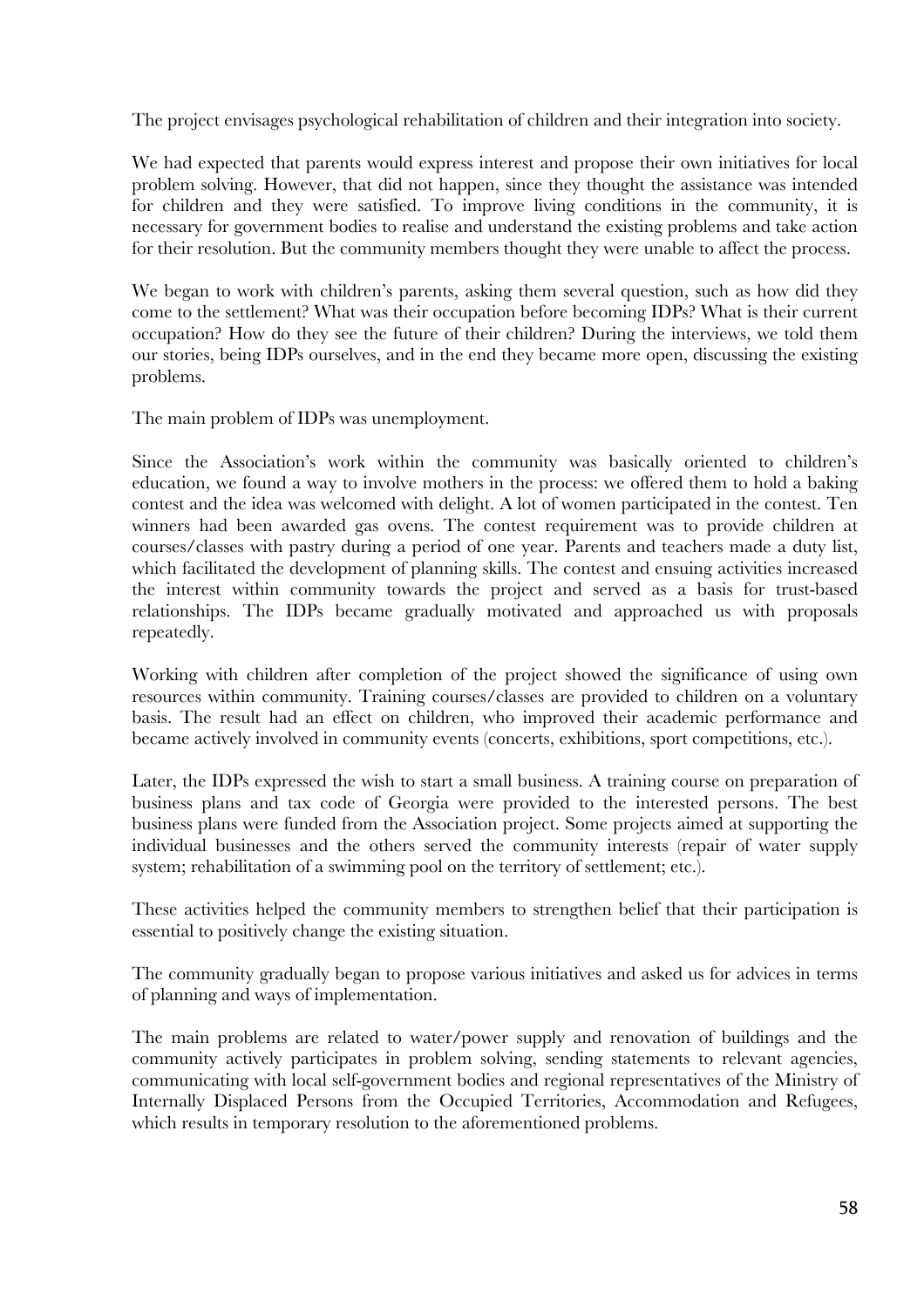Initiation of works and supervision is performed by action group, which had been provided training courses to acquire skills of problem identification and advocacy. The action group works on behalf of the community and relies on local human resources.

During the August 2008 war, the IDPs were forced to leave their compact settlements. For several weeks they lived in various temporary shelters in Tbilisi. As a result, feeling of insecurity deepened among the community members. However, the action group has been working actively; they even managed to attract the interest of the World Bank project. It has to be noted that a proposal of the youth action group has been selected for the project among numerous initiatives.

The community had realised that for achieving the desired goal it is essential to ensure active community participation in problem identification, advocacy and protection of own rights.

# Community N

It is a community of internally displaced persons living in a remote area. The community had a problem related to power supply for years. The Association assisted several young members to regularly participate in sessions held by the commission for multicultural dialogue under the Association, where similar problems were discussed with government representatives.

The youth were given the opportunity to acquire appropriate knowledge and get familiarised with advocacy methods. Soon they established an action group, comprised of people of different ages, who began to meet with local administration and power company on a regular basis. It has to be noted that the community members agreed to establish a schedule for the purpose of energy-saving. Each family living in compact settlements gets 100 kW of electrical power monthly per family member free of charge. In wintertime, 100kW was not enough and, accordingly, the IDPs consumed more power, thus accumulating debts that they were unable to pay off. As a result, the IDPs had the power cut. The action group managed to establish control over power consumption in the community. Saving energy in summertime enabled them to use additional reserve in winter.

Such a result increased the community's self-confidence. The action group continued its work: computer courses and first aid were provided on a voluntary basis. By the time the community found a donor organisation (the World Bank project), the action group had an authority to choose priority, acceptable for all community members, through community mobilisation. In 2010, the action group registered as a community NGO and currently is capable of implementing the prioritised project independently.

#### **3.2. Negative experience**

#### Community X (since 2008)

Following the August 2008 war, the Association had been implementing a humanitarian aid programme to provide food products and articles of daily necessity.

The organisation's volunteers had been working on psychological rehabilitation of children and women. Situation in the community was critical. Despite living in the unstable region for years, disaster of war appeared absolutely unexpected. People had been searching for lost family members, relatives and friends. Everyone was confused and shocked. The situation was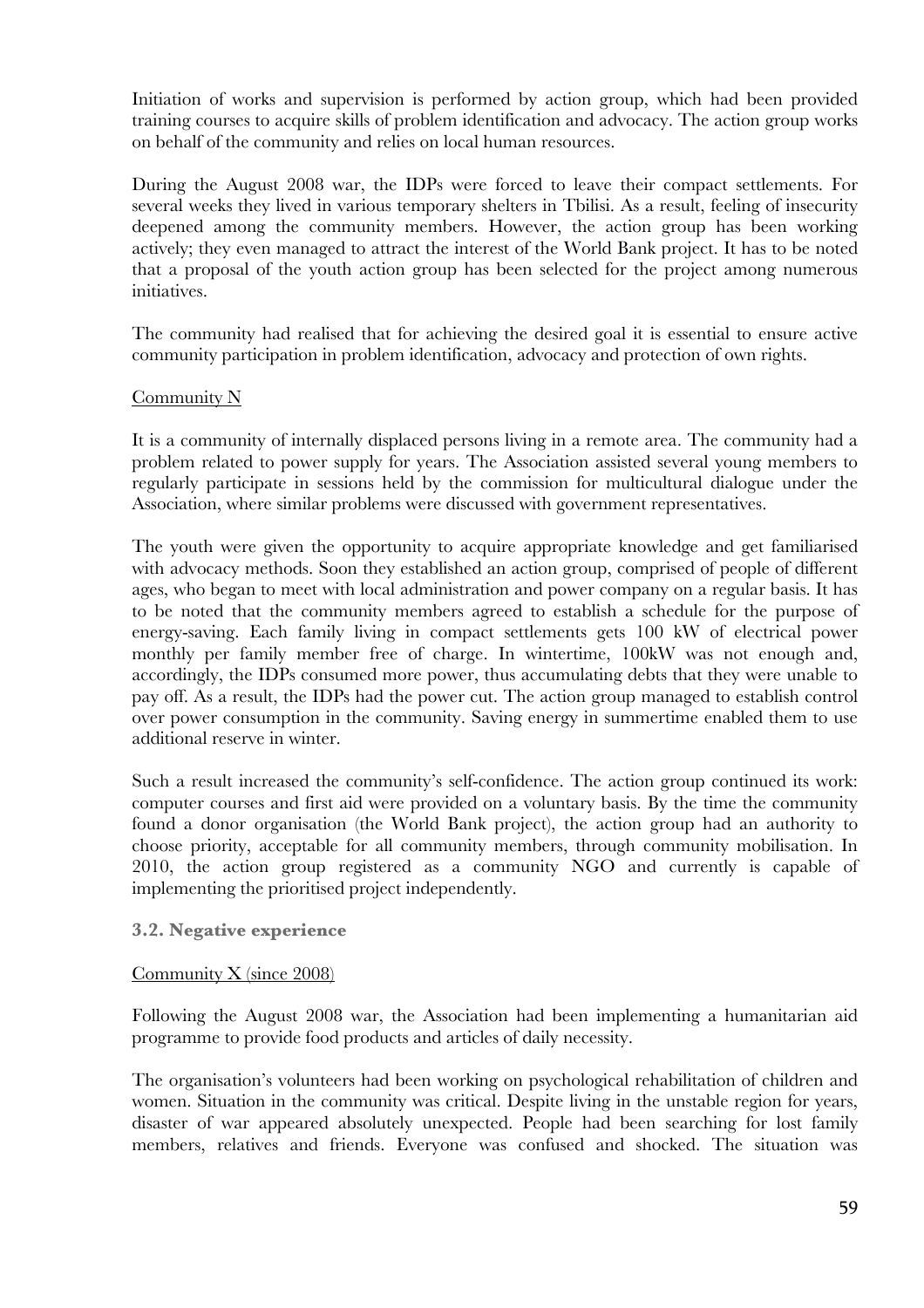aggravated by peculiarity of environment: language spoken by local population is unfamiliar; customs and even climate are quite different.

We had an immense desire to help them and share our personal experience with the people in distress.

During conversations, we received one message: "Bring us back home! That is the reason behind all problems".

Majority of people had information about the condition of their homes.

At the meeting held in the dwelling place of an IDP, all members expressed a wish to allocate a space for the community meetings. As a result of big efforts, a room was found and renovated in the settlement.

Community meetings, discussions and training were provided regularly in the room. It appeared that new IDPs had different problems: several households were accommodated in renovated rooms without toilets. All efforts were directed to change their accommodations. Other members of the community did not name any other priorities. The Association had less chances in this regard. Our organisation focused more on education programmes for the community, since it was necessary to increase the level of education among the IDPs.

We had expected that the community meeting room would enable the IDPs to analyse their situation, understand the reality in which they found themselves and identify their needs. However, there had been no initiatives coming from the community.

Training courses were provided to the community on the following: the essence of community and community mobilisation; team work; civil society and civil initiatives; volunteering; advocacy; leadership; rights of women and IDPs; ways to achieve self-sufficiency. The community youth participated in a special training on how to introduce oneself efficiently. Methods having successful outcomes in other communities appeared ineffective for IDPs. The community responded to certain initiatives but was basically passive. For example, the youth expressed the need for computer courses, since computer illiteracy created barriers while studying at school and higher education institutions. As a result, the Association purchased personal computers for the community room and launched computer courses, employing two computer literate community members. However, the community did not appear enthusiastic about the initiative. We found out that other computer training course programme was started in the town. The Association believed that it would be significant for the IDPs, like with other communities, to have the opportunity of acquiring computer skills in their own building. Although, they preferred courses provided at a higher professional level.

Women showed more interest regarding the knitting and sewing classes. Basically, all initiatives were connected to income generation opportunities. The Association helped women to arrange a sale of work. Later, a group of women conducted a market research and decided to establish a workshop, aimed at sewing of linen and dance uniforms for children. Currently, the group is in the process of self-organisation and it is difficult to forecast whether the initiative proves to be successful.

In our consideration, failure connected to the work with the youth is conditioned by frequent change of place of their residence (due to severe living conditions they tend to stay with their relatives for months) and disinterest in their community development. On the other hand,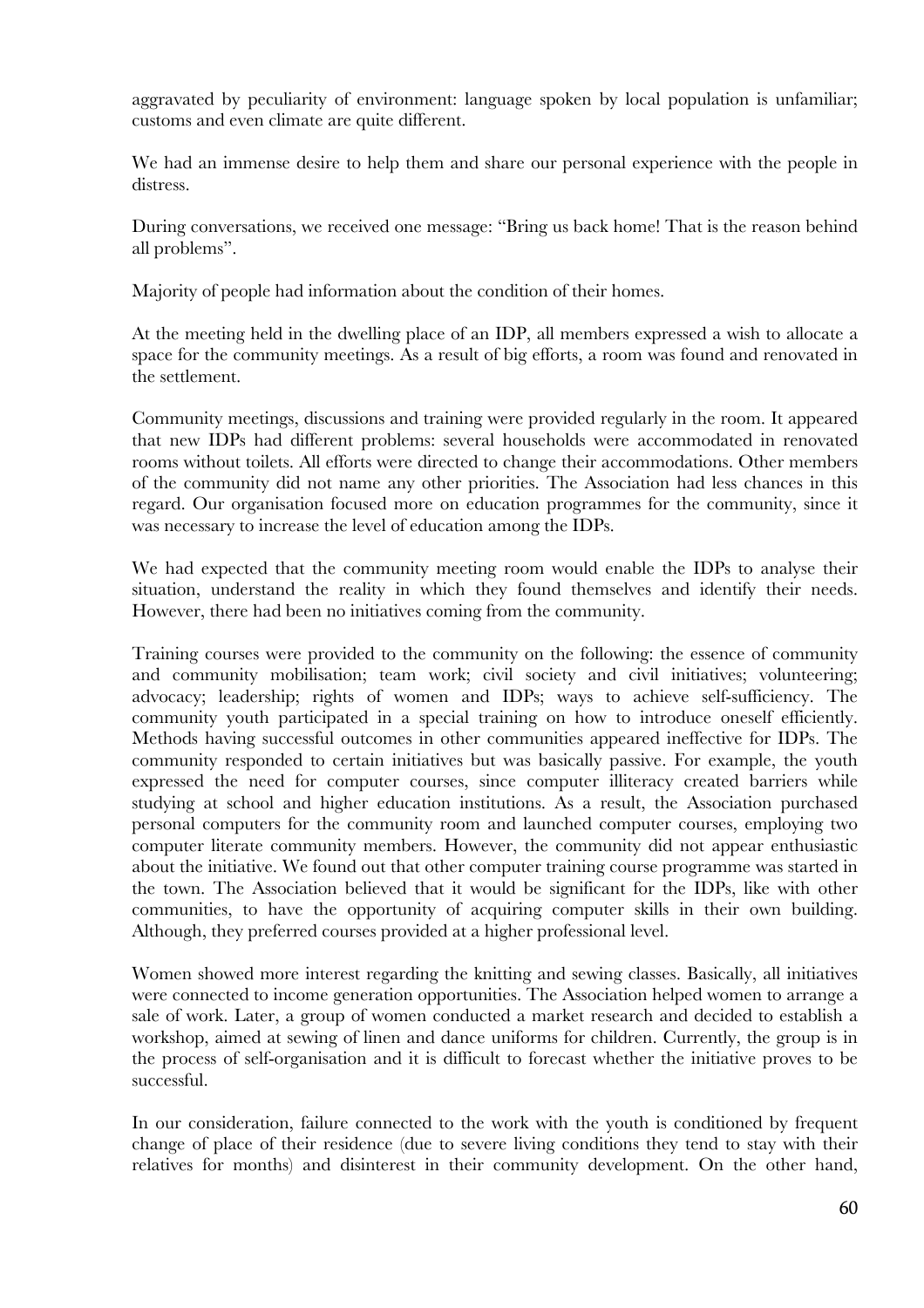national and international humanitarian aid programmes targeted at conflict victims did not meet their primary needs. There had been numerous concerns about the sameness of food products, which could not be changed because the programme complied with the life-saving standards. The experience has shown that provision of essential living conditions to IDPs caused incorrect perception of reality and excessive expectations towards programmes carried out during emergency situations, which resulted in inertness, aloofness and unsociability.

On the other hand, the Association failed to plan appropriately, not taking into consideration the availability of other resource in the town.

It has to be noted that the community comprises IDPs from 7 different villages, having a problem of communication with one another.

The Association considers that nowadays, when the aid programmes are already discontinued, the IDPs will assess their problems correctly and face the reality: children are about to graduate from schools and they need a higher level of education in order to pass the unified entry examinations. Their economic situation will depend on their ability of self-realisation and commitment. The Association believes that this fact might promote mobilisation and active involvement of the community members. Our organisation will continue working with the community and try to facilitate in acquiring new skills. We hope that reconsideration of the current situation will help the community become more active.

# **4. Conclusion**

The Association's experience allows us to make the following conclusions:

- Community mobilisation cannot be a one-time action. Development of selfconfidence and capabilities is a time-consuming process;
- In case of IDP communities, one of the emphases should be put on establishing communication with local community and local self-government. It is considered that only the Ministry of Internally Displaced Persons from the Occupied Territories, Accommodation and Refugees is responsible for IDPs, and local self-governments pay less attention to their problems. In fact, IDPs should be regarded as local residents, similar to local communities. It is necessary to eliminate this stereotype and establish communication between IDP communities and local self-governments;
- For community development, it is significant to identify and support personal growth of a non-formal leader;
- Raising level of education is a prerequisite of community development;
- Programmes targeted at children and other important groups may become an impetus to promote activities within communities;
- Role of women in community development is universally recognised. It is necessary to support their self-organisation and provide all required resources;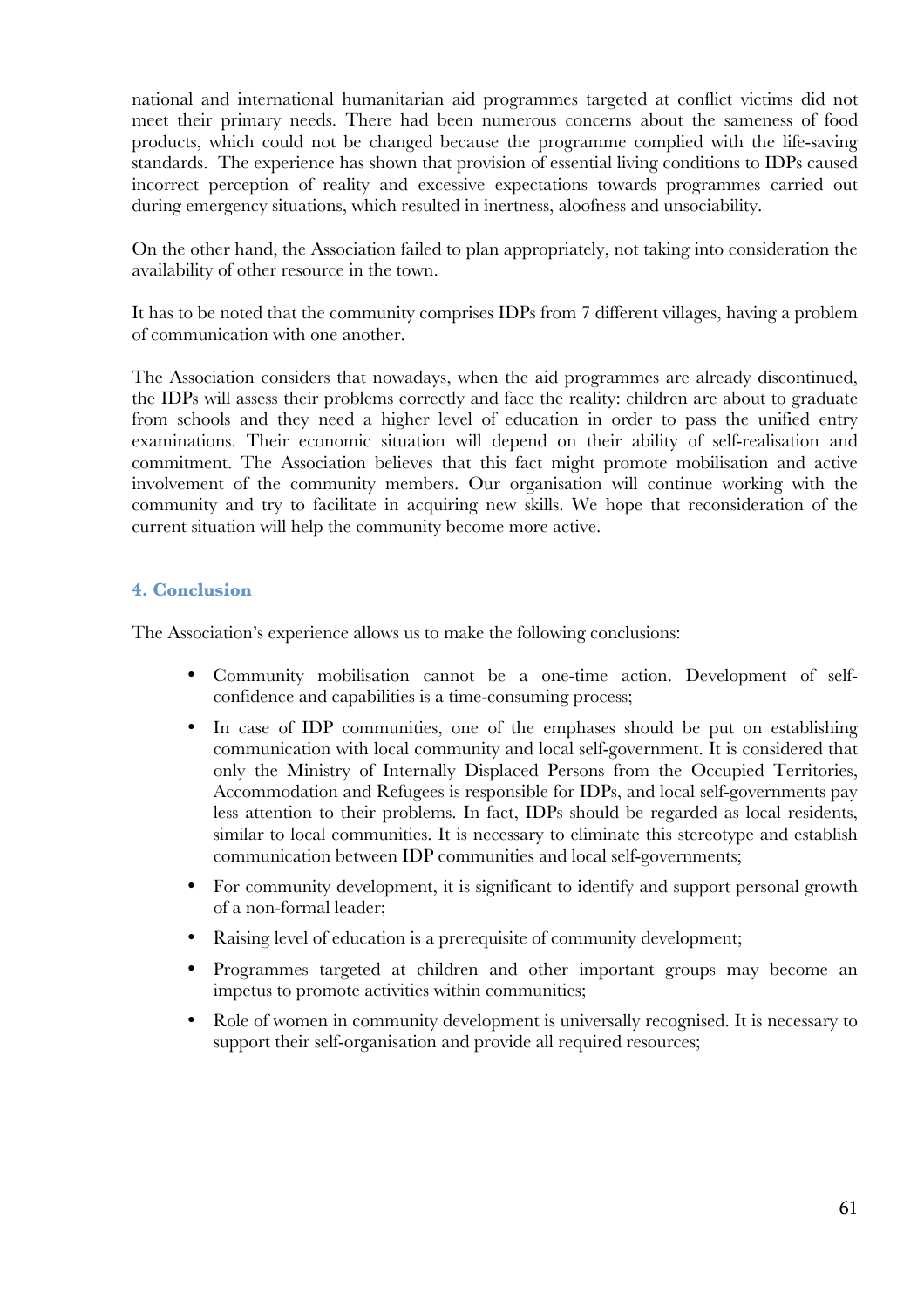• Proceeding from peculiarity of IDP communities, process of their development is time-consuming, since the IDPs regard themselves as temporary residents; in many cases they are forced to live in a twofold condition: on the one hand, they hope to return to their native homes and, on the other hand, although they understand the necessity to settle down in current accommodations, the word "integration" still frightens them. Therefore, all projects should include psycho-social rehabilitation and support component.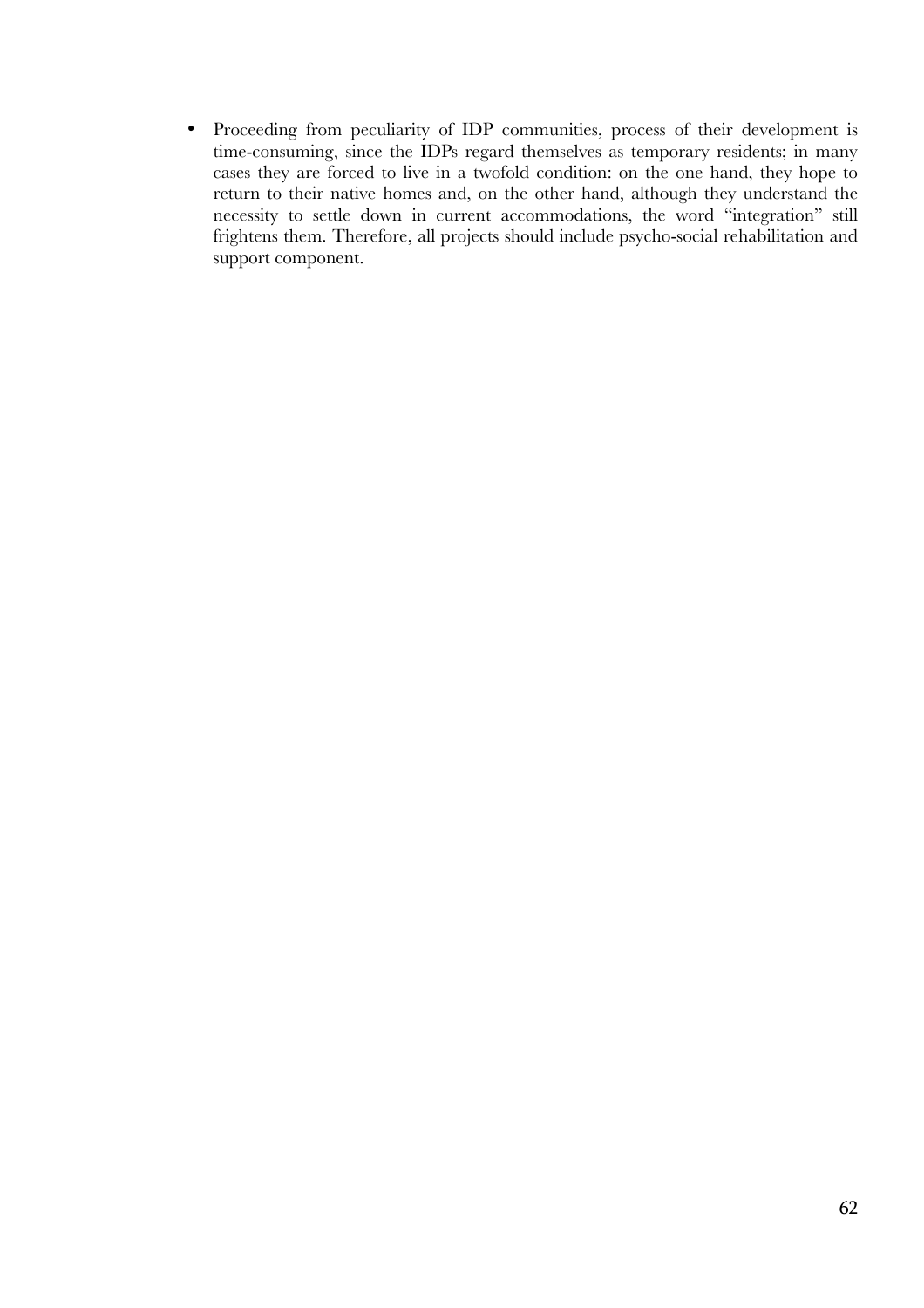# **Community Development - First Steps of RHEA RHEA Union**

# **1. Preface**

RHEA Union recently began to implement its regional activities aiming at support of community-based social services provided to adolescents and youth with special development needs. However, we decided to share our experience with those working on community development, since the distinguishing features of our work require slightly different approaches.

It is commonly known that one of the most important instruments of community development is community mobilisation, whose success largely depends on the ability of a community development oriented organisation to identify prioritised problems in a timely manner, at the initial stage of work. In this process, technique of facilitation is crucial, which completely excludes the influence on the community by any means of manipulation, imposing external ideas, even though they may be beneficial to the community. Otherwise, the failure is inevitable, which may occur at any stage of working with communities.

It is hardly conceivable that at the initial community meetings, while elaborating the action plans, out of several prioritised needs (which are difficult to be merged due to their multitude and insufficient funding), communities emphasise the necessity of creating social services targeted only at minority/marginalised groups. Introduction of services aimed at persons with special development needs is hindered, since there is no tradition of similar services in the country. On the other hand, ability to organise social services for people with special needs is an indicator of strong and healthy communities. Accordingly, activities directed towards establishment of such services are important as they support community development in general.

Therefore, our experience gained as a result of activities related to introduction of communitybased social services aimed at persons with disabilities living in ethnically and religiously diverse environment may attract the interest of all stakeholders.

Women's Union RHEA was registered in 2001 as a non-governmental organisation, combining people of various professions: psychologists, physicians, pedagogues, artists, biologists, musicians, foreign language specialists, etc.

It has to be noted that part of RHEA members had an experience of working with international NGOs, including community mobilisation related projects. At a later stage, parents of children with disabilities joined the Union, and their active participation strengthened our efforts to engage more parents in the process.

Since 2002, our organisation has been providing assistance to disadvantaged children/adolescents with special development needs and their mothers. In those times, level of unemployment was extremely high and the country faced problems related to power and gas supply (creating severe living conditions to vulnerable families of children with disabilities); social security system was completely degraded; there were no state-funded social programmes, inclusive education programmes or special infrastructure to protect the interests of persons with disabilities. Only certain NGOs funded by international donor organisation implemented psycho-social rehabilitation projects targeted at disabled persons, whose majority shut themselves into their houses.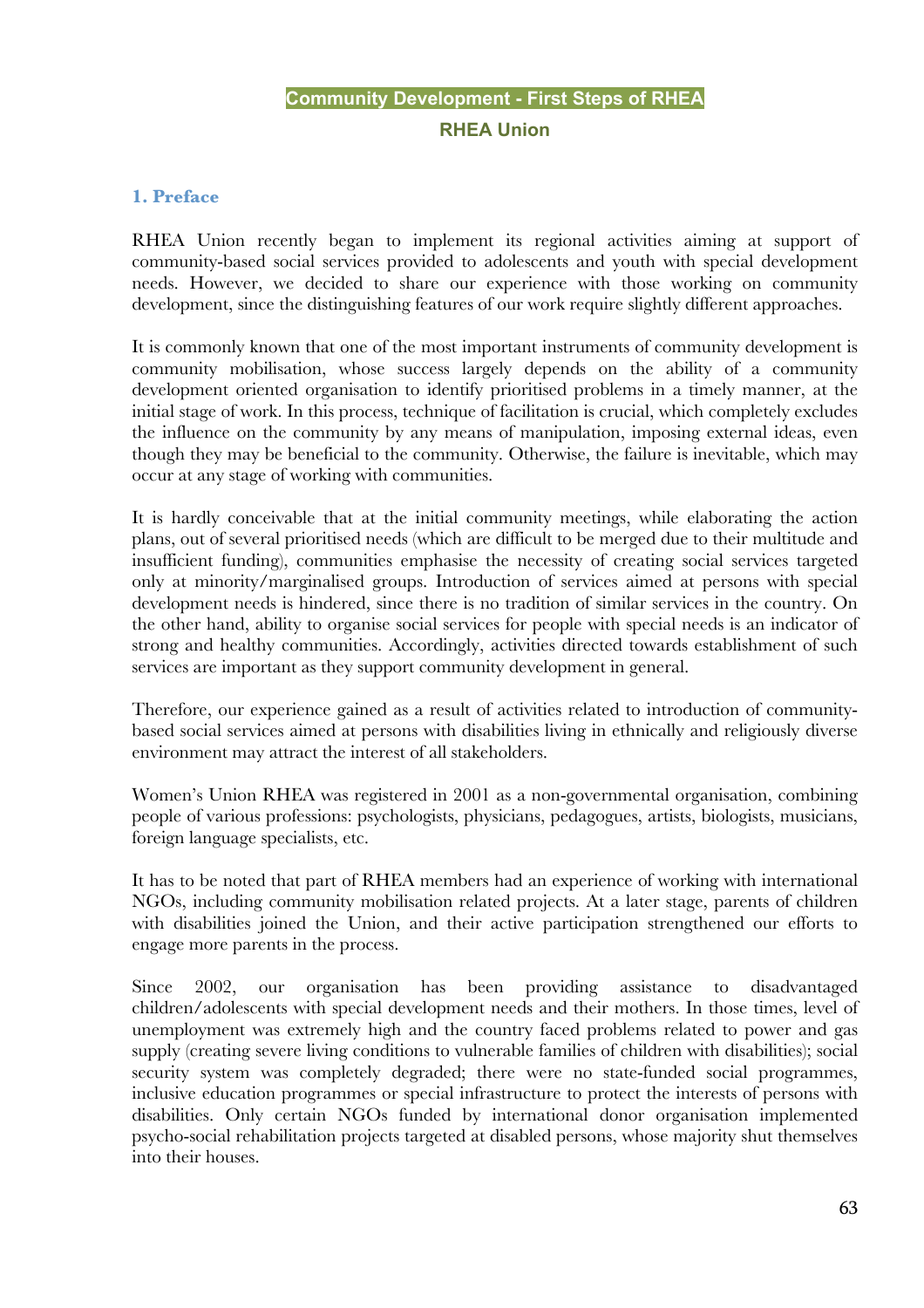At the initial stage (2002-2005), the Union had been working entirely on a voluntary basis and its activities had been carried out according to the action plan elaborated in cooperation with German partners - action group "Menschen in Not" (People in Need) comprised of church parish of the town of Dohna. Initially, we began to provide disabled children with wheelchairs (shortage of wheelchairs created insuperable barriers to children and their parents), which were refurbished and adjusted by Doha parish to individual needs of each adolescent. In 2002-2005, about 50 children and adolescents were provided with wheelchairs, living in Tbilisi and Lagodekhi. In that period, in cooperation with "Menschen in Not (supported by the Robert Bosch Foundation) and with participation of German experts, we began to conduct various seminars, targeted at parents of disabled children, psychologists and social workers.

It can be stated that first efficient assistance provided to children with disabilities during the period of voluntary activities came from the bosom of the German community, which served as a significant start-up support, as well as a brilliant practical example.

# **2. Approach, vision and target group**

Mission of the Women's Union RHEA is to support broad integration of adolescents and youth with special needs into society through development of effective psycho-social rehabilitation model and institutional establishment. RHEA also aims at raising awareness of different strata of society on the issues related to integration of the disabled persons. To achieve this mission, RHEA implements its activities at different levels:

- Develops and provides services to persons with disabilities and their parents;
- Supports institutionalisation of social services through creation of relevant resources in Tbilisi and multiethnic regions;
- In cooperation with other parties, within coalitions (Intersectoral Coalition, Coalition for Independent Life), participates in lobbying and advocacy in order to ensure protection of rights and interests of disabled persons at political level and development of integrationoriented civic attitude.

While implementing activities in Tbilisi and regions, we actively cooperated with parents of disabled persons, trying to mobilise and get them involved in protection of interests of persons with disabilities. The organisation carries out educational activities as well, including seminars and workshops conducted by our specialists/trainers for parents, senior pupils, pedagogues and social workers on common problems related to disabilities, legal issues, principles of medical pedagogy and multidisciplinary approaches, which represent a basic methodology in the process of psycho-social rehabilitation.

RHEA members and its associates believe that an attitude towards persons with disabilities is an indicator of level of societal morality (social sanity).

Basic approach of our activities can be described as follows: "each person, to whom our efforts are directed, is a subject and object of development".

It is understood that development of social services in communities entails significant improvement of living conditions of various groups of people and supports inculcation of social values and behaviour among community members.

Various types of community-based services (cultural-educational community centres, youth centres, food service for the vulnerable elderly, employment and professional orientation services,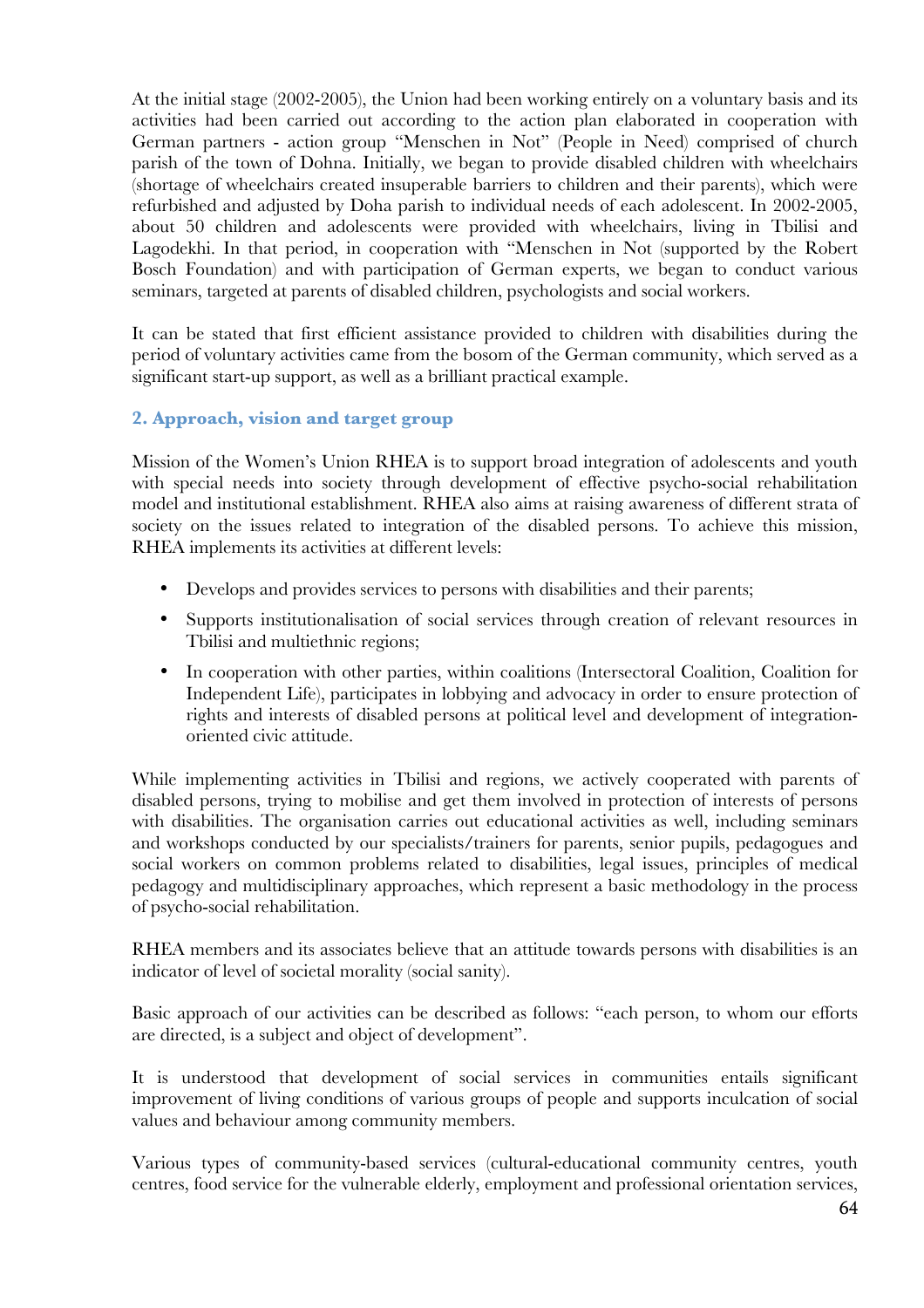consultancy centres, etc.) encompass a wide array of interests of beneficiaries and, accordingly, give more chances for broader participation of communities. However, all those familiar with community mobilisation, are aware that this process is rather time-consuming.

While establishing an integration centre for persons with special development needs, we do not aim at mobilisation of community at large. Our activities are rather directed towards encouragement and strengthening of individual groups. Particular attention is paid to preliminary period. First of all, lists of persons with special needs are revised (executive bodies of the self-governing units have only pension related general and, in some cases, inaccurate data). At a later stage, along with assessment of needs of disabled persons and their parents, we attempt to define the following:

- Level of motivation among parents to cooperate with us in order to acquire essential skills for helping their children and protecting their rights;
- Availability of human resource locally, interested in acquiring new knowledge in order to continue working with disabled persons on a regular basis;
- Opinion/position of potential supporters (local self-government, the clergy, school teachers, NGOs, business sector representatives, etc.) on launching community-based services.

In case a target district meets the above-listed criteria, after introduction of project goals and action plans at community meetings organised with the assistance of a local self-government, the organisation begins to implement activities in the form of the so-called pointed intervention.

Our basic target groups are: local adolescents (13-17 year olds) with special development needs and their parents, belonging to different ethnic or religious groups. We strive to motivate and strengthen the groups, for whom the similar services are of vital importance, as well as persons open to positive changes and new thinking - adolescents and youth. We support them to acquire relevant knowledge to advocate for rights and needs of disabled persons. The organisation selects and trains the centre's staff (parents of the disabled persons are prioritised). From the beginning, special attention is paid to attracting support of persons and institutions, enjoying high repatriation locally, such as representatives of local eparchies, pedagogues, businessmen, etc. Furthermore, the following circumstance shall be taken into account: since our activities are basically carried out in ethnically and religiously diverse environments, principles of openness and equality, established in the centre, should be clearly declared right from the start and constantly monitored in the future. At a later stage, involvement of community members in the life of integration centre begins. Joint events are organised in order to support social inclusion of disabled adolescents. Performances and exhibitions aim at actualisation of capabilities of disabled adolescents and their peer fellow villagers alike. Local youth organise advocacy and charity campaigns. Gradually, village residents become the centre supporters, rather than outside observers, with a deepened sense of solidarity and more actively participate in the centre's activities.

As for the cooperation with local self-governments, it has a crucial importance for feasibility of social services introduced by our organisation. Underdeveloped mountainous districts, where our organisation's activities are carried, have no big budgets, which are intended for more "traditional" costs. Therefore, chances are high that after completion of our pilot projects, local decision-makers would refuse to allocate funds for centres targeted at small, allegedly "less important" groups of beneficiaries. That is why it is essential for local parents and youth to acquire advocacy skills. Besides, in terms of cooperation with local self-governments, we have elaborated an extremely cost-efficient model for initiating a new type of community-based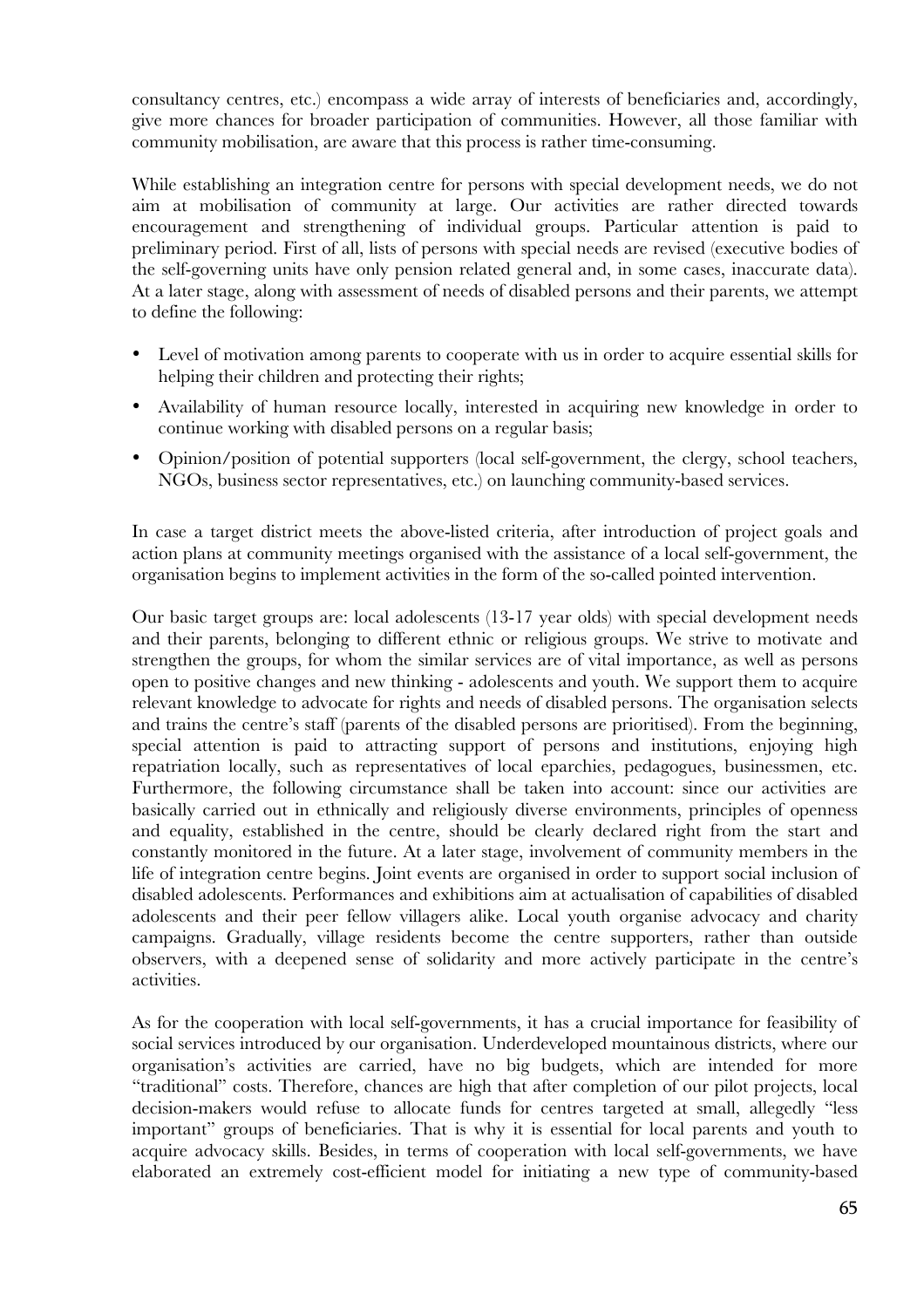service. Our integration centre is targeted at 10-15 beneficiaries, suffering from low and medium grade mental retardation, and serves several neighbouring villages. The centre's staff is assisted by parents and other volunteers, who are provided with methodological-consultancy support by RHEA specialists. Integration day centre operates as a weekend school (2 days a week), increasing the number of days at a later stage.

In a mountainous region, where the integration of adolescents with disabilities is currently at the initial phase, this method of launching social services is considered to be the most efficient and realistic, which is intended to become a regional network of community-based micro integration centres. The next important step in the development process of integration will be establishment of social enterprises targeted at income generation and employment of disabled persons, their parents and other members of local community. Such enterprises will increase well-being of community and create more favourable environment for social inclusion of disabled persons.

# **3. Experience**

Our project activities are supported by German organisations: Bread for the World and Diakonisches Werk der EKD.

Currently, a model integration day centre targeted at adolescents and youth with special development needs is functioning in Tbilisi under RHEA. Owing to regular lessons, young people develop essential communication and everyday skills, and at social therapeutic workshops they acquire basic vocational (ceramics, felt making, cooking, carpentry, gardening, typography, etc.) capabilities. Model of psycho-social rehabilitation time-tested at the centre is introduced in regions, while initiating community-based social services.

Tbilisi centre actively implements educational activities as well, aiming at support of professional training for individuals and organisations, serving disabled persons in the capital city and multiethnic regions. It has to be noted that parents (staff of the centre) of Tbilisi target group beneficiaries are actively engaged in seminars and workshops targeted at parents of disabled persons living in local communities.

RHEA works towards protection of rights and interests of disadvantaged groups of ethnic minority communities (basically ethnic Armenians) independently, as well as under intersectoral coalitions (partners: Rugby Supporters' Alliance, Akhaltsikhe Business Centre, Russian-Armenian public school #86 in Tbilisi, and World Music Theatre "Mtiebi"). During implementation of activities in multiethnic environments, RHEA actively cooperates with local self-governments and Georgian and Armenian church bodies. It should be underlined that ideas expressed by church representatives have a great influence on the consciousness of believers. Accordingly, church representatives, in many cases, play the role of mediators with local communities and local self-government representatives, at the initial stage of our activities.

While carrying out coalition (basic supporters: EU, Embassy of the United States, Bread for the World) activities in multiethnic environments, RHEA uses a self-elaborated model of multiintegration, encompassing adolescents of different physical and mental abilities, as well as disadvantaged groups of different ethnicity and religious beliefs living in Tbilisi and Samtskhe Javakheti region (Akhaltsikhe, Akhalkalaki, Aspindza and Adigeni districts). For the purpose of integration and actualisation of the youth's capabilities, we choose activities/interests, which enable us to bring people together easily: problems and social welfare of disabled persons, sport (basically rugby), healthy lifestyle, ecology, business activity of youth, intercultural relationships, etc. One of the most important goals of coalition's activities is a preparation of young leaders (15-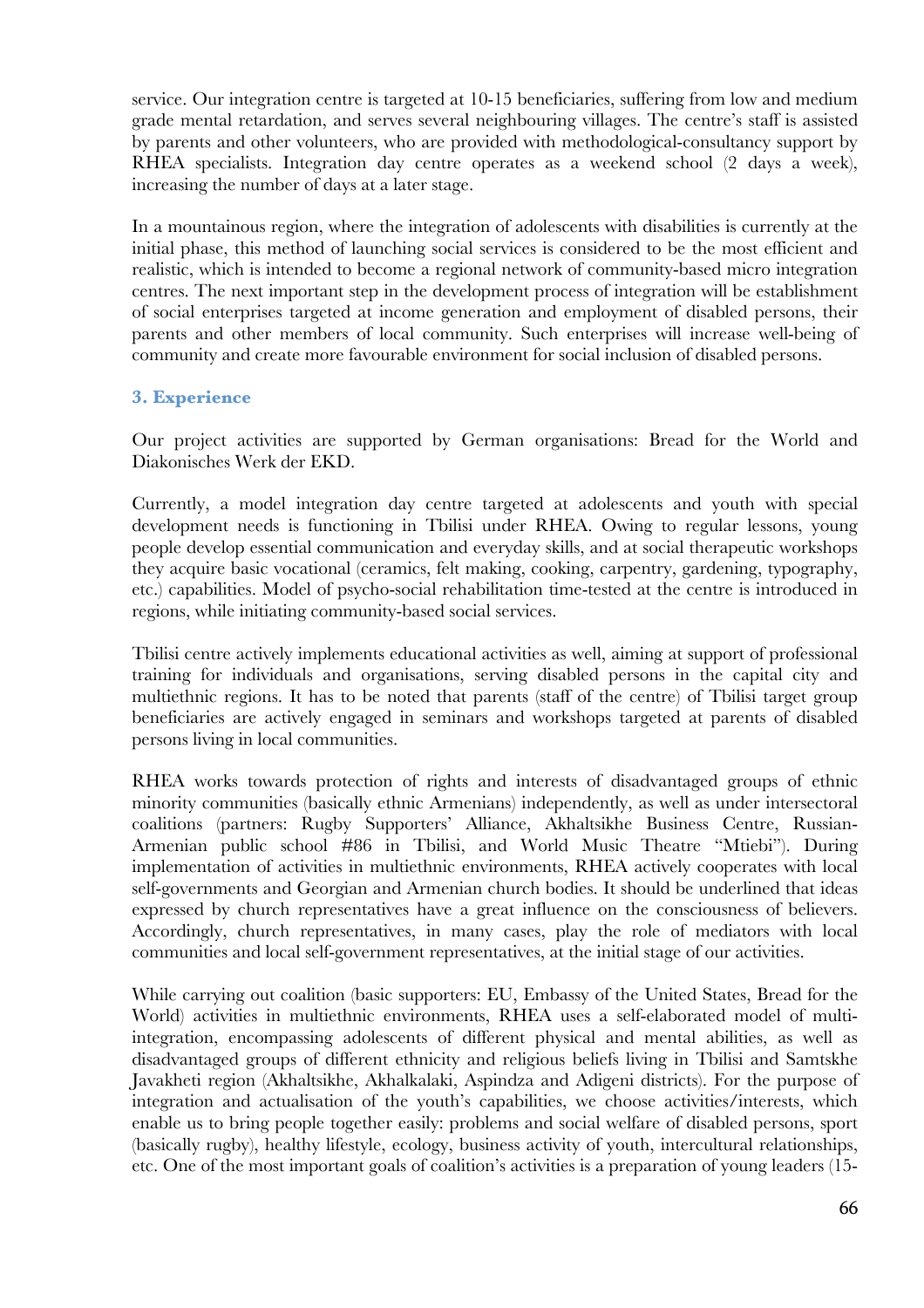20 year olds), aimed at positive changes. With our support, active representatives of new generation selected in local multiethnic communities acquire theoretical knowledge related to civic and thematic (above-listed directions) issues. Practical application of the acquired knowledge is facilitated by our organisation.

While carrying out coalition activities in various multiethnic communities of Samtskhe Javakheti region, RHEA is responsible for integration of disabled adolescents, motivation/strengthening of their parents and implementation of an awareness raising/educational component of a social welfare project targeted at local community youth (including young leaders).

Georgian and Armenian young leaders conduct independently joint advocacy, charity and environmental protection campaigns; plan and organise camping (with participation of disabled adolescents); arrange diverse intercultural events; perform successfully logistics and management of sports festivals (recreational competitions and regional/district rugby championships). It has to be noted that rugby festivals and other events organised by young leaders are attended by disabled adolescents from the RHEA integration centre, who have even established their own rugby fun club.

Acquired knowledge and jointly implemented activities significantly facilitate active involvement and integration of multiethnic community youth and, most importantly, inculcation of new values and rules for communication. Existence of capable young people inclined to new ways of thinking is an essential prerequisite for further development and strengthening of communities.

# **3.1. Successful experience**

In one of the regions, before launching a community-based service (integration centre), we had examined and analysed a negative experience and lessons learnt in other region and spent a long time on preliminary works.

RHEA had held a series of meetings with local self-government, church, and school representatives. We met with parents of children with disabilities, who had already identified their needs. Part of the parents considered it necessary to establish a day centre, allowing their children to go outdoors as they spend almost all their time at home; some of them prioritised urgent operations, enabling their children to walk. Among the parents were 2 mothers, who, having no special knowledge, had been trying to develop certain skills in their children. We had believed that it was a starting position, which would definitely bring a positive result in case of its development. However, there was no distinct leader among the parents.

The village had a confessor, who had constantly been attempting to involve local youth in various activities. With their participation, he organised exhibitions and literary soirees in regional centre and the capital city. The Holy Father established an educational centre at the local church. He had a wish to form a rugby team comprised of local children. We met the confessor, invited him to the integration centre in Tbilisi and offered our assistance to mediate with our long-term partner, Rugby Supporters' Alliance.

The Holy Father visited us soon afterwards and spent a day at the centre. Observing the way he communicated with adolescents with ease, we had realised that he could play the role of a leader in the community.

Shortly after his visit, the confessor provided us with the list of disabled children living in several villages, differentiated according to their diagnoses, in contrast with the list available at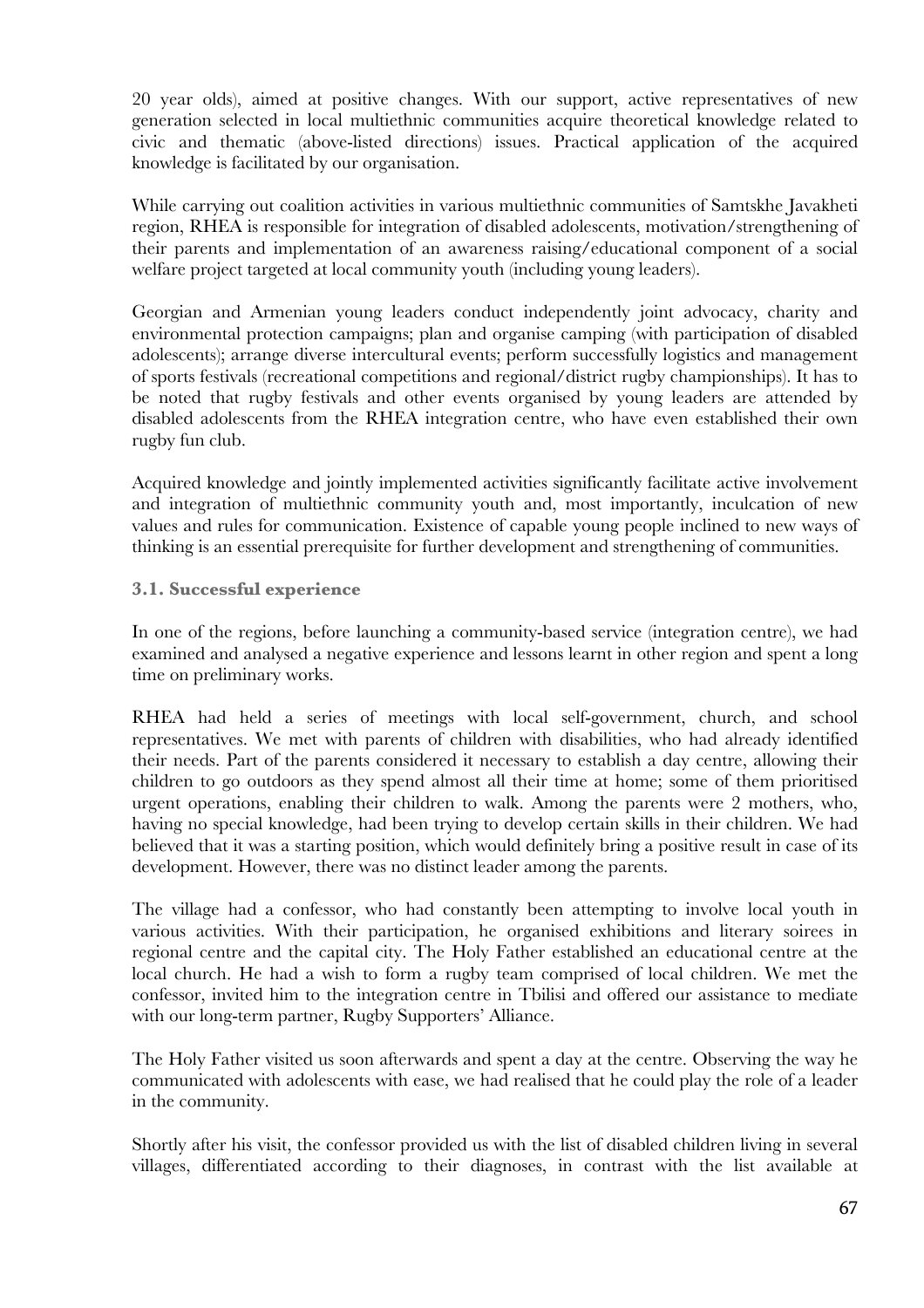Gamgeoba. Together with the confessor, we had visited families of children with disabilities. Additional meetings had been organised, with his support, with the municipal administration and local eparchy. Following the meetings, Gamgeoba provided office premises with a garden (in local kindergarten building) for the centre and renovation costs had been covered by the eparchy. Team of young rugby players had been formed in the village as well.

First 6 months of the project was dedicated to creation of infrastructure adjusted to the needs of disabled adolescents. It has to be noted that the Holy Father managed to involve local volunteers in renovation works. During this period, local parents and teachers were trained as the new centre's staff. RHEA continues to provide methodological consultancy up to date. The centre has begun fully functioning: regular lessons and excursions are conducted for adolescents; they are provided with food and transportation. The boy, whose mother thought he needed an urgent operation, attends lessons without a wheelchair; he is highly motivated and tries his best to prove his friends that he can live and act independently.

The confessor had initiated a lot of interesting events, enabling the centre to attract attention of fellow villagers. Local businessmen provided the centre with fuel and firewood. Numerous festivals had been organised, attended by community members and representatives of local selfgovernment and the clergy. At a later stage, a club of the centre's supporters was established, combining famous sportsmen, singers, active youth of the region and simply good people.

Establishment of the centre in the village had often attracted the media's attention (4 articles in local and national press; 2 stories broadcasted by leading TV stations).

At the end of the project, a large open-air campaign (concert) had been organised in the centre's yard, with the participation of famous Georgian artist/television presenter Duta Skhirtladze and Geostar contestants, greatly enjoyed by the village youth.

Successful project activity, well-known throughout the region, and the widely publicised final concert had their impact: after the project competition, local self-government decided to fund the integration centre. Currently, it operates independently and actively cooperates with our organisation.

# **3.2. Unsuccessful experience**

In one of the multiethnic regions, RHEA began implementation of activities in cooperation with a local NGO. Target group included 71 children and youth (6-20 year olds) of different ethnicity with special development needs (mental retardation). The NGO, having no project funding by that time, contacted us and requested to share our experience during project elaboration process. The NGO claimed that they had assessed the needs of beneficiaries and had a practical experience of working with them. Large number of target beneficiaries would be critical for a day centre and the broad age range, in turn, required a highly professional and differentiated approach. The NGO explained that they worked regularly only with 17 persons and the others were served periodically, basically on holidays. Obviously, due to unprepared meetings and language barrier it was difficult to integrate youth and their parents belonging to different ethnic groups.

We had agreed with our partner to focus on 17 persons only (of narrow age-range) and work with them at the organisation's educational centre. It was also planned to prepare a methodology enabling us to develop a common approach targeted at beneficiaries of different ethnic groups. Simultaneously, we had conducted several seminars and workshops for the centre staff on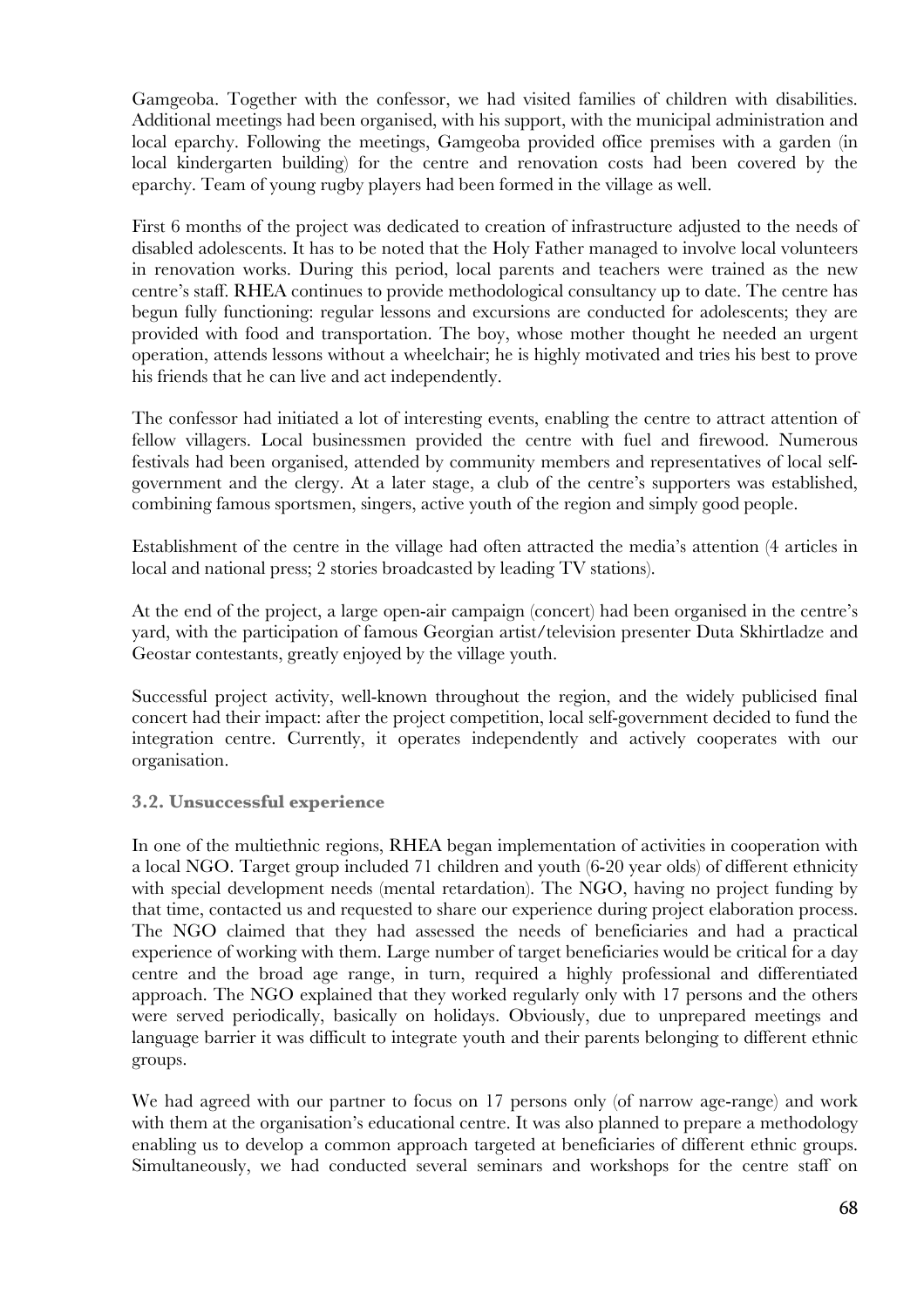methodology of medical pedagogy, art-therapy and performance art (*short performances are often used in our practice, which are mainly less focused on text and are aimed at "putting the disabled children in motion". Such short plays do not require preliminary preparation and are great instruments during initial interactions in terms of communication and overcoming language barriers*).

A project had been submitted to the mayor of municipality, who expressed readiness to support it. However, after two weeks a new mayor was appointed (government reshuffles occur frequently at national and regional levels). Funding of the centre remained undecided.

The centre staff continued communication with the new mayor without our participation and after a year they submitted a revised version of our project. Unfortunately, RHEA and a head of local organisation had different views regarding the project costs: the organisation considered necessary to create a solid infrastructure (which was essential but required considerable costs for renovation), while RHEA focused more on project costs. Due to high budget of the revised project, the Gamgeoba refused to fund it. Accordingly, our cooperation with the local organisation appeared ineffectual. However, activities carried out locally left their traces.

After a year, a new day centre was established in the district with the support of an international organisation. It has to be noted that the centre's staff includes those persons trained at our seminars and workshops, who are actively using the method of medical pedagogy.

**Lessons learnt:**

- Insufficient attention was paid to the preliminary period and cooperation with the local organisation was not based on thorough assessment of partner's capacity;
- Partners had no common view regarding the problem during the cooperation;
- Parents were not actively involved in advocacy and the centre's activities;
- Neither of the parties had elaborated effective approaches to introduce our model of psycho-social rehabilitation in a multiethnic environment.

The approaches were elaborated at a later stage, after gaining experience of working in multiethnic environments, when RHEA decided to create non-Georgian versions of its methodology and train pedagogues, who would be capable of working with disabled persons and their parents using Georgian and their native language.

# **4. Conclusion**

Practical experience of working in the region has shown that it is necessary to plan activities in a long-term perspective, which requires a fundamental preparation during a preliminary period, clarification of ways of implementation and a vision for the project's viability/feasibility. While working with local communities, it is essential that relationships with partners, target groups and supporters be based on cooperation, equality and common views.

During the meetings with local communities and interaction with individual groups, detailed information shall be provided to community members on the activities planned at each stage and the actions expected from local population. At each consecutive stage, approaches should be adjusted in accordance with gained experience, local customs and the new realities in order to ensure maximum development and efficiency of our activities.

During the process of community development, all community groups should be supported to get strengthened and acquire essential knowledge and skills. However, we are particularly